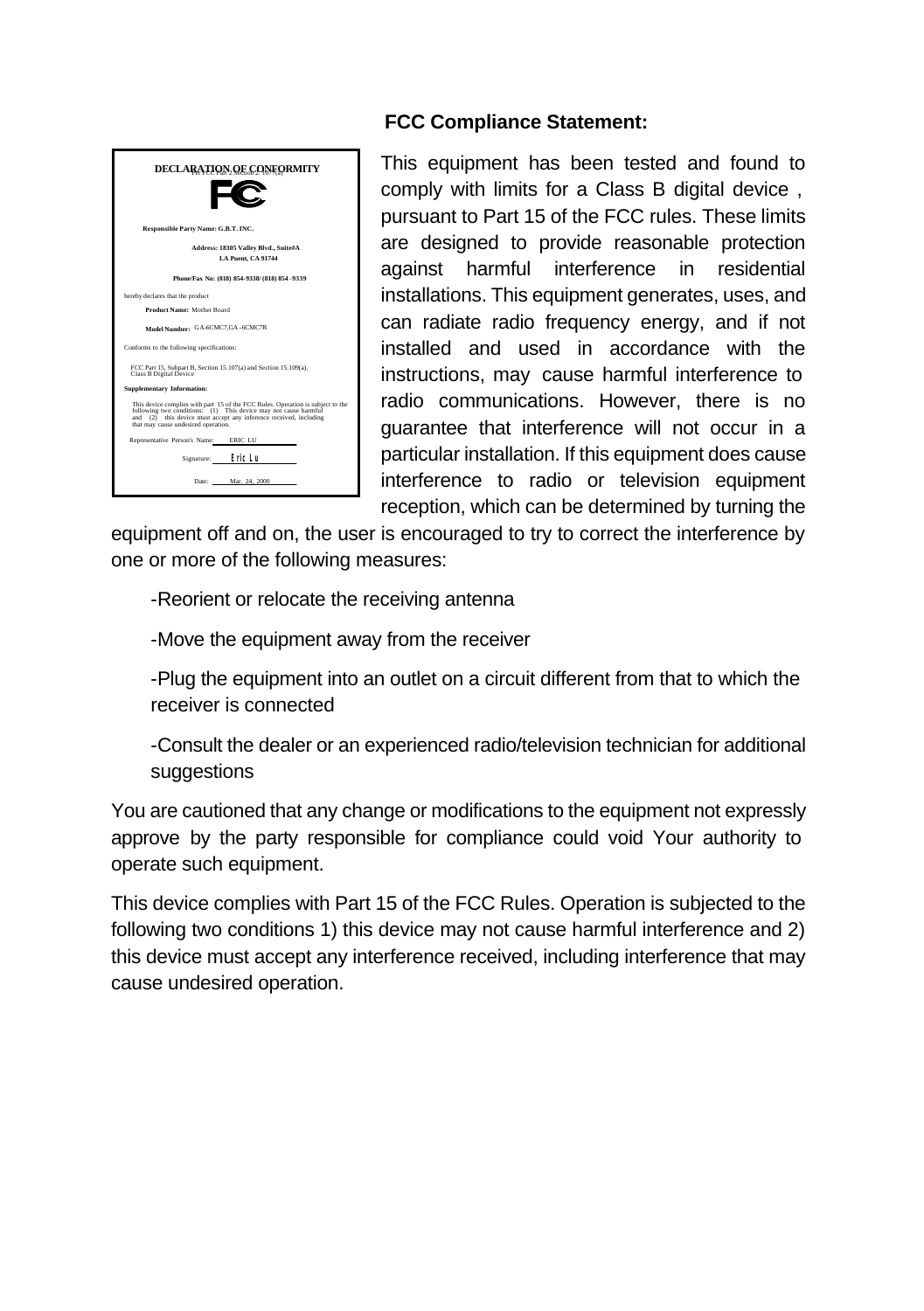#### Declaration of Conformity

We, Manufacturer/Importer

(full address)

#### **G.B.T. Technology Träding GMbH Ausschlager Weg 41, 1F, 20537 Hamburg, Germany**

declare that the product ( description of the apparatus, system, installation to which it refers)

#### **Mother Board**

GA-6CMC7, GA-6CMC7R

#### is in conformity with (reference to the specification under which conformity is declared) in accordance with 89/336 EEC-EMC Directive

| EN 55011                         | Limits and methods of measurement<br>of radio disturbance characteristics of<br>industrial, scientific and medical (ISM<br>high frequency equipment |                     | EN 61000-3-2*<br><b>FN60555-2</b>                                                                                                                      | Disturbances in supply systems caused<br>by household appliances and similar<br>electrical equipment "Harmonics"            |  |
|----------------------------------|-----------------------------------------------------------------------------------------------------------------------------------------------------|---------------------|--------------------------------------------------------------------------------------------------------------------------------------------------------|-----------------------------------------------------------------------------------------------------------------------------|--|
| FN55013                          | Limits and methods of measurement<br>of radio disturbance characteristics of<br>broadcast receivers and associated<br>equipment                     |                     | EN61000-3-3*<br>EN60555-3                                                                                                                              | Disturbances in supply systems caused<br>by household appliances and similar<br>electrical equipment "Voltage fluctuations" |  |
| EN 55014                         | Limits and methods of measurement<br>of radio disturbance characteristics of                                                                        |                     | <b>N</b> EN 50081-1                                                                                                                                    | Generic emission standard Part 1:<br>Residual, commercial and light industry                                                |  |
|                                  | household electrical appliances,<br>portable tools and similar electrical<br>apparatus                                                              |                     | $\boxtimes$ EN 50082-1                                                                                                                                 | Generic immunity standard Part 1:<br>Residual, commercial and light industry                                                |  |
| EN 55015                         | Limits and methods of measurement<br>of radio disturbance characteristics of<br>fluorescent lamps and luminaries                                    |                     | EN 55081-2                                                                                                                                             | Generic emission standard Part 2:<br>Industrial environment                                                                 |  |
| EN 55020                         | Immunity from radio interference of<br>broadcast receivers and associated<br>equipment                                                              |                     | EN 55082-2                                                                                                                                             | Generic immunity standard Part 2:<br>Industrial environment                                                                 |  |
| <b>X</b> EN 55022                | Limits and methods of measurement<br>of radio disturbance characteristics of<br>information technology equipment                                    |                     | <b>ENV 55104</b>                                                                                                                                       | Immunity requirements for household<br>appliances tools and similar apparatus                                               |  |
| DINVDE0855<br>part 10<br>part 12 | Cabled distribution systems; Equipment<br>for receiving and/or distribution from<br>sound and television signals                                    |                     | EN 50091-2<br>CE.                                                                                                                                      | EMC requirements for uninterruptible<br>power systems (UPS)                                                                 |  |
| $\boxtimes$ CE marking           |                                                                                                                                                     |                     | C conformity marking)                                                                                                                                  |                                                                                                                             |  |
|                                  |                                                                                                                                                     |                     | The manufacturer also declares the conformity of above mentioned product<br>with the actual required safety standards in accordance with LVD 73/23 EEC |                                                                                                                             |  |
| EN 60065                         | Safety requirements for mains operated<br>electronic and related apparatus for<br>household and similar general use                                 |                     | EN 60950                                                                                                                                               | Safety for information technology equipment<br>including electrical business equipment                                      |  |
| EN 60335                         | Safety of household and similar<br>electrical appliances                                                                                            |                     | EN 50091-1                                                                                                                                             | General and Safety requirements for<br>uninterruptible power systems (UPS)                                                  |  |
|                                  |                                                                                                                                                     |                     | Manufacturer/Importer                                                                                                                                  |                                                                                                                             |  |
|                                  |                                                                                                                                                     |                     |                                                                                                                                                        | Rex Lin<br>Signature -                                                                                                      |  |
|                                  | (Stamp)                                                                                                                                             | Date: Mar. 24, 2000 |                                                                                                                                                        | Name: Rex Lin                                                                                                               |  |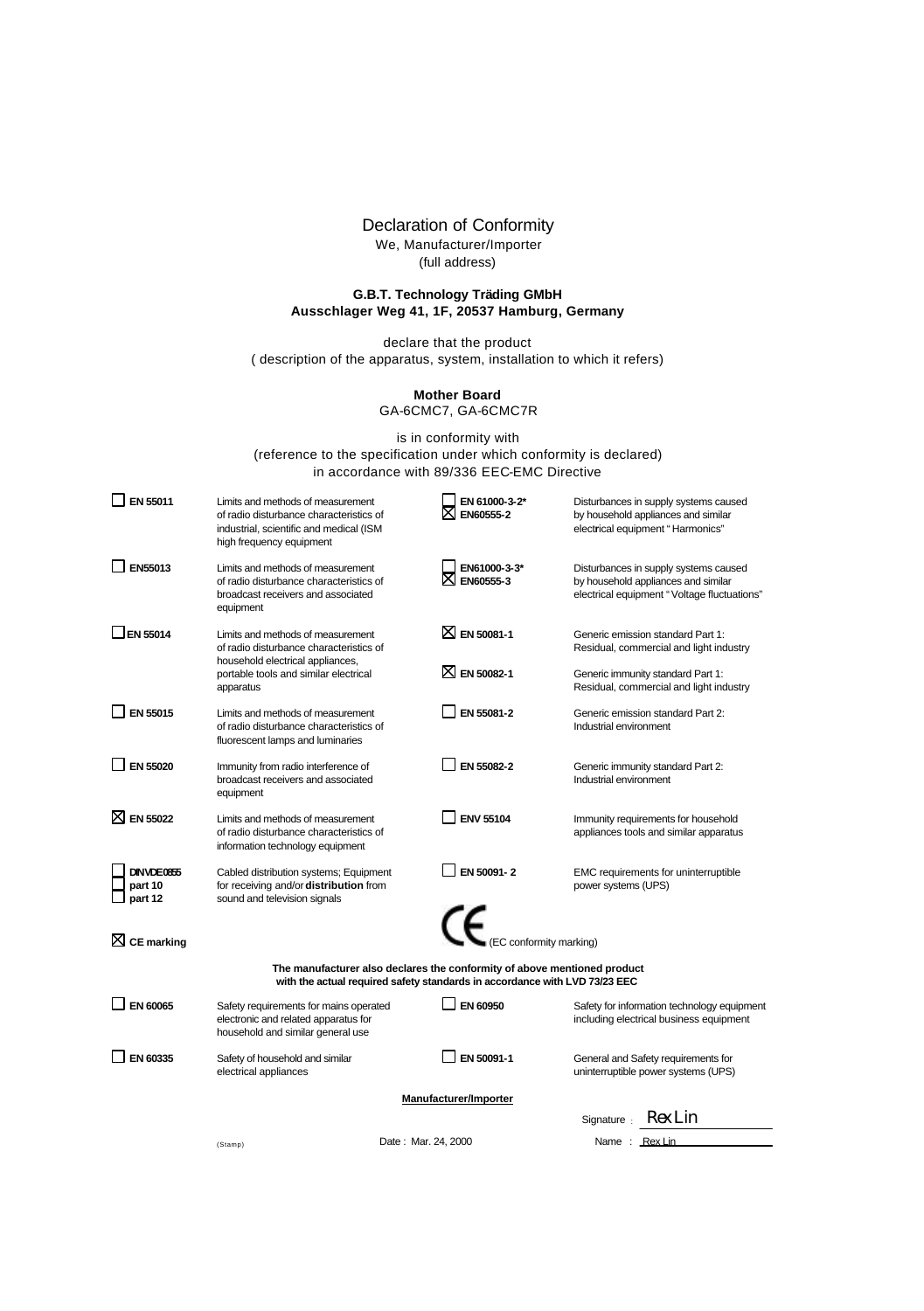# 6CMC7 Series Socket 370 Processor Motherboard

# USER'S MANUAL

Socket 370 Processor Motherboard REV. 1.1 Second Edition R-11-02-000425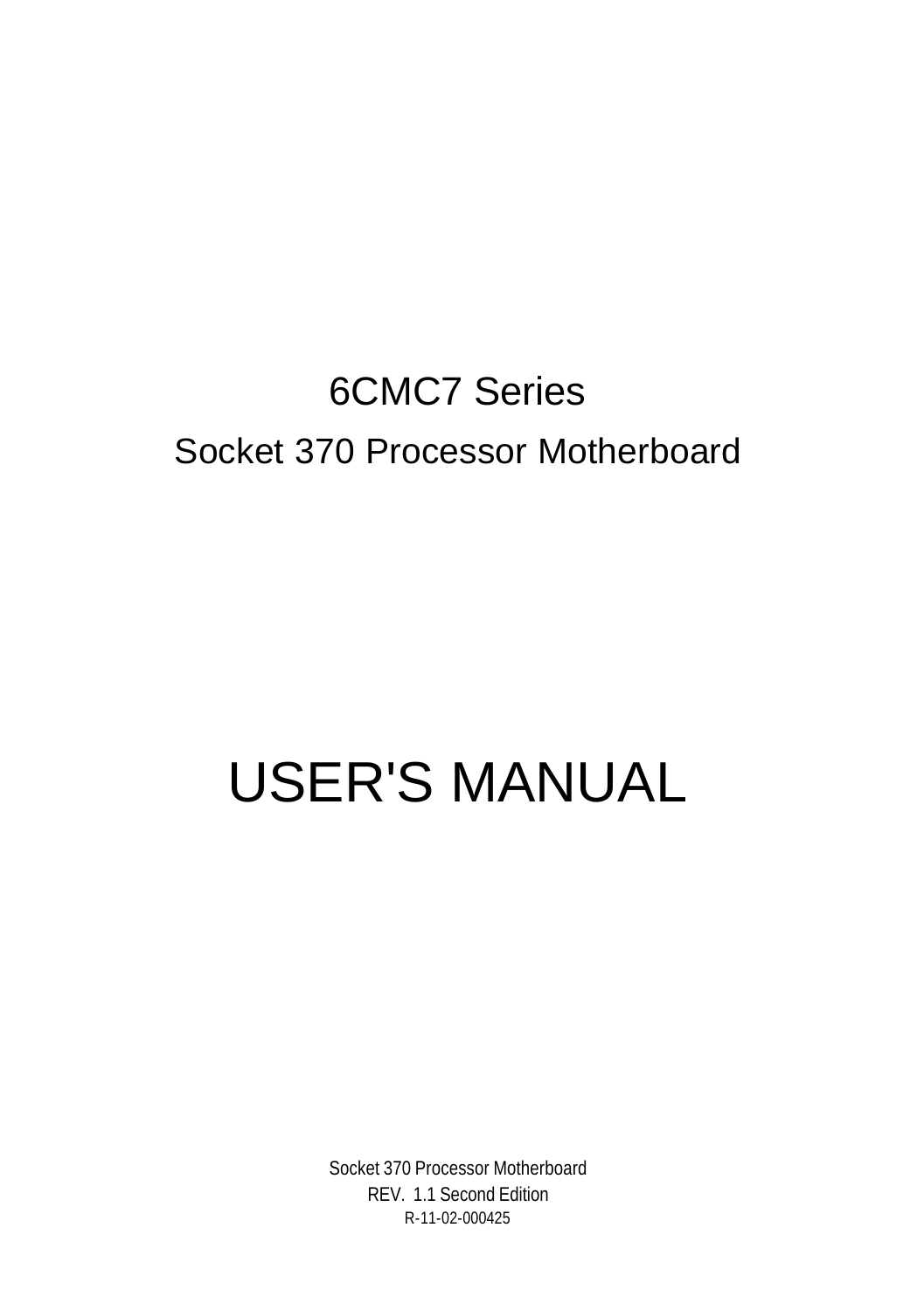# **How this manual is organized**

This manual is divided into the following sections:

| 1) Revision List                                                | Manual revision information                     |  |  |
|-----------------------------------------------------------------|-------------------------------------------------|--|--|
| 2) Item Checklist                                               | Product item list                               |  |  |
| 3) Features                                                     | Product information & specification             |  |  |
| 4) Hardware Setup<br>Instructions on setting up the motherboard |                                                 |  |  |
| 5) Performance & Block Diagram                                  | Product performance & block diagram             |  |  |
| 6) Suspend to RAM                                               | Instructions STR installation                   |  |  |
| 7) BIOS Setup                                                   | Instructions on setting up the BIOS<br>software |  |  |
| 8) Appendix                                                     | General reference                               |  |  |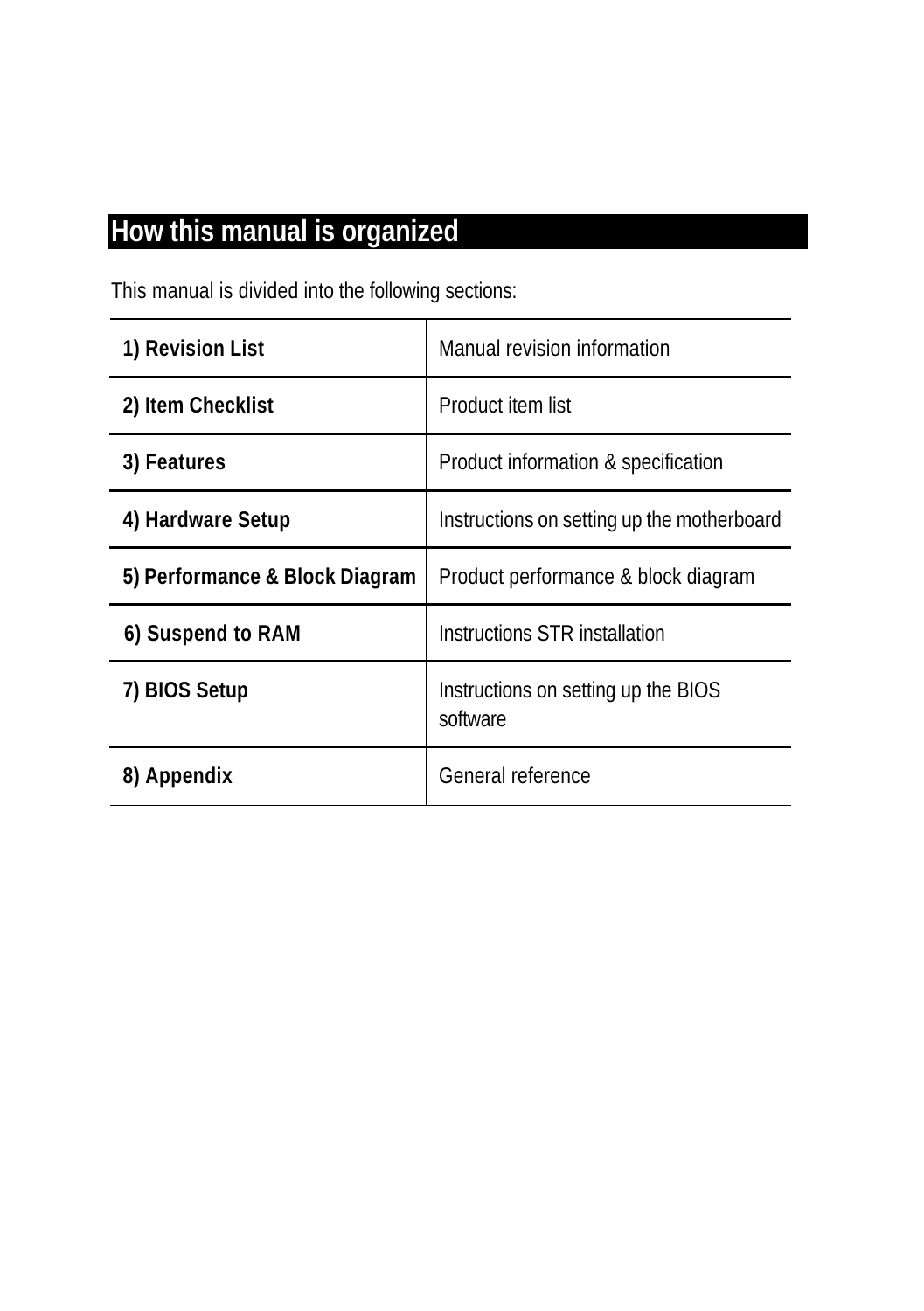# **Table Of Content**

ä,

| <b>Revision History</b>                                                                                  | P.1  |
|----------------------------------------------------------------------------------------------------------|------|
| Item Checklist                                                                                           | P.2  |
| Summary of Features                                                                                      | P.3  |
| 6CMC7/6CMC7R Motherboard Layout                                                                          | P.5  |
| Page Index for CPU Speed Setup / Over Clock Jumper Setting /<br>Connectors / Panel and Jumper Definition | P.8  |
| Performance List                                                                                         | P.28 |
| <b>Block Diagram</b>                                                                                     | P.29 |
| Suspend to RAM Installation                                                                              | P.30 |
| Memory Installation                                                                                      | P.43 |
| Page Index for BIOS Setup                                                                                | P.44 |
| Appendix                                                                                                 | P.77 |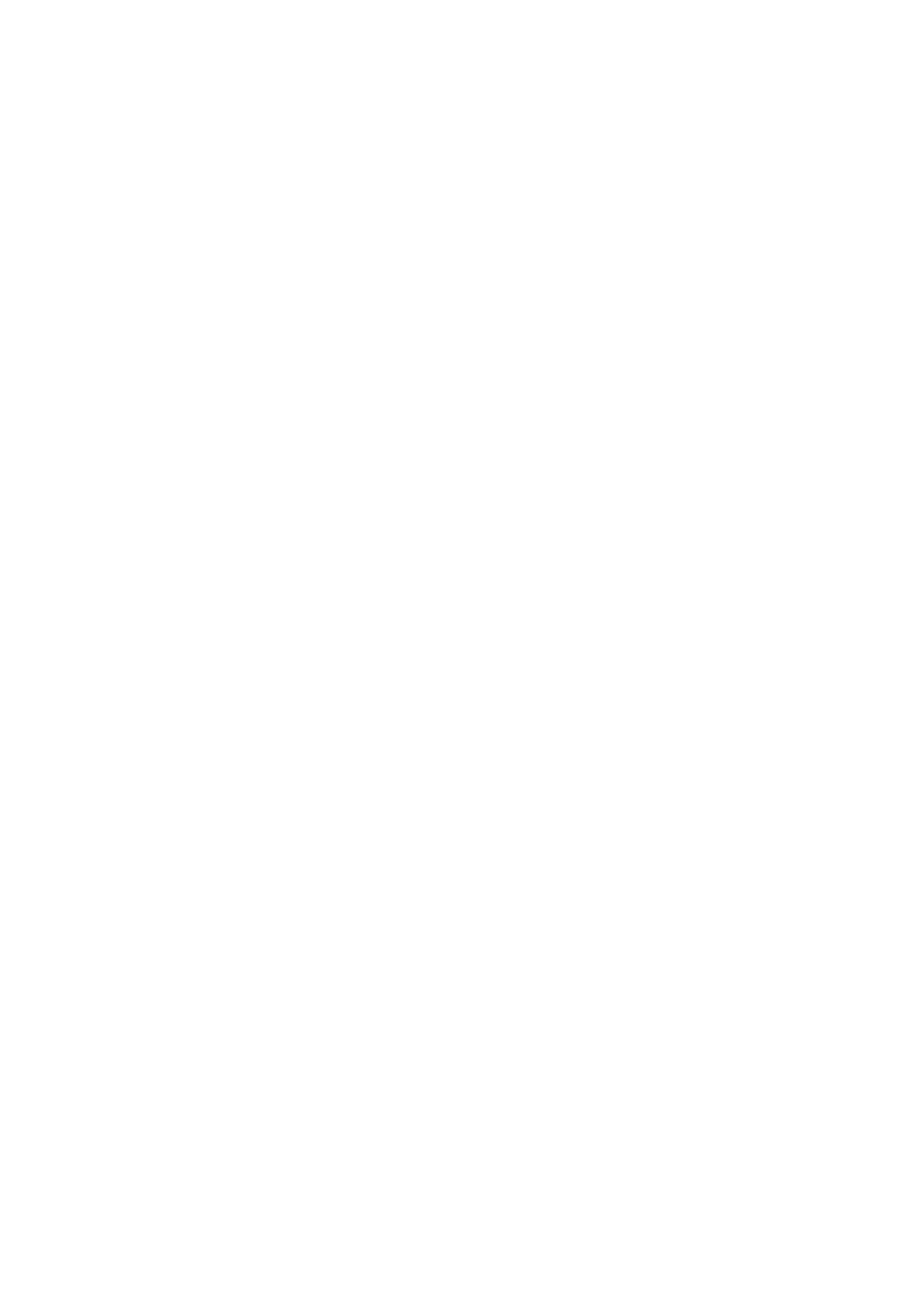|          | <b>Revision History</b>                         |          |
|----------|-------------------------------------------------|----------|
| Revision | <b>Revision Note</b>                            | Date.    |
| 11       | Initial release of the 6CMC7/6CMC7R motherboard | Mar. 200 |
|          | user's manual.                                  |          |
| 11       | Second release of the 6CMC7/6CMC7R motherboard  | Apr.2000 |
|          | user's manual.                                  |          |

The author assumes no responsibility for any errors or omissions that may appear in this document nor does the author make a commitment to update the information contained herein. Third-party brands and names are the property of their respective owners.

Apr. 25, 2000 Taipei, Taiwan, R.O.C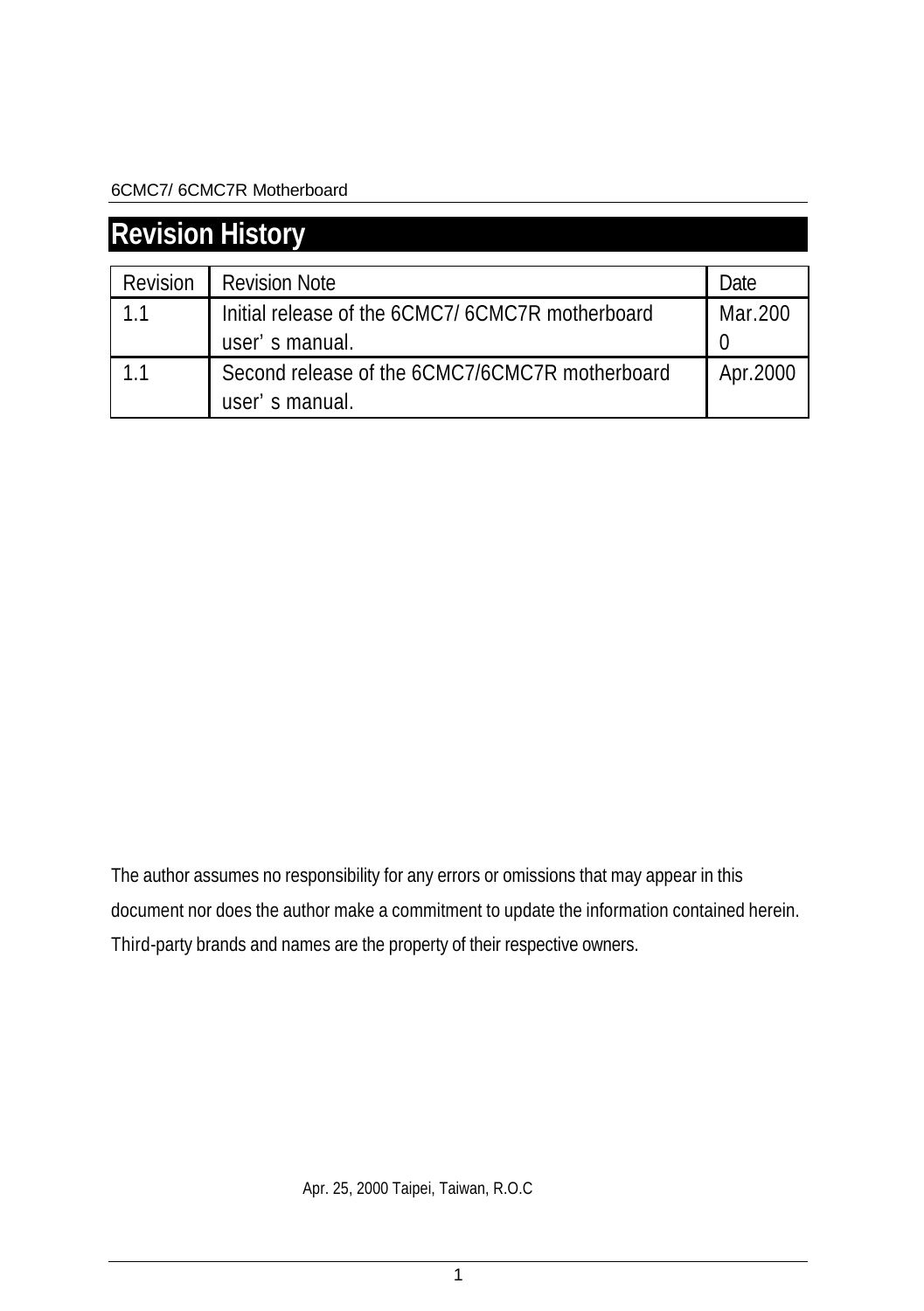Item Checklist

# **Item Checklist**

˛The 6CMC7/ 6CMC7R Motherboard

˛Cable for IDE / Floppy device

 $□$ **CD (IUCD) for motherboard utilities** 

**OInternal USB Cable (Optional)** 

˛6CMC7/ 6CMC7R User's Manual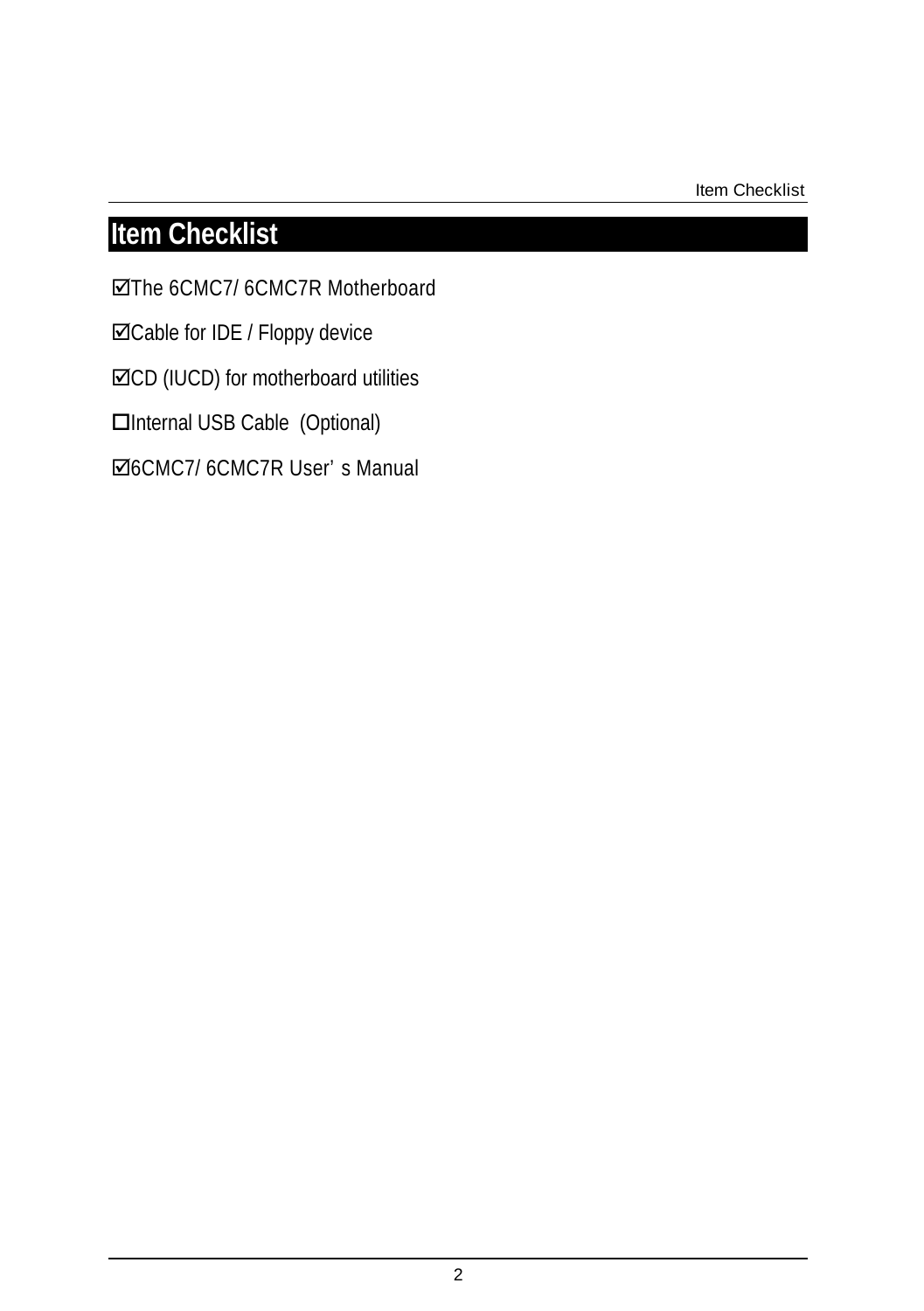# **Summary of Features**

| Form factor      | 25 cm x 24.5 cm Micro ATX SIZE form factor, 4 layers PCB.<br>$\bullet$ |
|------------------|------------------------------------------------------------------------|
| CPU              | Socket 370 processor                                                   |
|                  | Intel Pentium® !!! 100/133MHz FSB, Coppermine core FC-PGA              |
|                  | Intel Celeron <sup>TM</sup> 100MHz FSB, Mendocimo core PPGA            |
|                  | VIA Cyrix <sup>®</sup> III 133MHz FSB, PPGA (Optional)                 |
|                  | 2 <sup>nd</sup> cache in CPU (Depend on CPU)                           |
| Chipset          | 82820 HOST / AGP / RDRAM Controller                                    |
|                  | 82801AA(ICH) I/O Controller Hub                                        |
|                  | 82805AA(MTH) Memory Translator Hub                                     |
| Clock Generator  | Supports 100 / 133MHz<br>$\bullet$                                     |
|                  | 110/120/140/150 MHz clocks (reserved)                                  |
| Memory           | 2 168-pin DIMM Sockets Support 2 banks.<br>$\bullet$                   |
| I/O Control      | <b>ITE IT8712</b><br>$\bullet$                                         |
| <b>Slots</b>     | 1 AMR (Audio Modem Riser) slot<br>$\bullet$                            |
|                  | 1 Universal AGP slot                                                   |
|                  | (1X / 2X / 4X 1.5V / 3.3V device support)                              |
|                  | 3 32-bit Master PCI Bus slots(for 6CMC7)                               |
|                  | 2 32-bit Master PCI Bus slots(for 6CMC7R)                              |
| On-Board IDE     | An IDE controller on the Intel® 82801AA PCI chipset                    |
|                  | provides IDE HDD/ CD-ROM with PIO, Bus Master                          |
|                  | and Ultra DMA33/ATA66 operation modes                                  |
|                  | Can connect up to four IDE devices                                     |
| On-Board         | 1 Floppy port supports 2 FDD with 360K, 720K, 1.2M,                    |
| Peripherals      | 1.44M and 2.88M bytes                                                  |
|                  | 1 Parallel ports supports SPP/EPP/ECP mode                             |
|                  | 2 Serial ports (COM A & COM B)                                         |
|                  | 2 USB ports (Front USB port optional)                                  |
|                  | 1 IrDA connector                                                       |
|                  | Smart Card Reader Connector                                            |
| Hardware Monitor | CPU/Power Supply/System Fan Revolution detect<br>$\bullet$             |
| (Optional)       | <b>CPU Fan Control</b>                                                 |
|                  | System Voltage Detect                                                  |
|                  | <b>CPU Overheat Warning</b>                                            |
|                  | <b>Chassis Intrusion Detect</b>                                        |
|                  | <b>Display Actual Current Voltage</b>                                  |

To be continued…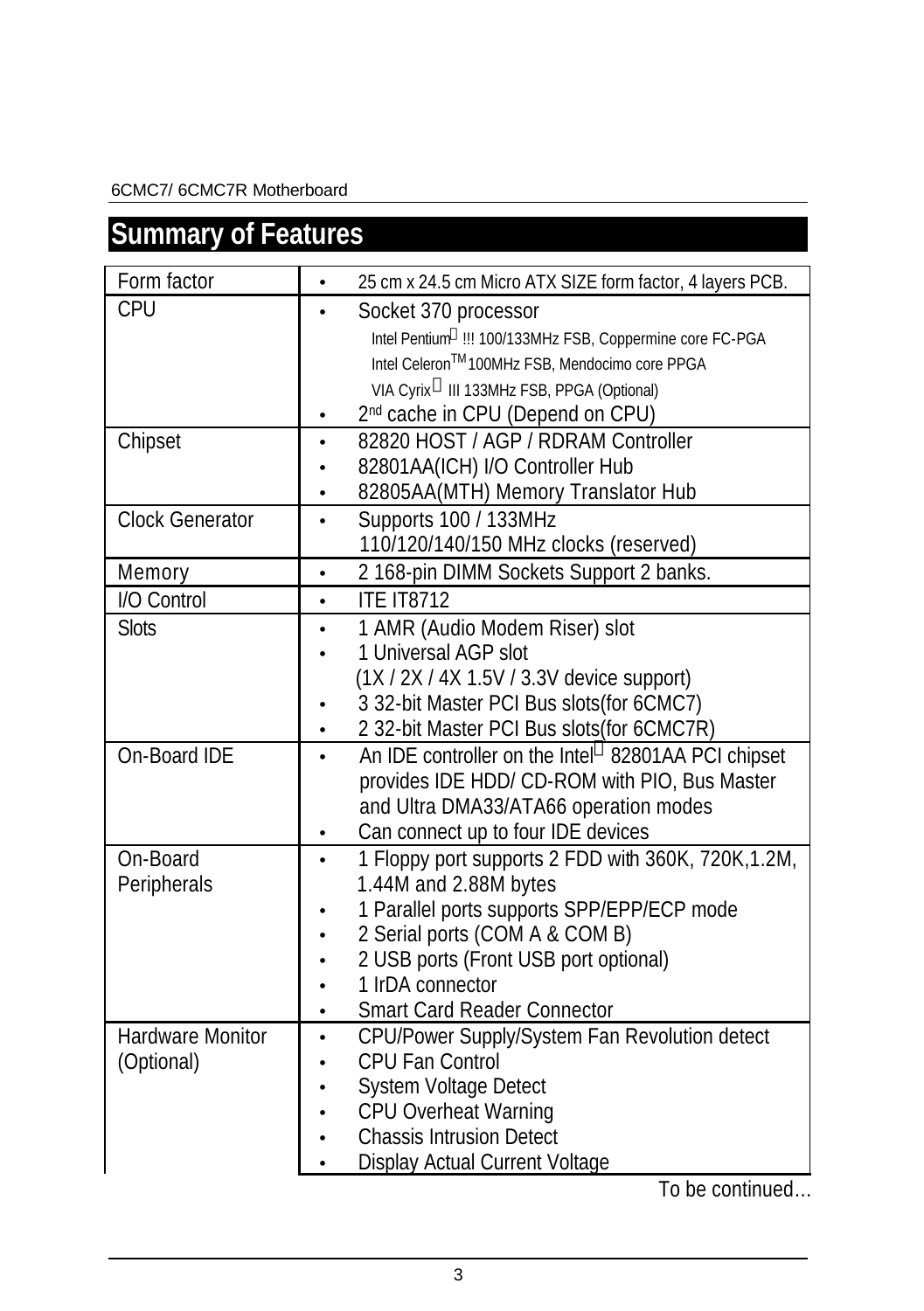| On-Board Sound             | AC' 97<br>Line In / Line Out / Mic In / AUX In / CD In / TEL /<br>Game Port   |
|----------------------------|-------------------------------------------------------------------------------|
| PS/2 Connector             | PS/2 <sup>®</sup> Keyboard interface and PS/2 <sup>®</sup> Mouse<br>interface |
| <b>BIOS</b>                | Licensed AMI BIOS, 4M bit FWH                                                 |
| On-Board LAN               | Intel <sup>®</sup> GD 82559(Optional)<br>٠                                    |
| <b>Additional Features</b> | Internal/External Modem Wake up<br>$\bullet$                                  |
|                            | STR (Suspend-To-RAM)                                                          |
|                            | Wake On LAN                                                                   |
|                            | PS/2 Keyboard Password Wake up                                                |
|                            | PS/2 Mouse Wake up                                                            |
|                            | System after AC back                                                          |
|                            | Poly fuse for keyboard, USB, Game port over- current<br>protection            |
|                            | USB KB/MS Wake Up from S3                                                     |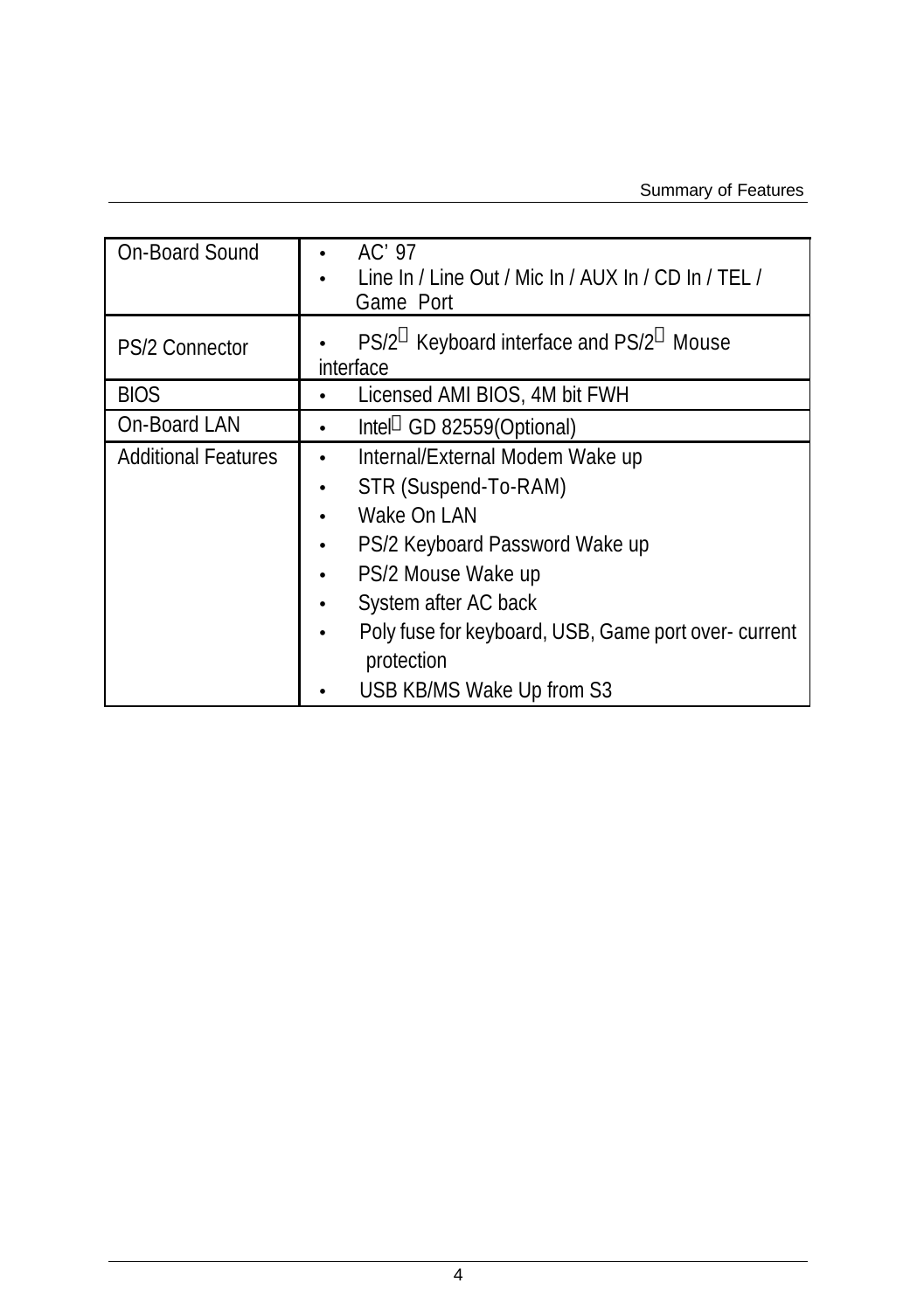# **6CMC7/ 6CMC7R Motherboard Layout**

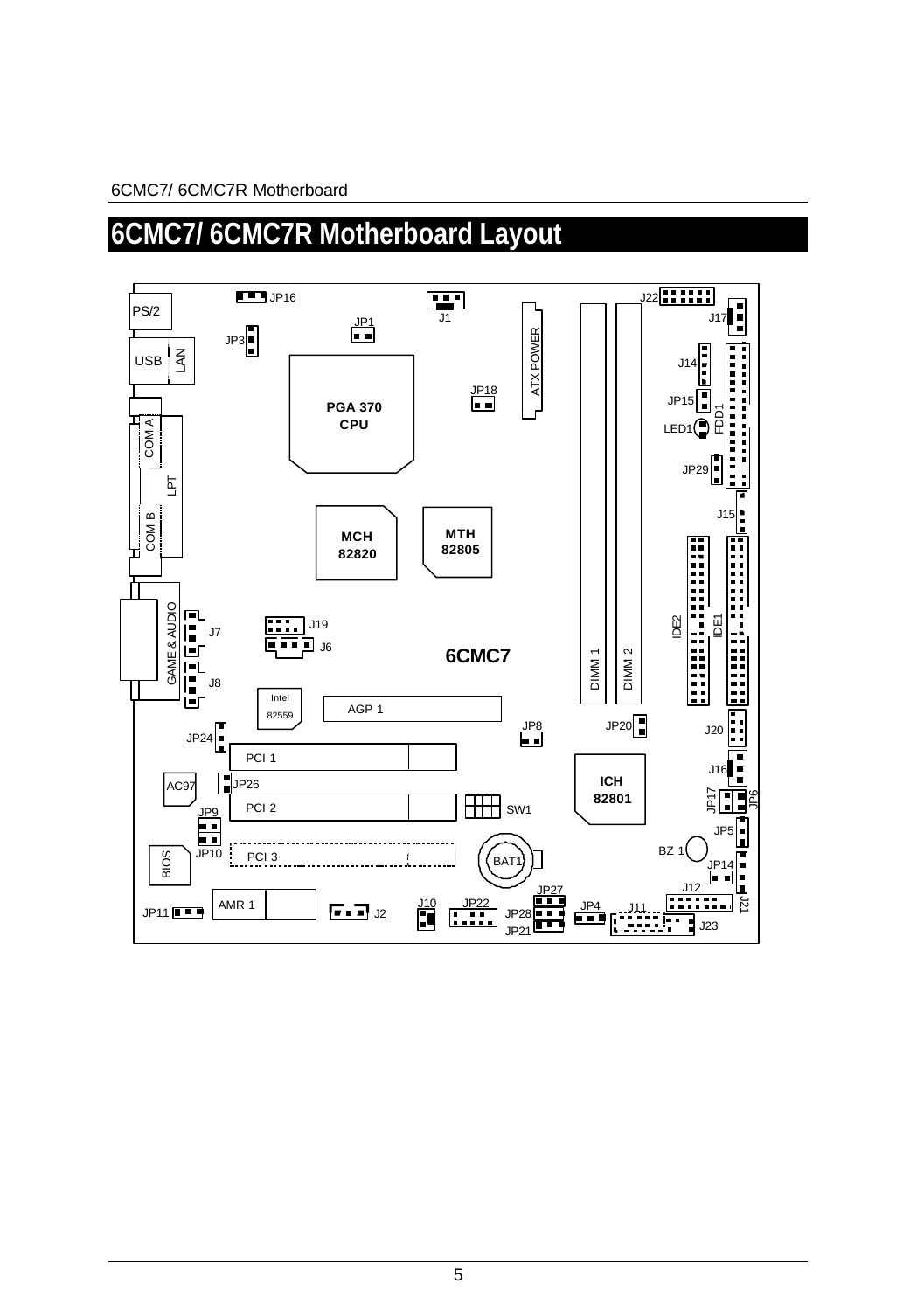### 6CMC7/ 6CMC7R Motherboard Layout

| $\curvearrowleft$                                           |      |  |
|-------------------------------------------------------------|------|--|
| Page Index for CPU Speed Setup/ Over Clock Jumper Setting / |      |  |
| Connectors / Panel and Jumper Definition                    |      |  |
| <b>CPU Speed Setup</b>                                      | P.8  |  |
| Over Clock Jumper Setting                                   | P.9  |  |
| JP20 (SDRAM Over Clock) [Optional]                          | P.9  |  |
| JP29 (Over Clock Voltage for SDRAM) [Optional]              | P.10 |  |
| J22 (Over Voltage CPU Speed Up) [Optional]                  | P.10 |  |
| Connectors                                                  | P.11 |  |
| <b>GAME &amp; Audio Port</b>                                | P.11 |  |
| COM A / COM B / LPT Port                                    | P.11 |  |
| <b>USB &amp; LAN Connector</b>                              | P.12 |  |
| PS/2 Keyboard & PS/2 Mouse Connector                        | P.12 |  |
| J1 (CPU FAN)                                                | P.13 |  |
| J17 (Power FAN)                                             | P.13 |  |
| J16 (System FAN)                                            | P.14 |  |
| <b>ATX Power</b>                                            | P.14 |  |
| <b>Floppy Port</b>                                          | P.15 |  |
| IDE (Primary/ Secondary) Port                               | P.15 |  |
| IR                                                          | P.16 |  |
| JP15 (STR LED Connector & DIMM LED)                         | P.16 |  |
| J8 (AUX_IN)                                                 | P.17 |  |
| J6 (CD Audio Line In)                                       | P.17 |  |
| J7 (TEL)                                                    | P.18 |  |
| J2 (Wake On LAN)                                            | P.18 |  |
| J10 (Ring Power On)                                         | P.19 |  |
| J15 (External SMBUS Device Connector)                       | P.19 |  |
| JP22 (Front Panel USB Port)                                 | P.20 |  |
| J19 (Audio PIN)                                             | P.20 |  |
| J20 (CD/IN PIN)                                             | P.21 |  |
| J12 (Smart Card Reader)                                     | P.21 |  |
| Panel and Jumper Definition                                 | P.22 |  |
| J23 (2x11 pins jumper) [for 6CMC7]                          | P.22 |  |
| J11 (Panel Jumper) [for 6CMC7R]                             | P.23 |  |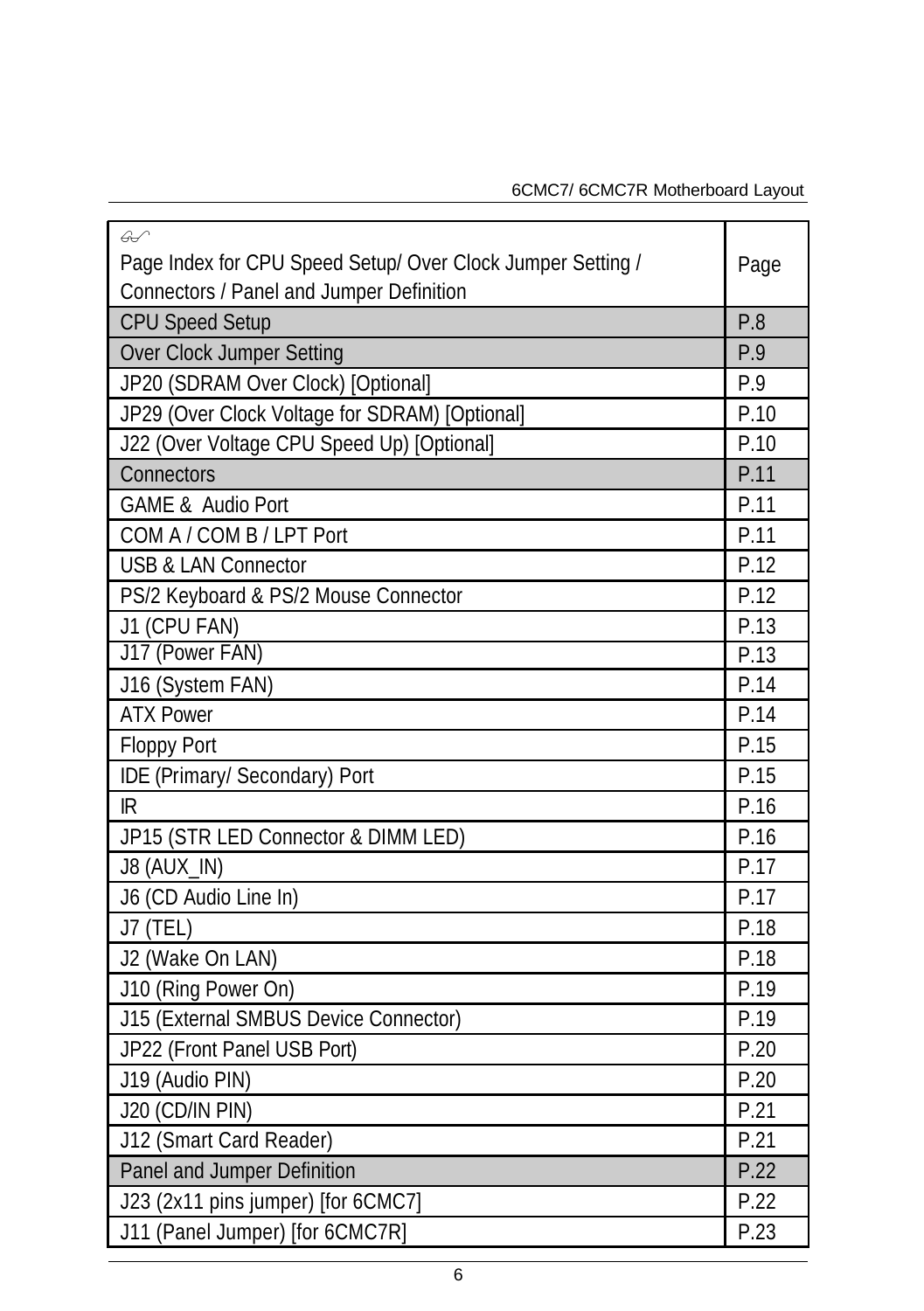| JP27& JP28 (USB Port Selection) [Optional] |      |
|--------------------------------------------|------|
| JP16 (PS/2 Keyboard Power On)              | P.24 |
| JP18 (STR Selection)                       | P.24 |
| JP17(Case Open)                            | P.25 |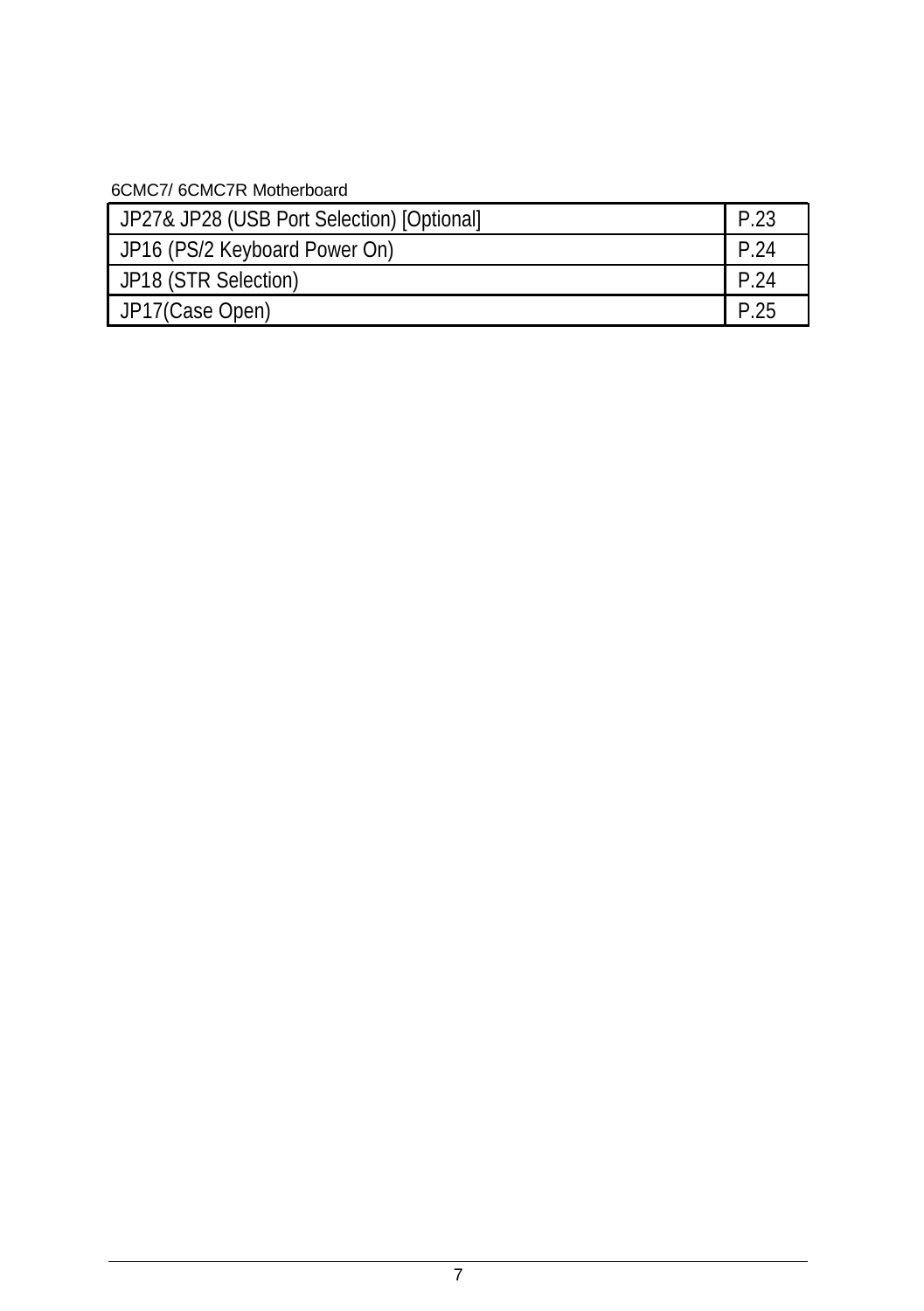### 6CMC7/ 6CMC7R Motherboard Layout

| JP6 (Timeout Reboot Function)                        | P.25 |
|------------------------------------------------------|------|
| JP5 (Safe mode/Recovery/Normal)                      | P.26 |
| JP4 (Clear CMOS Function)                            | P.26 |
| JP9 (Top Block Lock)                                 | P.27 |
| JP10 (FWH Write Protection) [Optional]               | P.27 |
| JP14 (Buzzer Enable) [Optional]                      | P.28 |
| JP11 (AMR Select)                                    | P.28 |
| JP24 (Onboard LAN Function) [Optional]               | P.29 |
| JP1 (Cyrix CPU Turbo Function) [Optional]            | P.29 |
| JP26 (PME Function) [Optional]                       | P.30 |
| JP21 (Front USB Device Wake Up Selection) [Optional] | P.30 |
| JP3 (USB Device Wake Up Selection)                   | P.31 |
| J21 (SPK) [Optional]                                 | P.31 |
| Bat 1 (Battery)                                      | P.32 |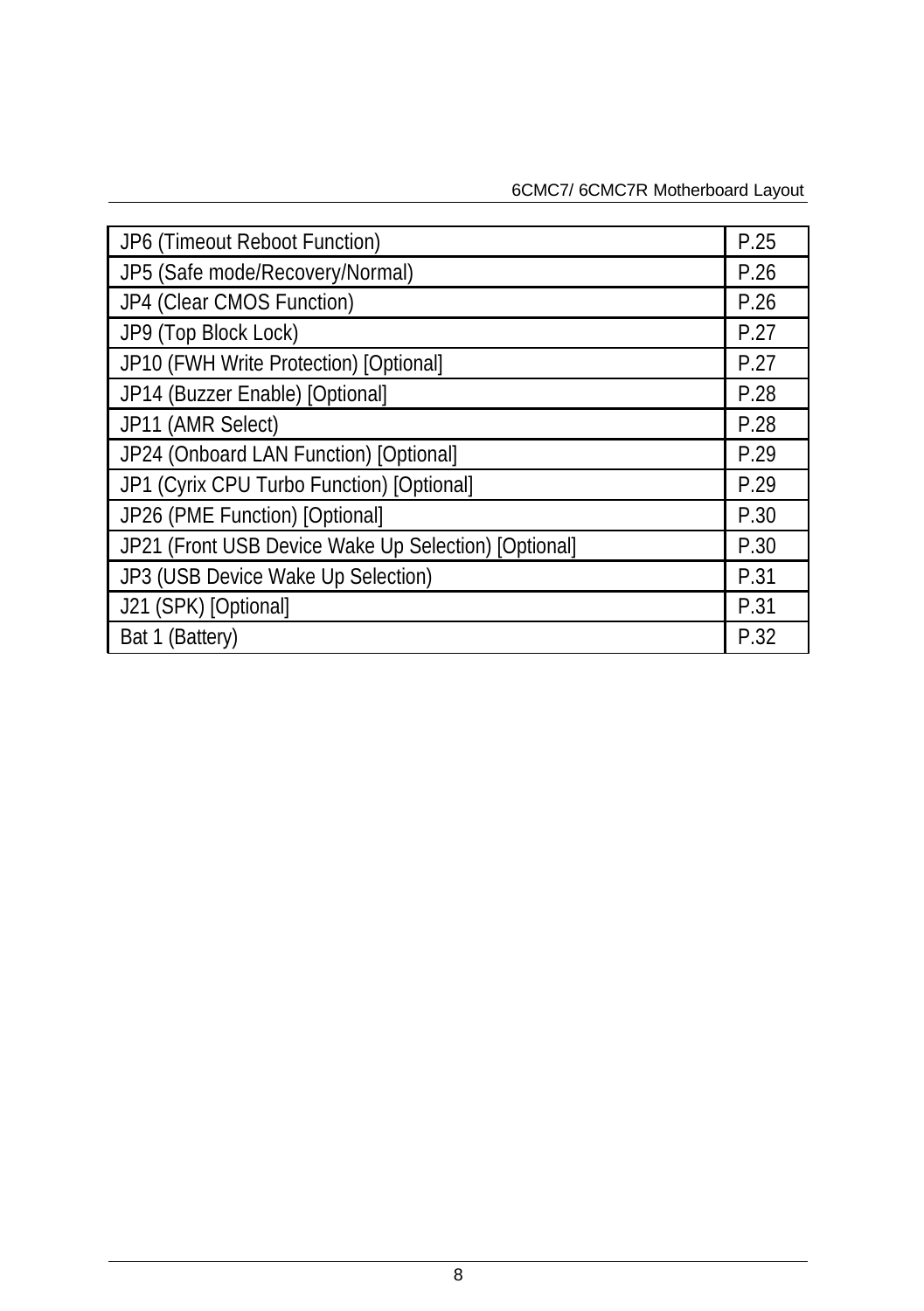# **CPU Speed Setup**

The system bus frequency can be switched at 100MHz ,133MHz and Auto by adjusting JP8 & SW1. The CPU Frequency is control by BIOS.

| CPU        |   | SW <sub>1</sub> | JP8 | <b>AGP</b> |            |            |
|------------|---|-----------------|-----|------------|------------|------------|
| <b>CLK</b> | 1 | $\overline{2}$  | 3   | 4          |            | <b>CLK</b> |
| 100        | O | $\circ$         | X   | O          | <b>OFF</b> | 66.6       |
| 105        | O | O               | O   | O          | <b>OFF</b> | 70         |
| 110        | O | X               | O   | O          | <b>OFF</b> | 73.3       |
| 115        | O | X               | O   | X          | <b>OFF</b> | 76.6       |
| 120        | O | X               | X   | X          | <b>OFF</b> | 80.0       |
| 125        | X | O               | O   | O          | <b>OFF</b> | 83.3       |
| 133        | X | O               | X   | O          | <b>OFF</b> | 66.6       |
| 140        | X | X               | O   | X          | <b>OFF</b> | 70.0       |
| 150        | X | X               | X   | X          | <b>OFF</b> | 75.0       |
| Auto       | X | O               | X   | $\Omega$   | ON         | 66.6       |

JP8 / SW1 Select the System Speed at 100MHz , 133MHz and Auto.

(O: ON / X : OFF)



MJP8 Open : Force 100MHz Close : Auto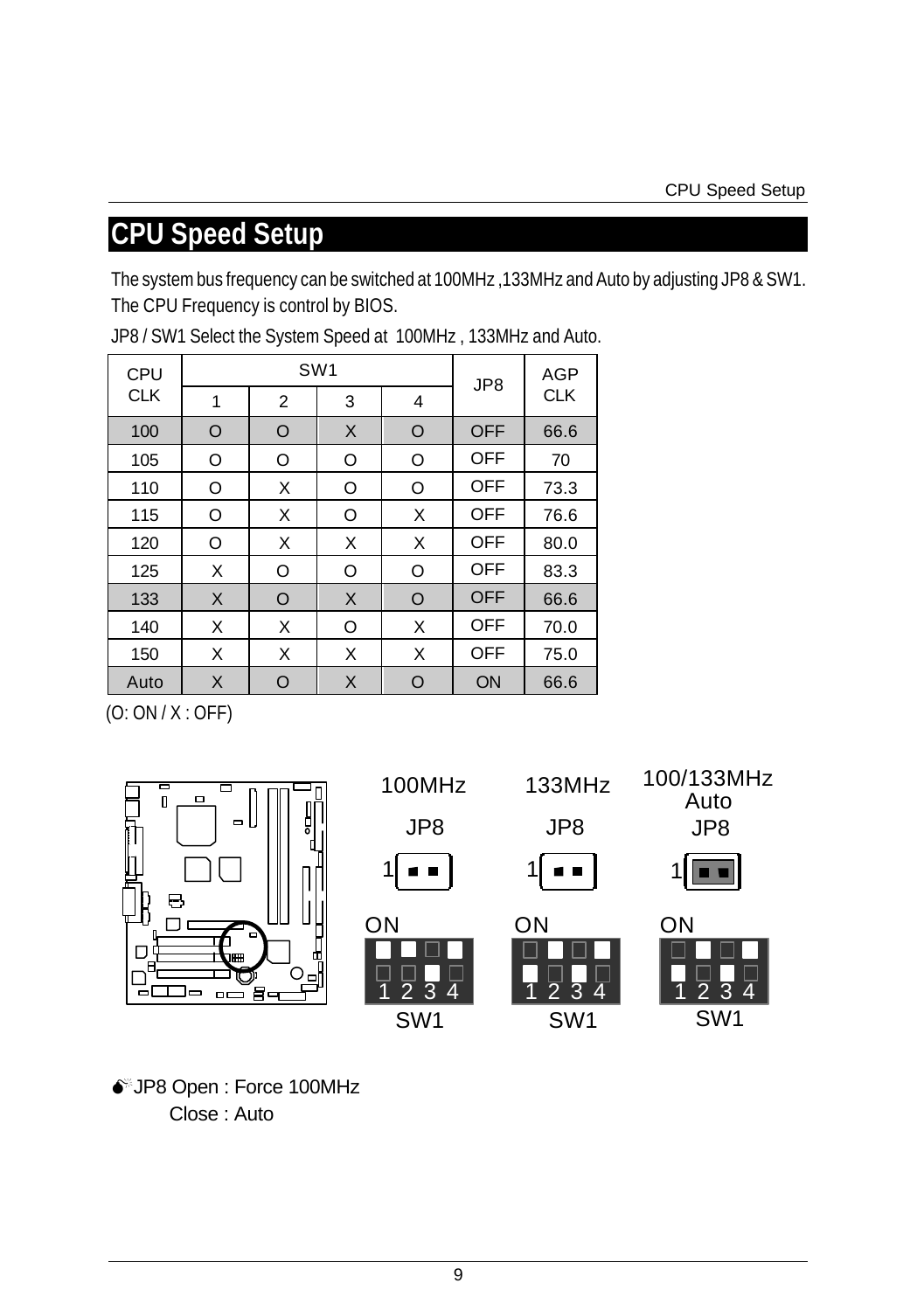### **Over Clock Jumper Setting**

### **(We don't guaranteed over clock jumper to work → JP20,JP29,J22)**

JP20: SDRAM Over Clock (Optional)



$$
1\boxed{\blacksquare}
$$

|       | Pin No. Definition |
|-------|--------------------|
| Open  | <b>Turbo</b>       |
| Close | Normal (Default)   |

| Close: Normal (Default) |          |                | Open: Turbo |
|-------------------------|----------|----------------|-------------|
| <b>CPU CLK</b>          | DRAM CLK | <b>CPU CLK</b> | DRAM CLK    |
| 100                     | 100      | 100            | 100         |
| $*105$                  | 105      | $*105$         | 105         |
| $*110$                  | 110      | $*110$         | 110         |
| $*115$                  | 115      | $*115$         | 115         |
| $*120$                  | 120      | $*120$         | 120         |
| $*125$                  | 94       | $*125$         | 125         |
| 133                     | 100      | $*133$         | 133         |
| $*140$                  | 105      | $*140$         | 140         |
| $*150$                  | 112      | $*150$         | 150         |

If instability should occur to your system, please adjust JP29.

(\* this setting are not guaranteed)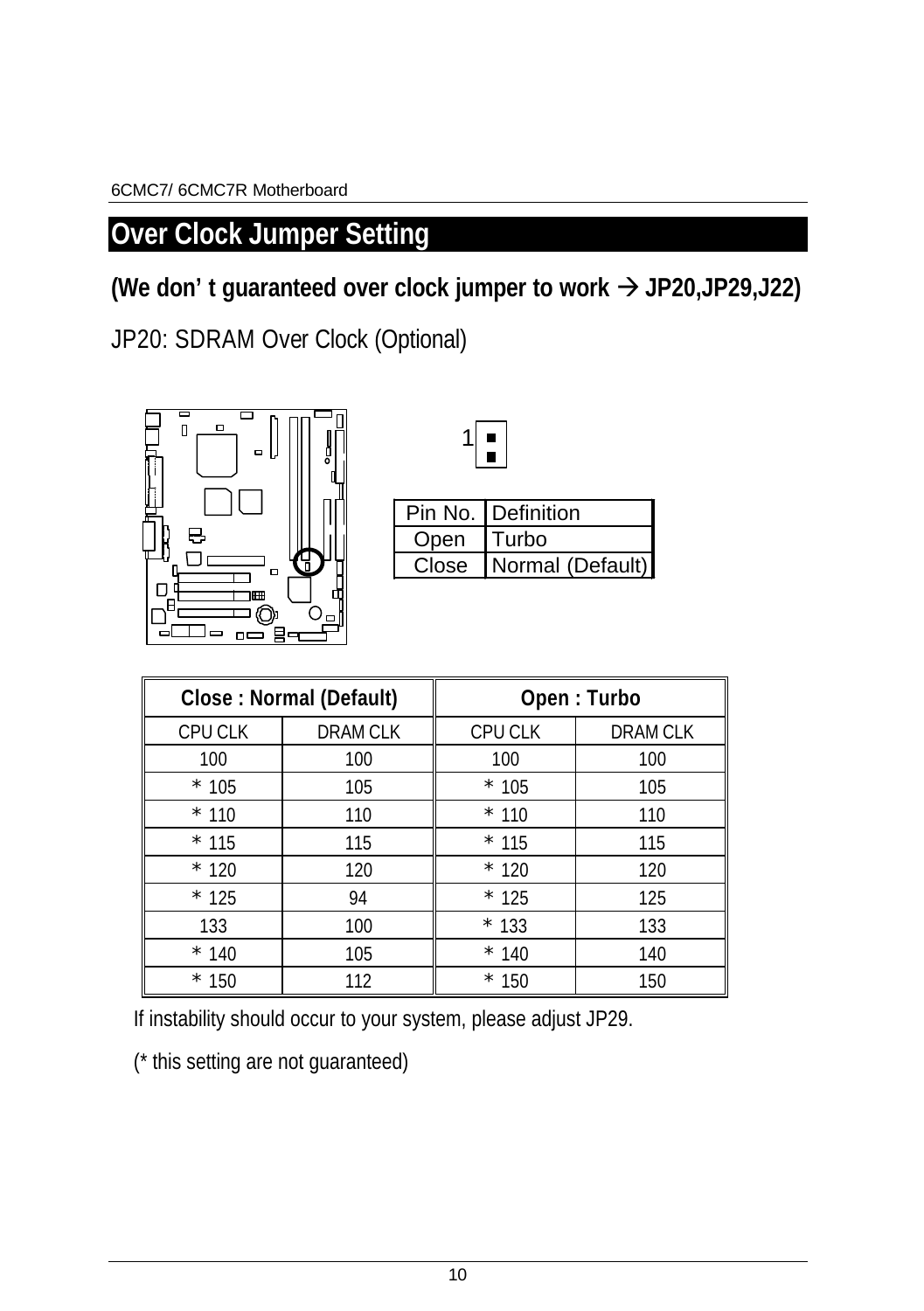JP29 : Over Clock Voltage for SDRAM (Optional)



| ٔ |
|---|
|---|

| Pin No. | Definition                |
|---------|---------------------------|
|         | 1-2close   Over Clock     |
|         | 2-3close Normal (Default) |

J22 : Over Voltage CPU Speed Up (Optional)**(Magic Booster)**



| 2              |  | 12 |
|----------------|--|----|
| <b>B::::::</b> |  |    |
|                |  |    |
|                |  | 11 |

| Pin No.   | Definition |
|-----------|------------|
| $1 - 2$   | Normal     |
| close     | (Default)  |
| $3 - 4$   | 10%        |
| close     |            |
| 5-6       | <b>20%</b> |
| close     |            |
| $7 - 8$   | 30%        |
| close     |            |
| $9 - 10$  | 40%        |
| close     |            |
| $11 - 12$ | 50%        |
| close     |            |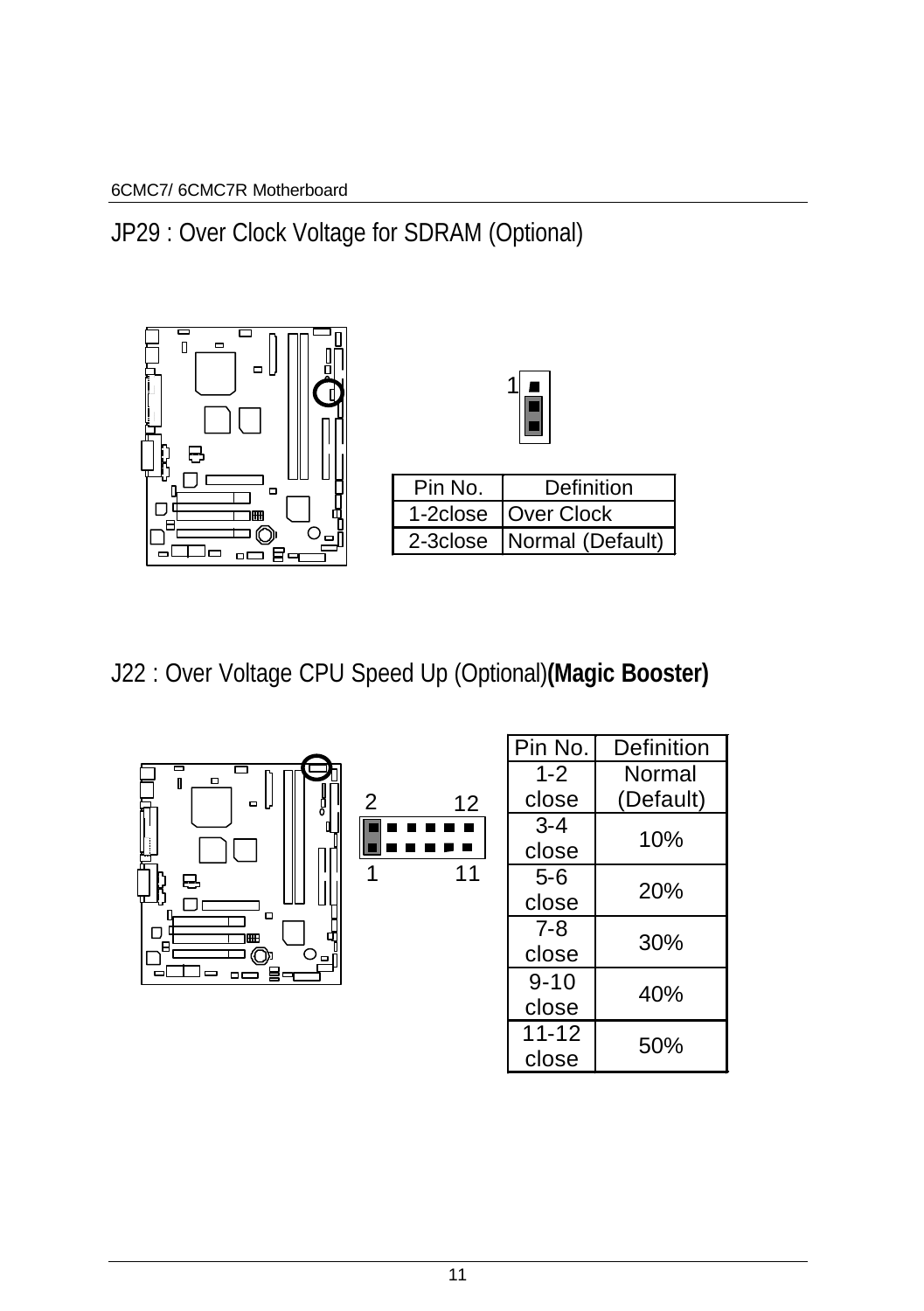### **Connectors**

GAME & Audio Port





COM A / COM B / LPT Port



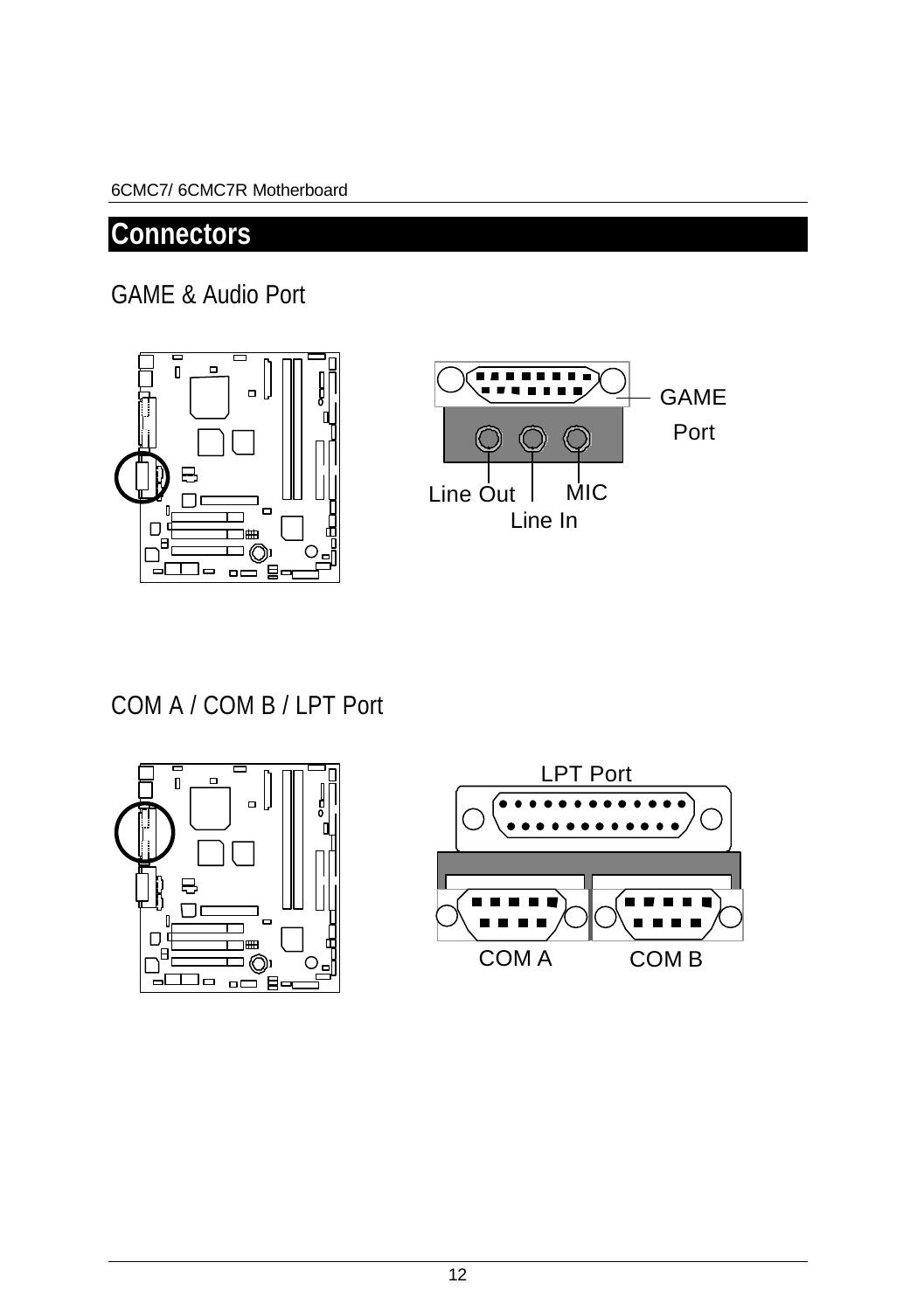### USB & LAN : USB & LAN Connector



(LAN Active LED)

PS/2 Keyboard & PS/2 Mouse Connector





| PS/2 Mouse/ Keyboard |            |  |
|----------------------|------------|--|
| Pin No.              | Definition |  |
|                      | Data       |  |
| 2                    | NC.        |  |
| 3                    | GND        |  |
| 4                    | $VCC(+5V)$ |  |
| 5                    | Clock      |  |
| ี่ค                  | NC.        |  |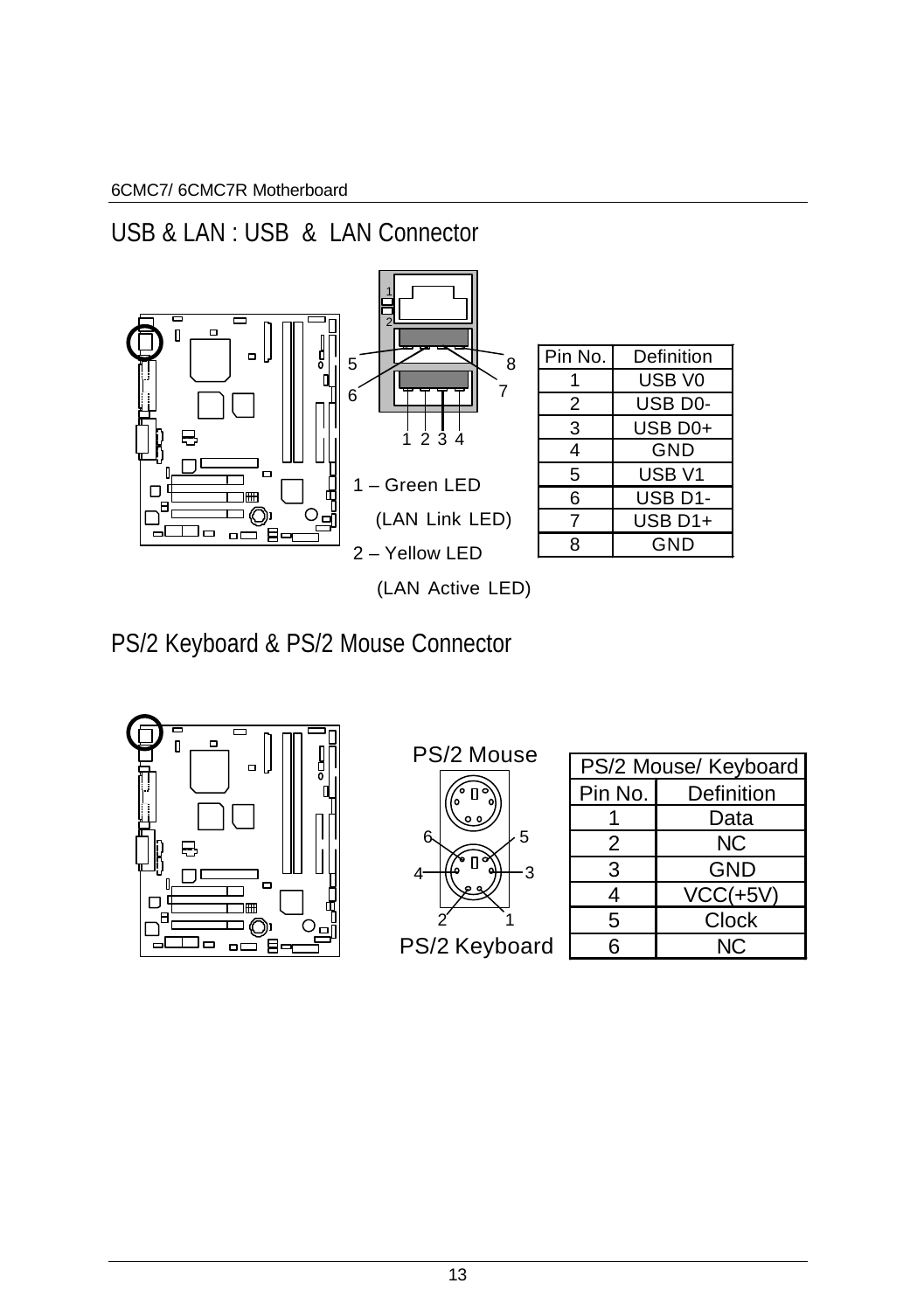### J1 : CPU FAN



| ш |  |
|---|--|
|   |  |
|   |  |

| Pin No. | <b>Definition</b> |
|---------|-------------------|
|         | Control           |
|         | $+12V$            |
|         | <b>SENSE</b>      |

### J17 : Power FAN



| Pin No. | Definition |
|---------|------------|
|         | Control    |
|         | $+12V$     |
| 2       | SENSE      |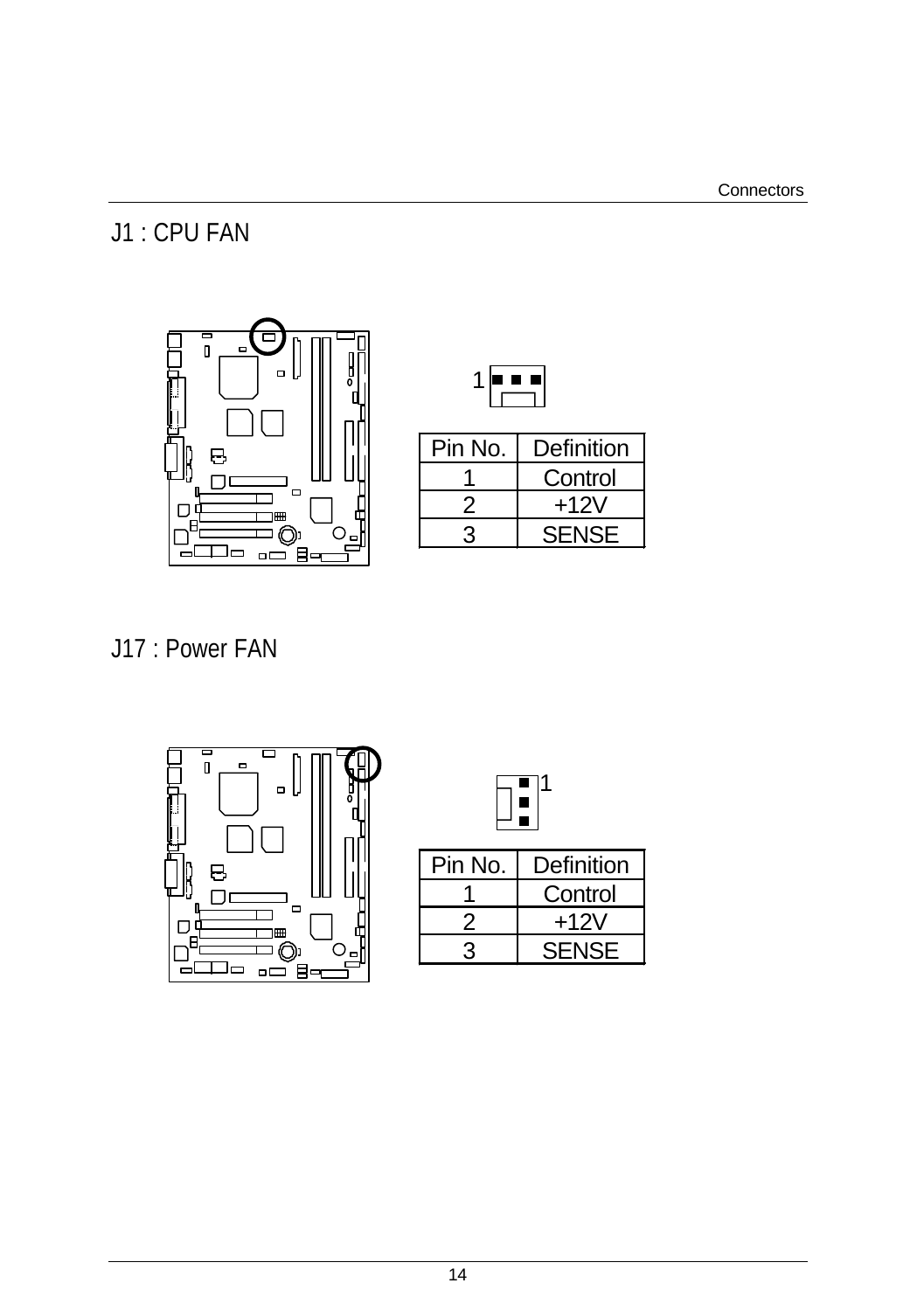J16 : System FAN



|--|--|--|--|

| Pin No. | Definition |
|---------|------------|
|         | Control    |
|         | +12V       |
|         | SENSE      |

### ATX Power



| 10 20 | Pin No.            | Definition         |
|-------|--------------------|--------------------|
|       | 3, 5, 7, 13, 15-17 | GND                |
|       | 1, 2, 11           | 3.3V               |
|       | 4,6,19,20          | <b>VCC</b>         |
|       | 10                 | $+12V$             |
|       | 12                 | $-12V$             |
|       | 18                 | $-5V$              |
| 1111  | 8                  | Power Good         |
|       | 9                  | 5V SB stand by+5V  |
|       | 14                 | PS-ON(Soft On/Off) |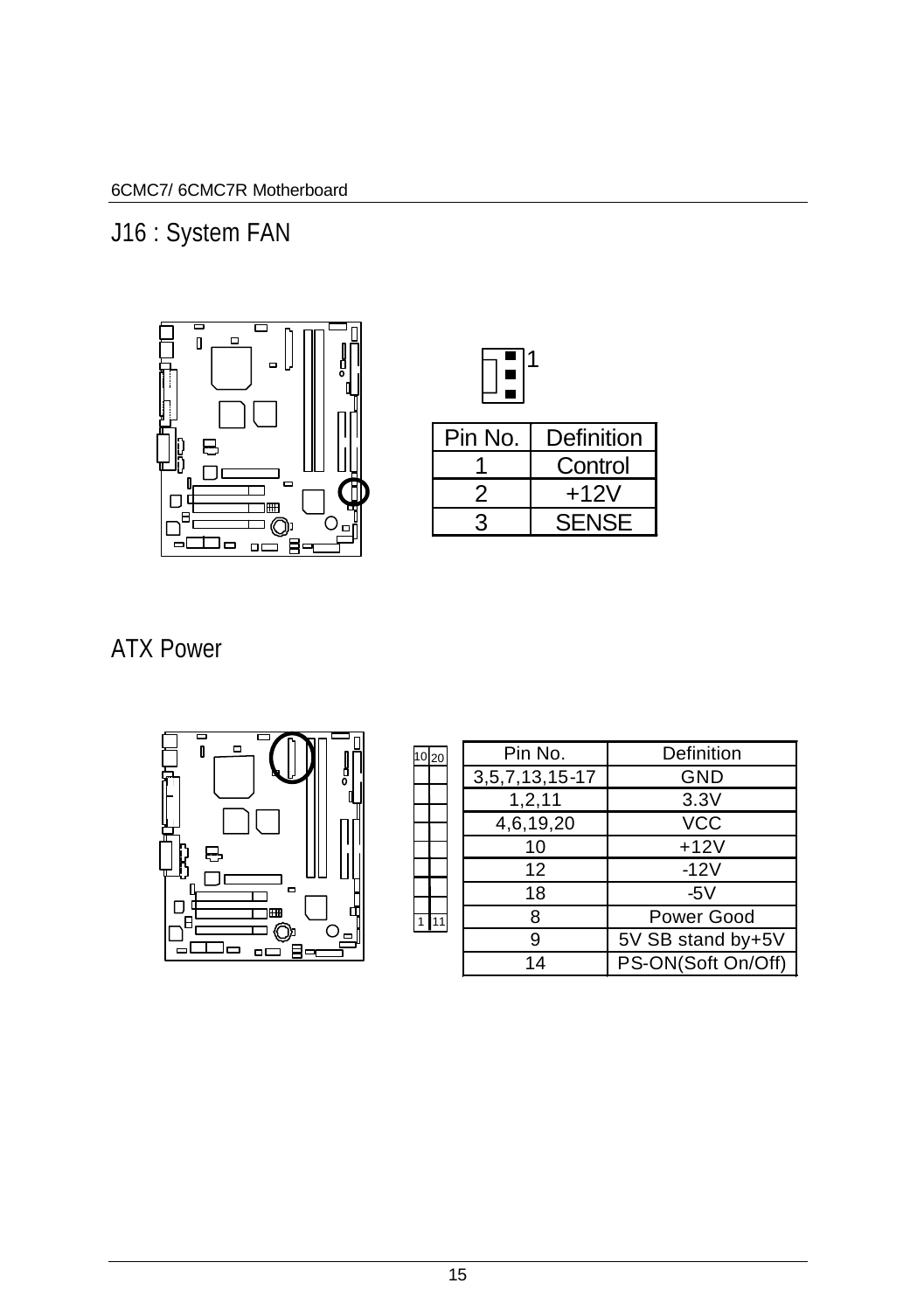**Connectors** 

Floppy Port



IDE1(Primary) , IDE2 (Secondary) Port

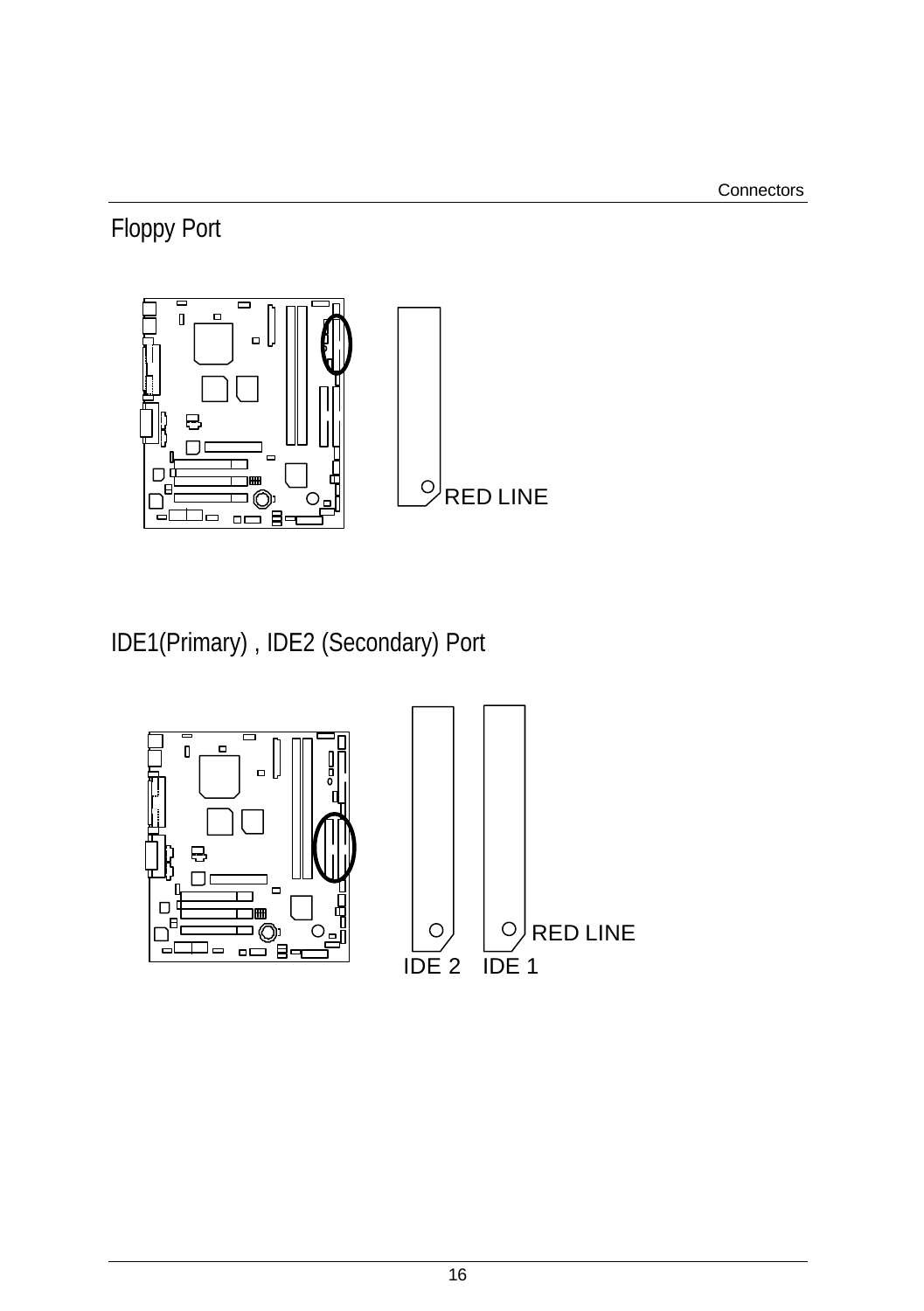IR



| PIN No. | Definition     |
|---------|----------------|
|         | $VCC(+5V)$     |
| 2       | NC.            |
| 3       | IR data input  |
|         | GND            |
| 5       | IR data output |
|         |                |

JP15 : STR LED Connector & DIMM LED



STR LED Connector External.

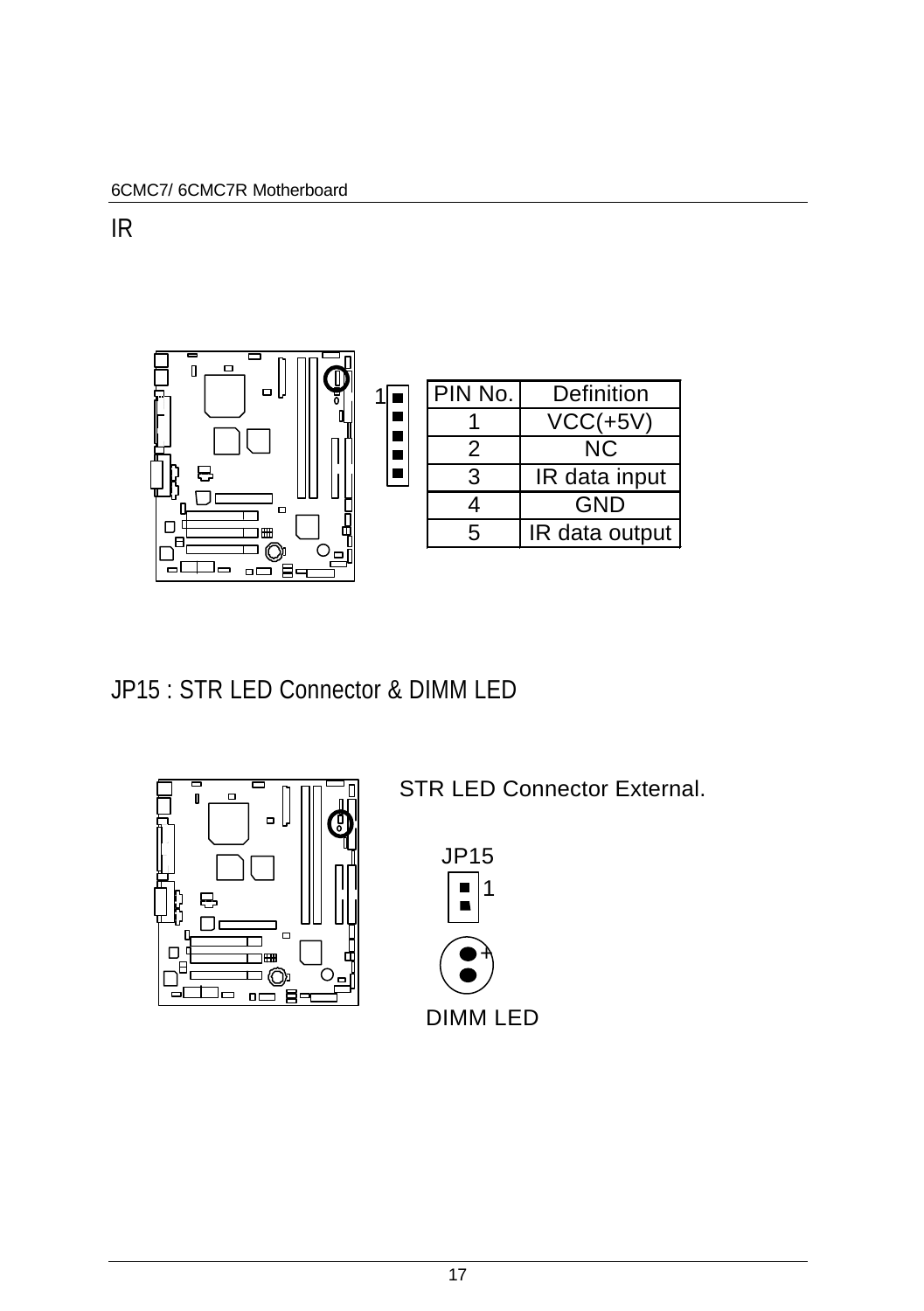### J8 : AUX\_IN





| Pin No. | Definition |
|---------|------------|
|         | AUX-L      |
| 2       | GND        |
| З       | GND        |
|         | AUX-R      |

### J6 : CD Audio Line In



$$
1\overline{E} = \overline{E}
$$

| Pin No. | Definition |
|---------|------------|
|         | CD-L       |
| 2       | GND        |
| З       | GND        |
|         | CD-R       |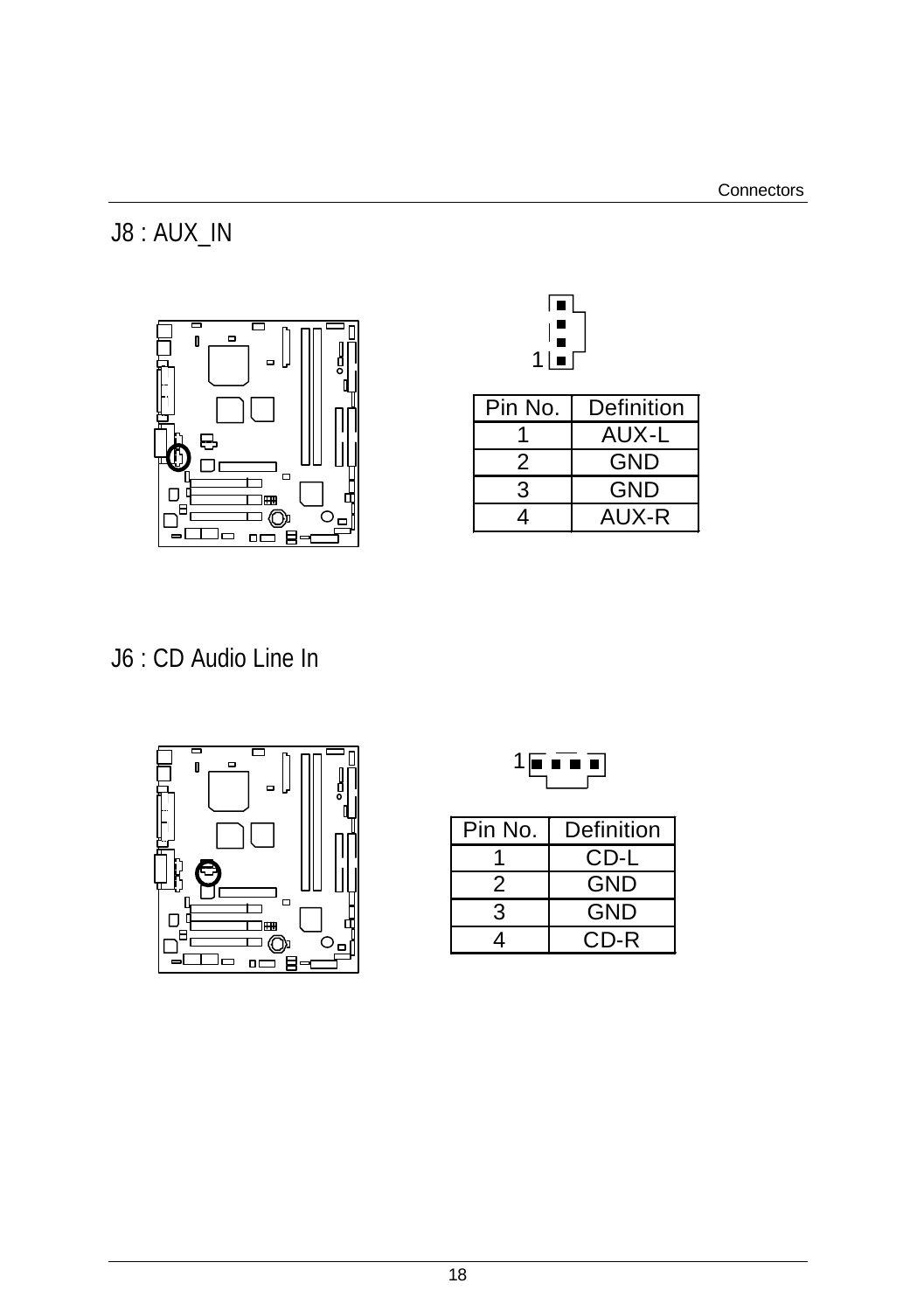J7 : TEL(The connector is for internal modem card with voice connector)





J2: Wake On LAN



 $\begin{array}{ccc} \bullet & \bullet & \bullet \end{array}$ 

| Pin No. | Definition |
|---------|------------|
|         | $+5V$ SB   |
|         | GND        |
|         | Signal     |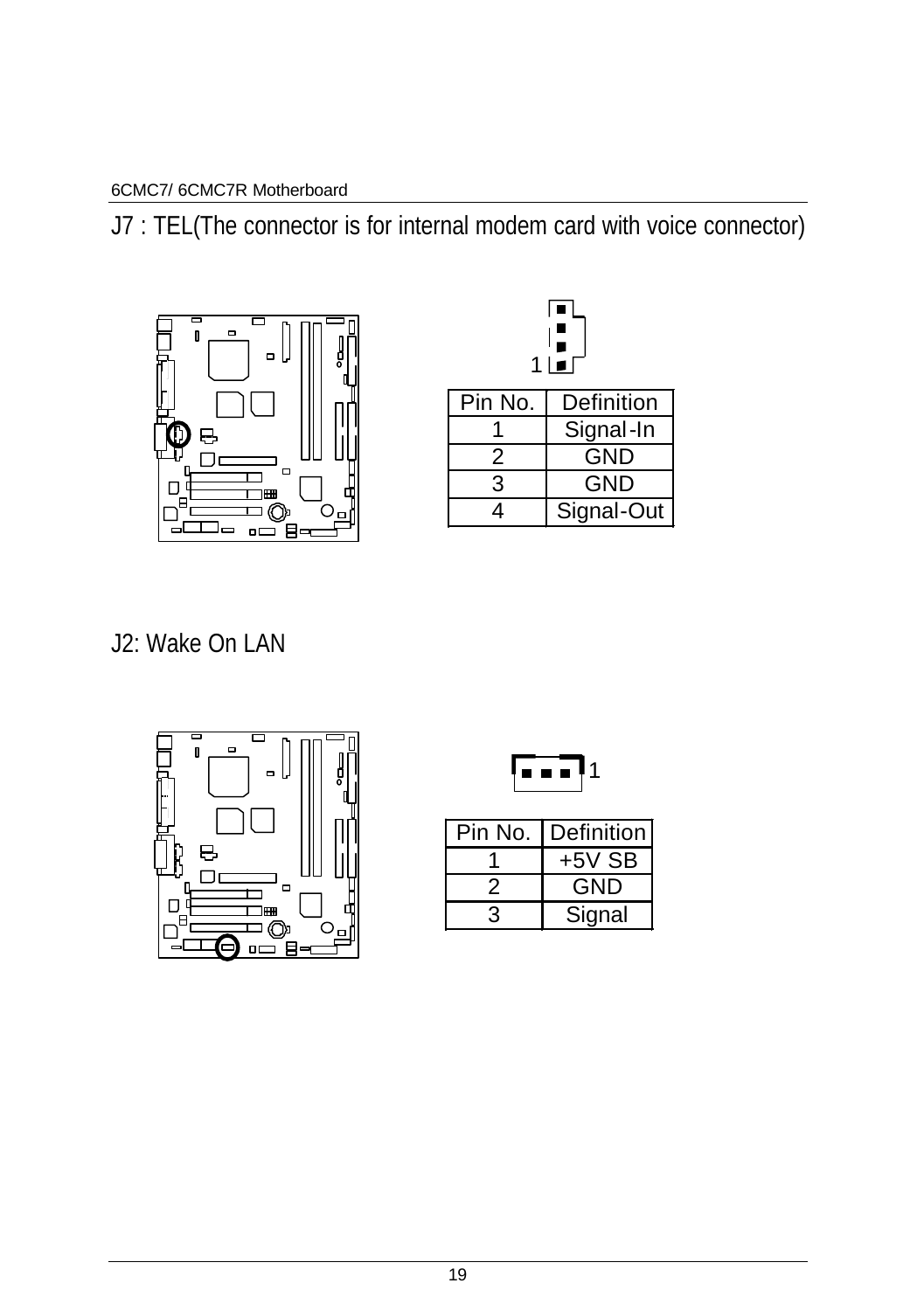J10: Ring Power On



| $\begin{bmatrix} \blacksquare \\ \blacksquare \end{bmatrix}$ (For 6CMC7) |  |                      |
|--------------------------------------------------------------------------|--|----------------------|
| $1 \bullet$ $\bullet$ (For 6CMC7R)                                       |  |                      |
|                                                                          |  | Pin No.   Definition |
|                                                                          |  | Signal               |
|                                                                          |  | GND                  |

J15 : External SMBUS Device Connector



| 7 | ÷.<br>ρ |
|---|---------|
|   |         |
|   |         |
|   |         |
|   |         |

| Pin No. | Definition      |
|---------|-----------------|
|         | <b>SMB CLK</b>  |
| 2       | NС              |
| 3       | GND             |
| 4       | <b>SMB DATA</b> |
| 5       | +5V             |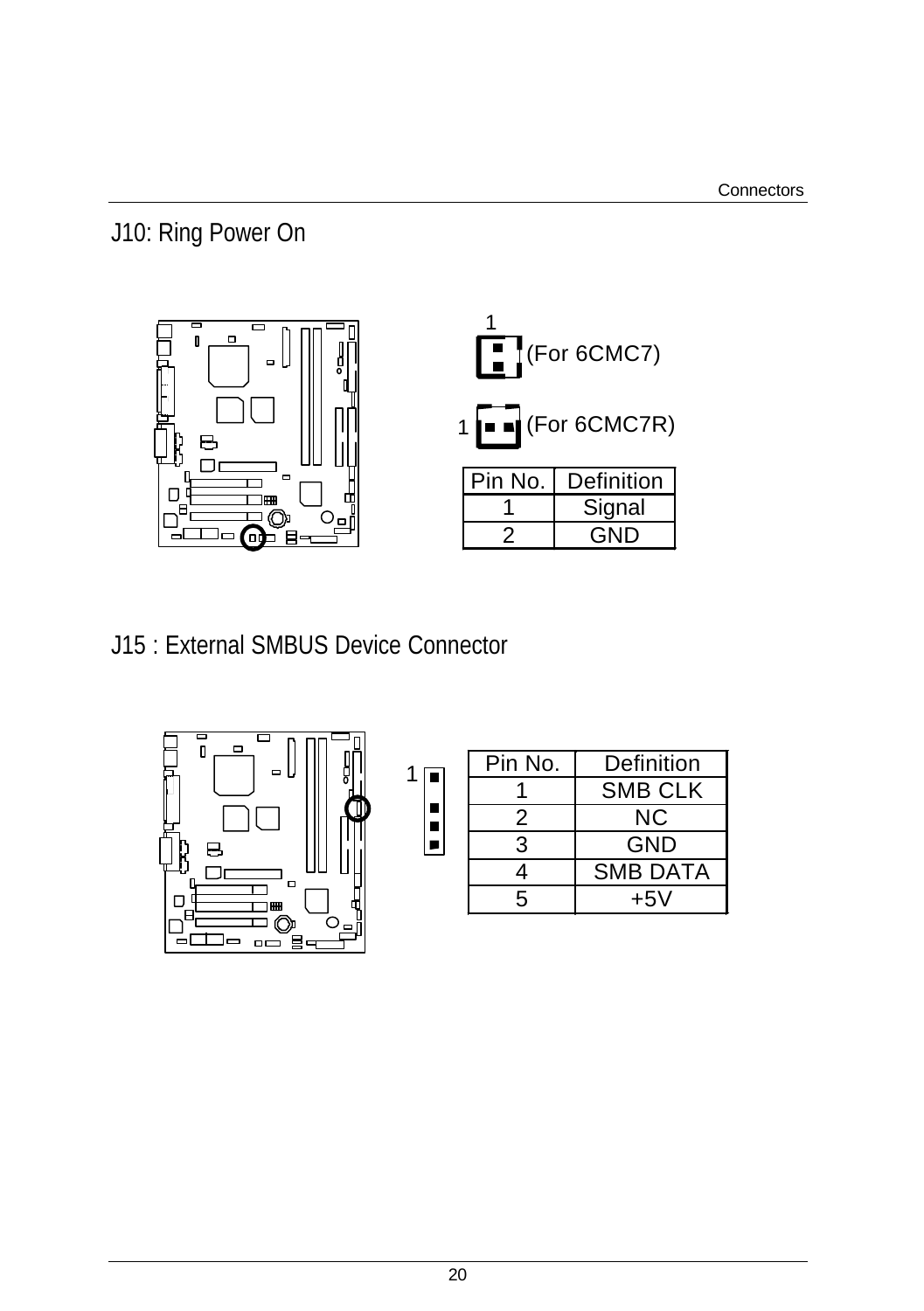JP22 : Front Panel USB Port



| <b>ر·</b> |   | 0 |  |
|-----------|---|---|--|
|           |   |   |  |
|           | щ |   |  |
|           |   |   |  |

| Pin No.  | Definition |
|----------|------------|
| 1,4,5,10 | NC.        |
| 2        | +5V        |
| 3,7,9    | GND        |
| 6        | USBP1+     |
| ႙        | USBP1-     |

J19 : Audio PIN



$$
\begin{array}{c}\n2 & 8 \\
\hline\n\text{...} \\
1 & 7\n\end{array}
$$

| Pin No. | Definition |
|---------|------------|
|         | Line out L |
|         | Line out R |
| 3,4,5,6 | GND        |
|         | $+12V$     |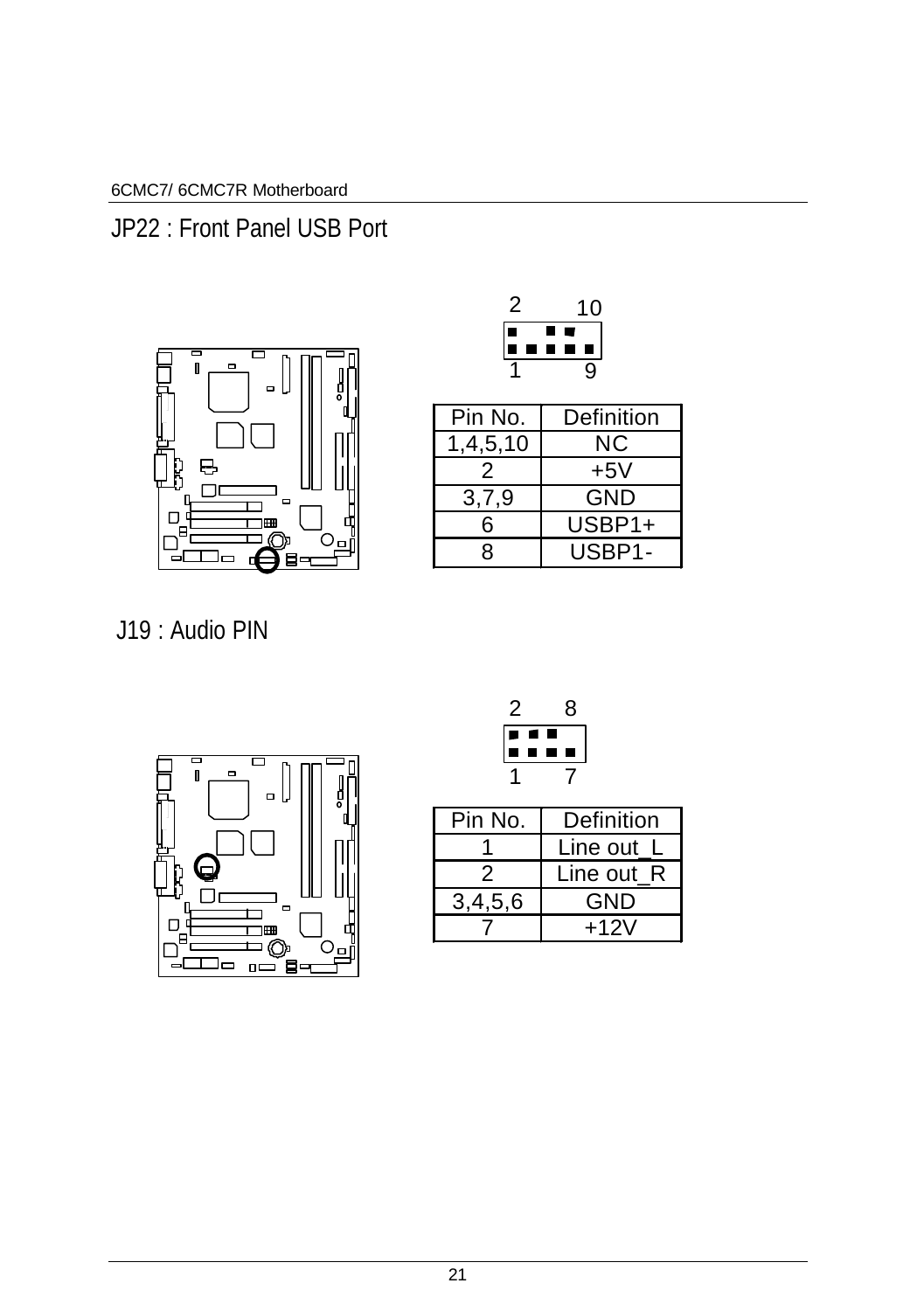### J20 : CD/IN PIN





| Pin No. | Definition |
|---------|------------|
| 2       | CD L       |
| 3,7     | VCC        |
| 4.6     | GND        |
| ႙       | CD R       |

J12: Smart Card Reader



|  |  | , , , , , , , <u>,</u> |   |  |
|--|--|------------------------|---|--|
|  |  |                        | . |  |

| Pin No.             | Definition      |
|---------------------|-----------------|
| 2,3,4,8,9,13,<br>14 | NC              |
|                     | <b>VCC</b>      |
| 5                   | SCRFET-         |
| 6                   | <b>SCRRST</b>   |
| 7                   | <b>SCRCLK</b>   |
| 10                  | <b>SCRIO</b>    |
| 11                  | <b>GND</b>      |
| 12                  | <b>SCRPRES-</b> |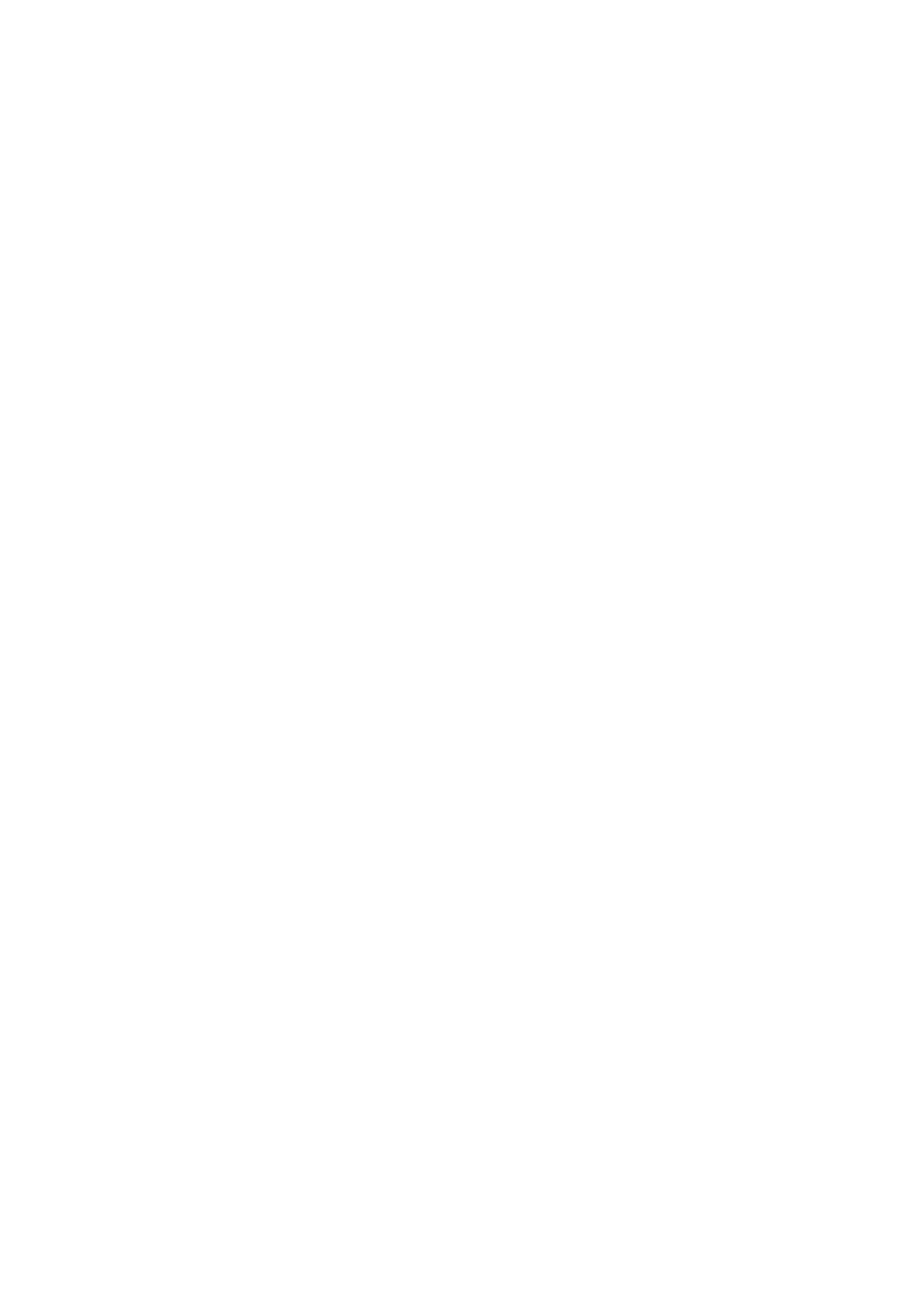# **Panel and Jumper Definition**

J23 : For 2X11 Pins Jumper (for 6CMC7)





| GN (Green Switch)             | Open: Normal Operation       |
|-------------------------------|------------------------------|
|                               | Close: Entering Green Mode   |
| GD (Green LED)                | Pin 1: LED anode $(+)$       |
|                               | Pin 2: LED cathode $(-)$     |
| HD (IDE Hard Disk Active LED) | Pin 1: LED anode $(+)$       |
|                               | Pin 2: LED cathode $(-)$     |
| SPKR (Speaker Connector)      | Pin 1: $VCC(+)$              |
|                               | Pin 2- Pin 3: NC             |
|                               | Pin 4: Data $(-)$            |
| RE (Reset Switch)             | Open: Normal Operation       |
|                               | Close: Reset Hardware System |
| $P+P-P-(Power LED)$           | Pin 1: LED anode $(+)$       |
|                               | Pin 2: LED cathode $(-)$     |
|                               | Pin 3: LED cathode $(-)$     |
| PW (Soft Power Connector)     | Open: Normal Operation       |
|                               | Close: Power On/Off          |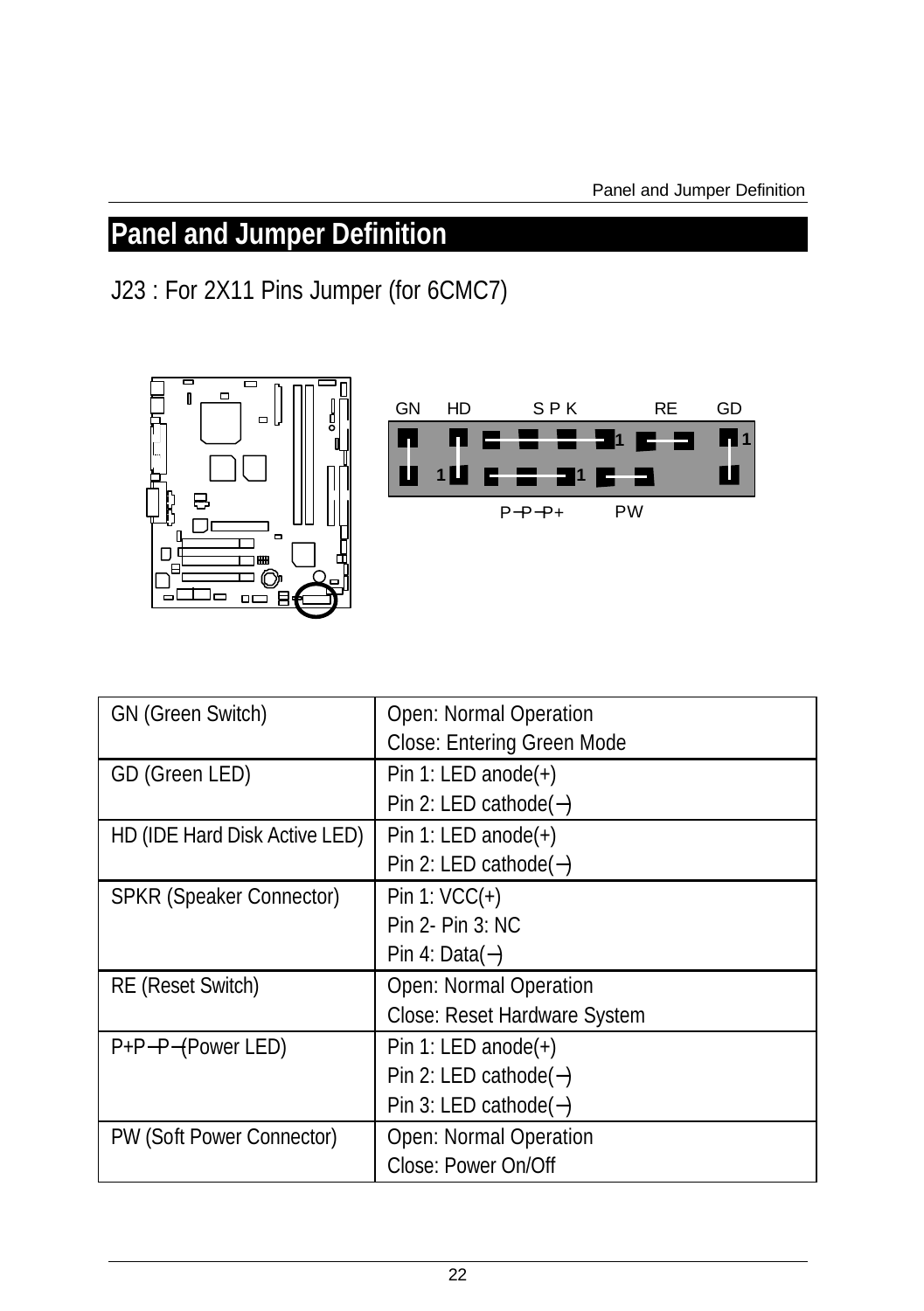J11 : Panel Jumper (for 6CMC7R)





JP27 & JP28 : USB Port Selection (Optional)



| I∎∎ JP27<br>п                      |  |
|------------------------------------|--|
| $\blacksquare$ $\blacksquare$ JP28 |  |
|                                    |  |
|                                    |  |

| <b>FPUSB</b>              | <b>BPUSB</b> |
|---------------------------|--------------|
| JP27 1-2 close 12-3 close |              |
| JP28 1-2 close 2-3 close  |              |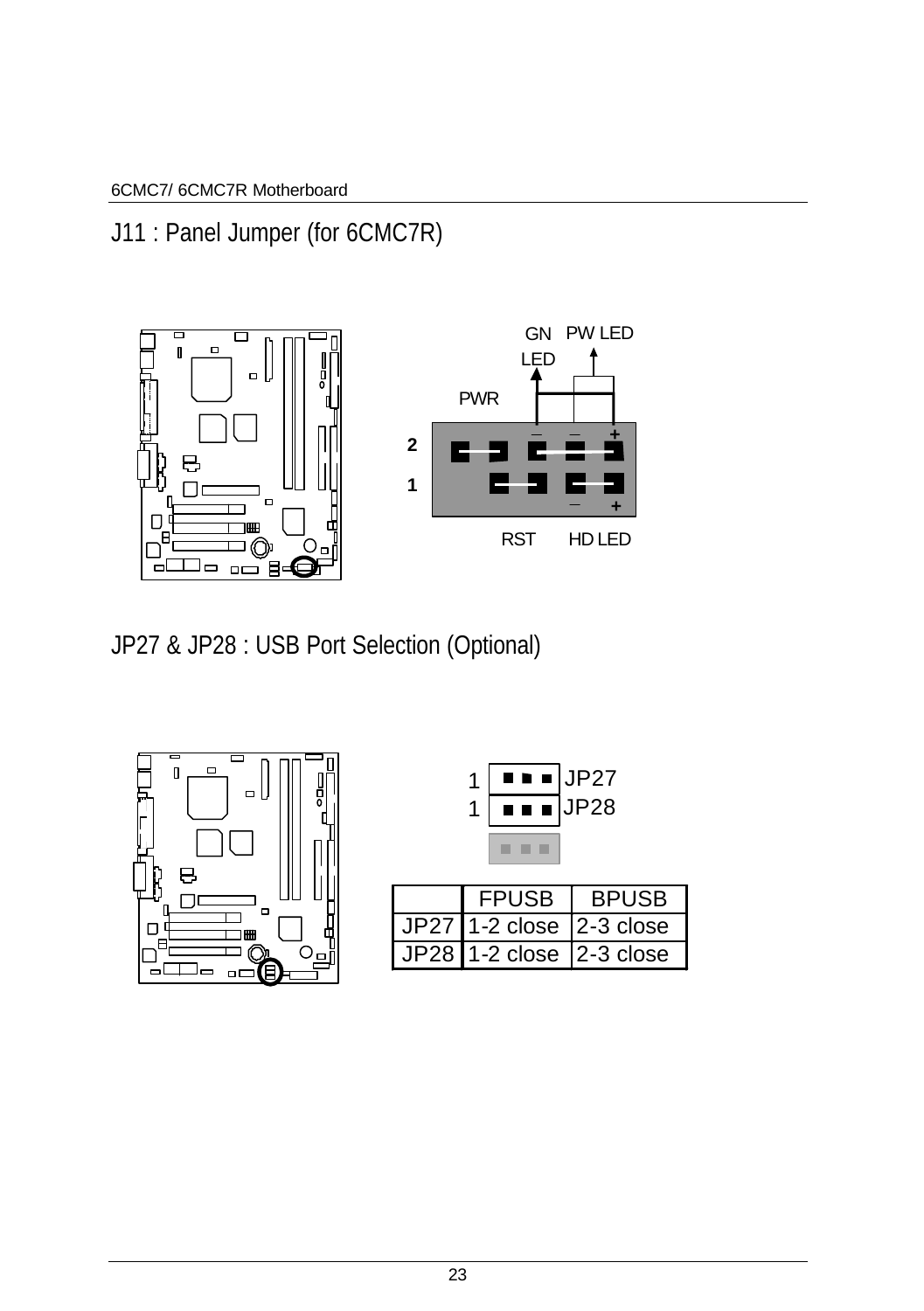# JP16 : PS/2 Keyboard Power On



| Pin No. | Definition                  |
|---------|-----------------------------|
|         | 1-2 close Keyboard Power on |
|         | 2-3 close Normal (Default)  |

JP18 : STR Selection



 $\blacksquare$   $\blacksquare$ 1

| Pin No. | Definition         |
|---------|--------------------|
| Open    | <b>STR Disable</b> |
|         | (Default)          |
| Close   | <b>STR Enable</b>  |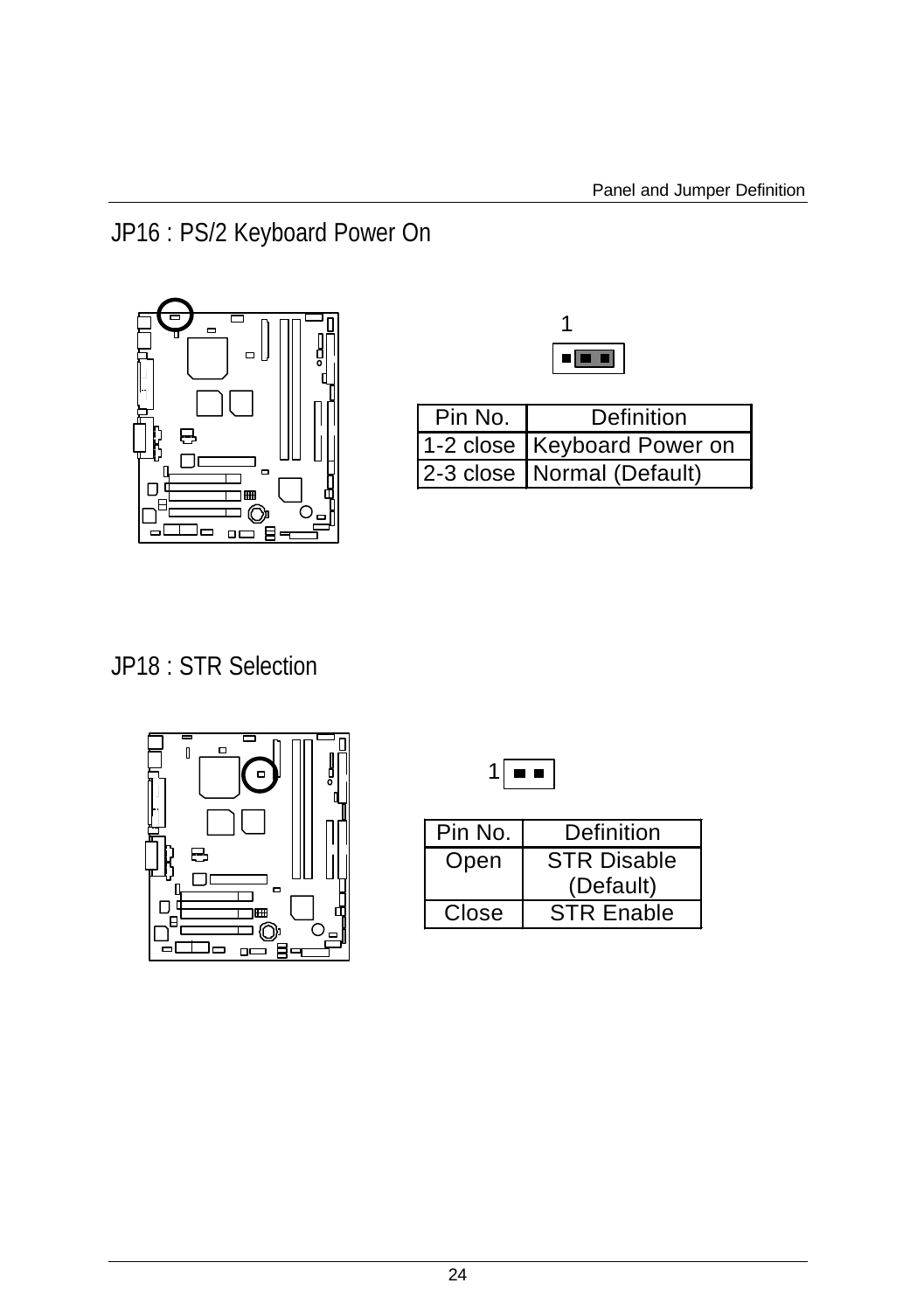JP17 : Case Open



| Pin No. Definition |
|--------------------|
| Signal             |
| GND)               |

JP6 : Timeout Reboot Function



|  | ۰.<br>. . |  |
|--|-----------|--|
|  |           |  |
|  |           |  |

| Pin No. | Definition                   |
|---------|------------------------------|
| Open    | Timeout reboot               |
|         | Close   No Reboot on timeout |
|         | (Default)                    |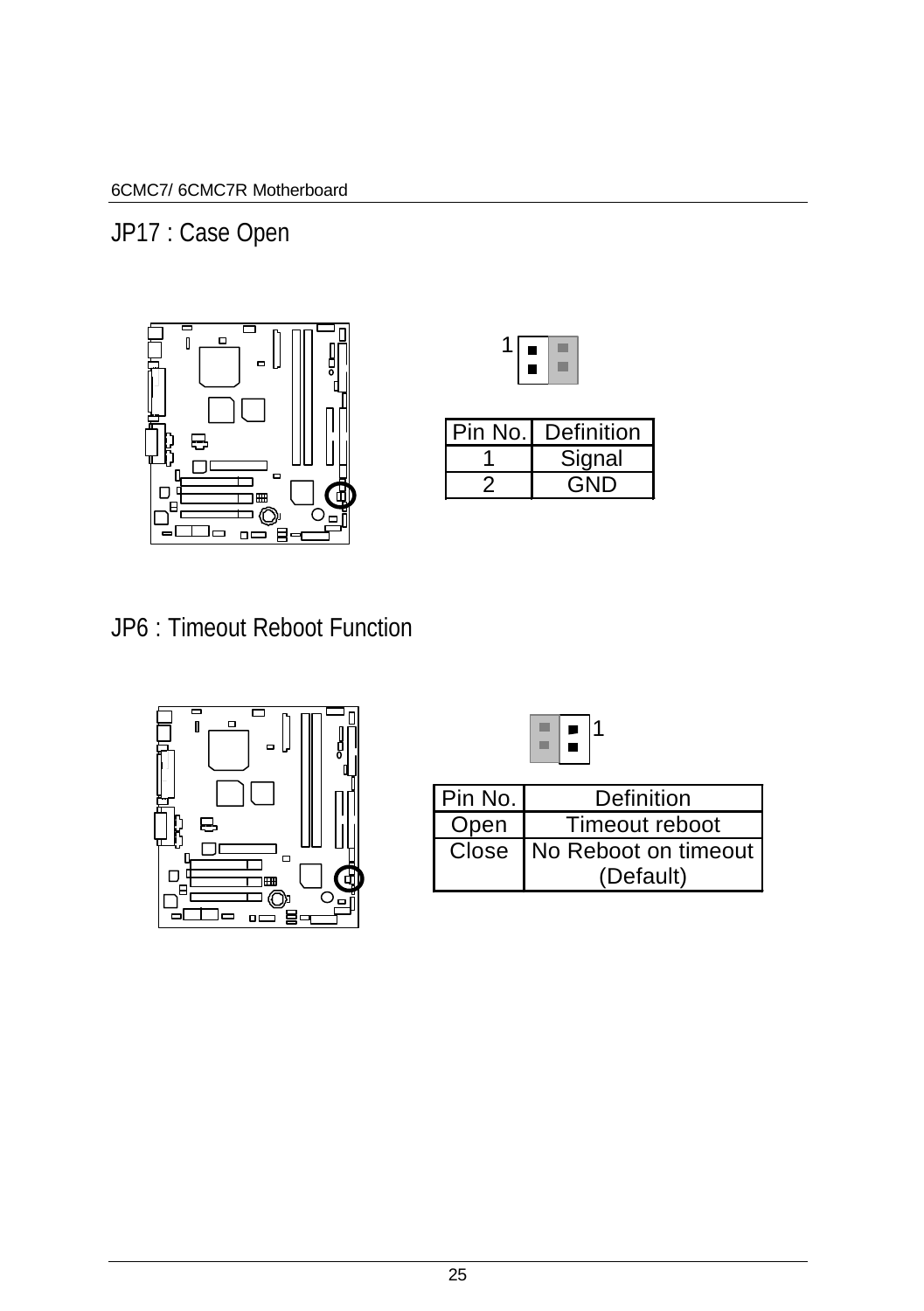### JP5: Safe mode / Recovery / Normal



| Pin No.      | Definition       |  |
|--------------|------------------|--|
| 1-2close     | Normal (Default) |  |
| 2-3close     | Safe mode        |  |
| $1-2-3$ open | Recovery         |  |

JP4 : Clear CMOS Function (Optional)



| Pin No.     | Definition                   |
|-------------|------------------------------|
| $1-2$ close | Clear CMOS                   |
|             | 2-3 close   Normal (Default) |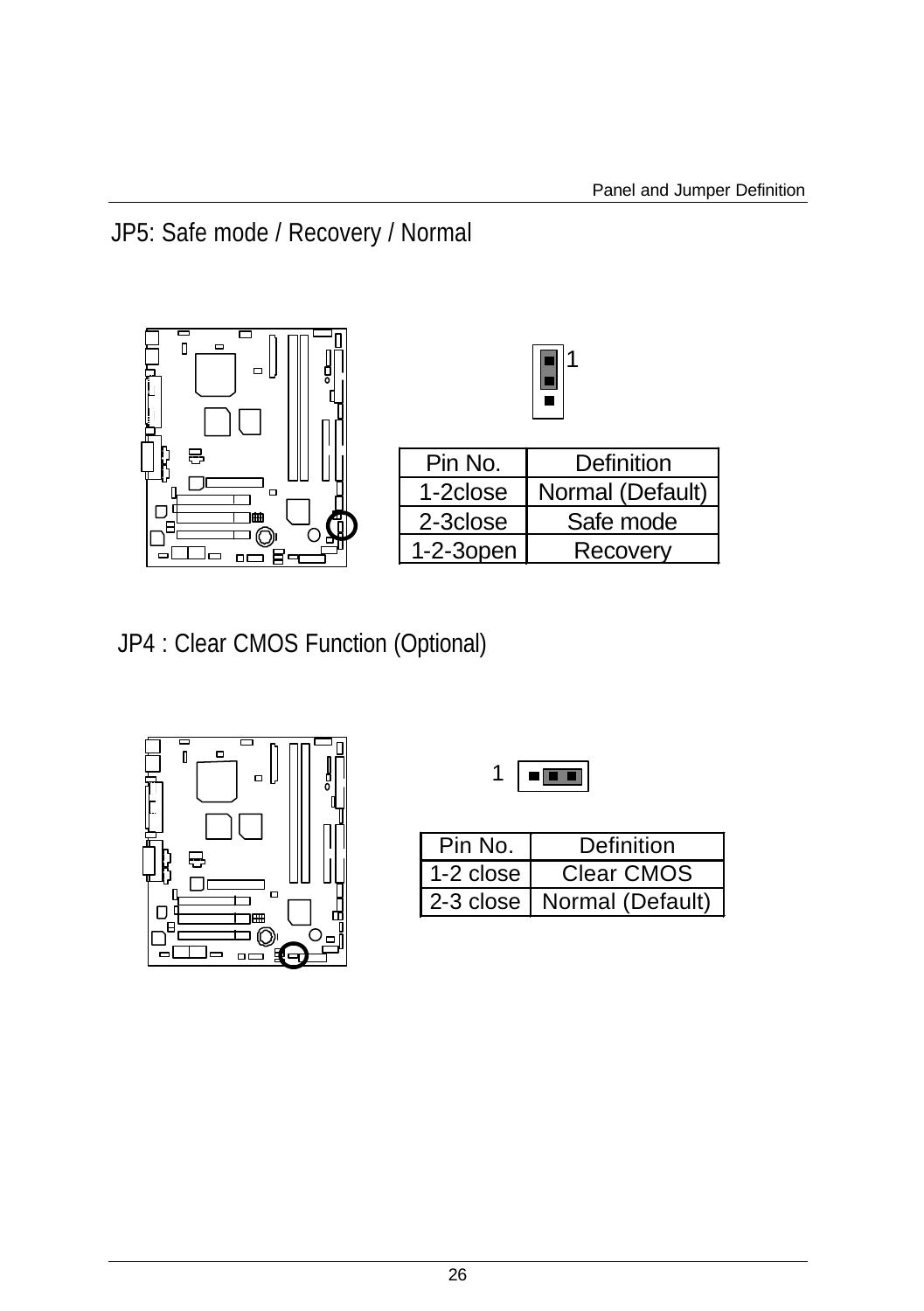JP9 : Top Block Lock



| Pin No. | Definition              |
|---------|-------------------------|
| Close   | <b>Top Block Unlock</b> |
|         | (Default)               |
| Open    | <b>Top Block lock</b>   |

JP10 : FWH Write Protection (Optional)





| Pin No. | Definition           |
|---------|----------------------|
| Close   | <b>Write Protect</b> |
| Open    | Normal (Default)     |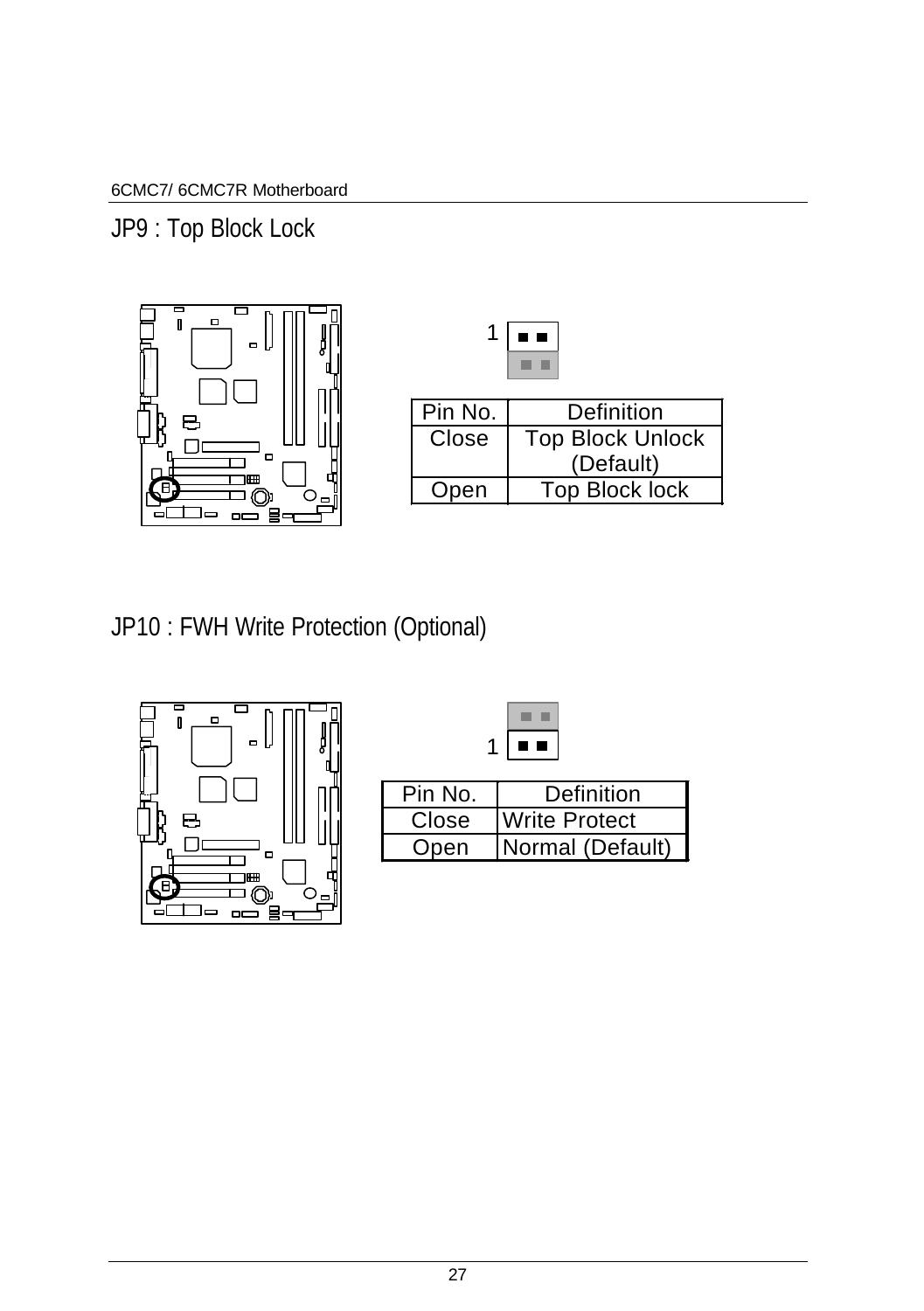JP14 : Buzzer Enabled (Optional)



| Pin No. | Definition                         |  |
|---------|------------------------------------|--|
| Open    | Internal Buzzer Disabled           |  |
| Close   | Internal Buzzer Enabled<br>efault) |  |

JP11 : AMR Selection



 $1$  $\sqrt{2}$ 

| Pin No.  | Definition                                                          |
|----------|---------------------------------------------------------------------|
| 1-2close | <b>AMR Secondary</b>                                                |
| 2-3close | <b>AMR Primary</b><br>AC'97 Disabled<br>(Disabled Onboard<br>CODEC) |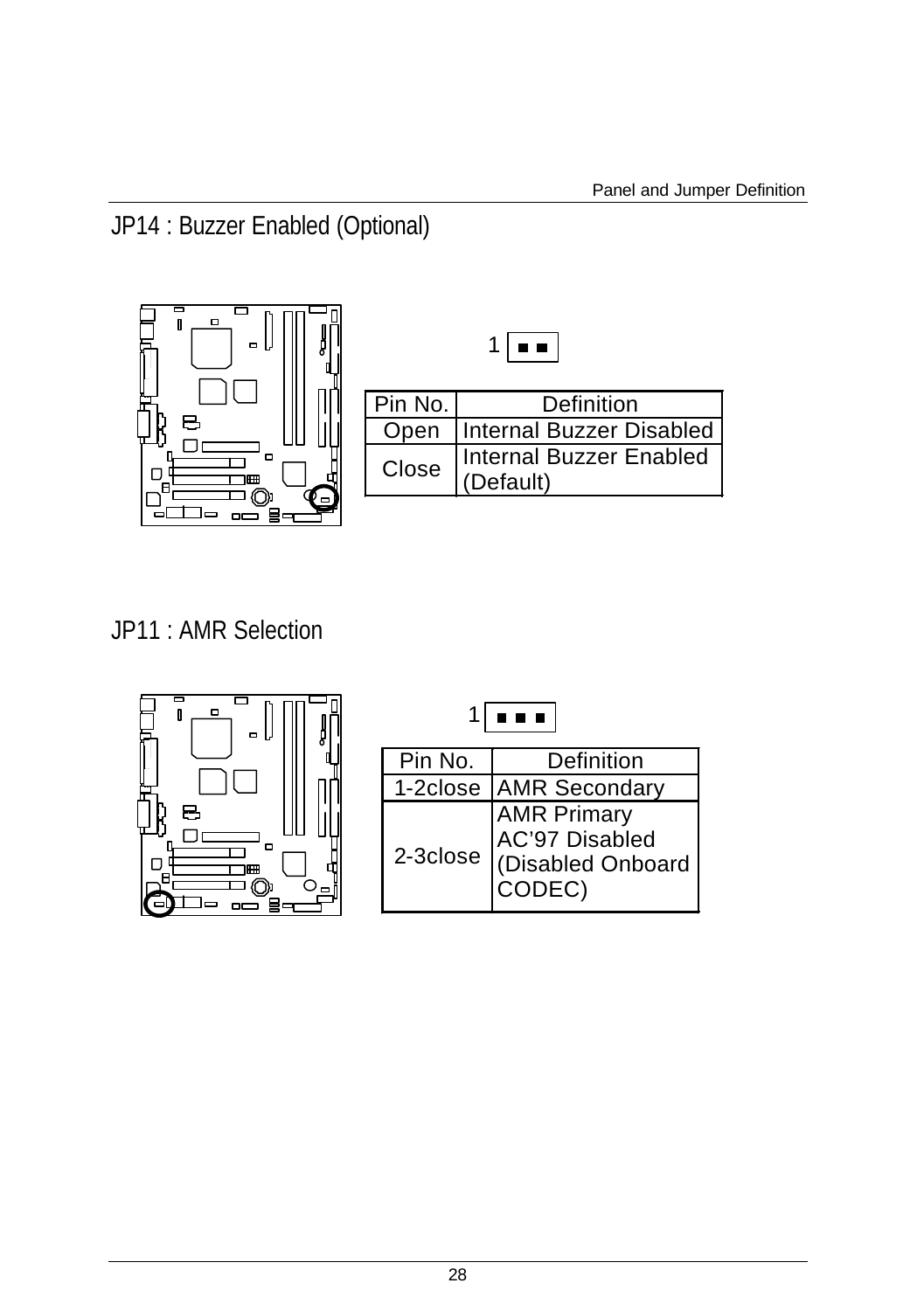# 6CMC7/ 6CMC7R Motherboard JP24: Onboard LAN Function (Optional)



JP1: Cyrix CPU Turbo Function (Optional)



1  $\blacksquare$ 

| Pin No. | Definition |
|---------|------------|
| Open    | Normal     |
| Close   | Force 133  |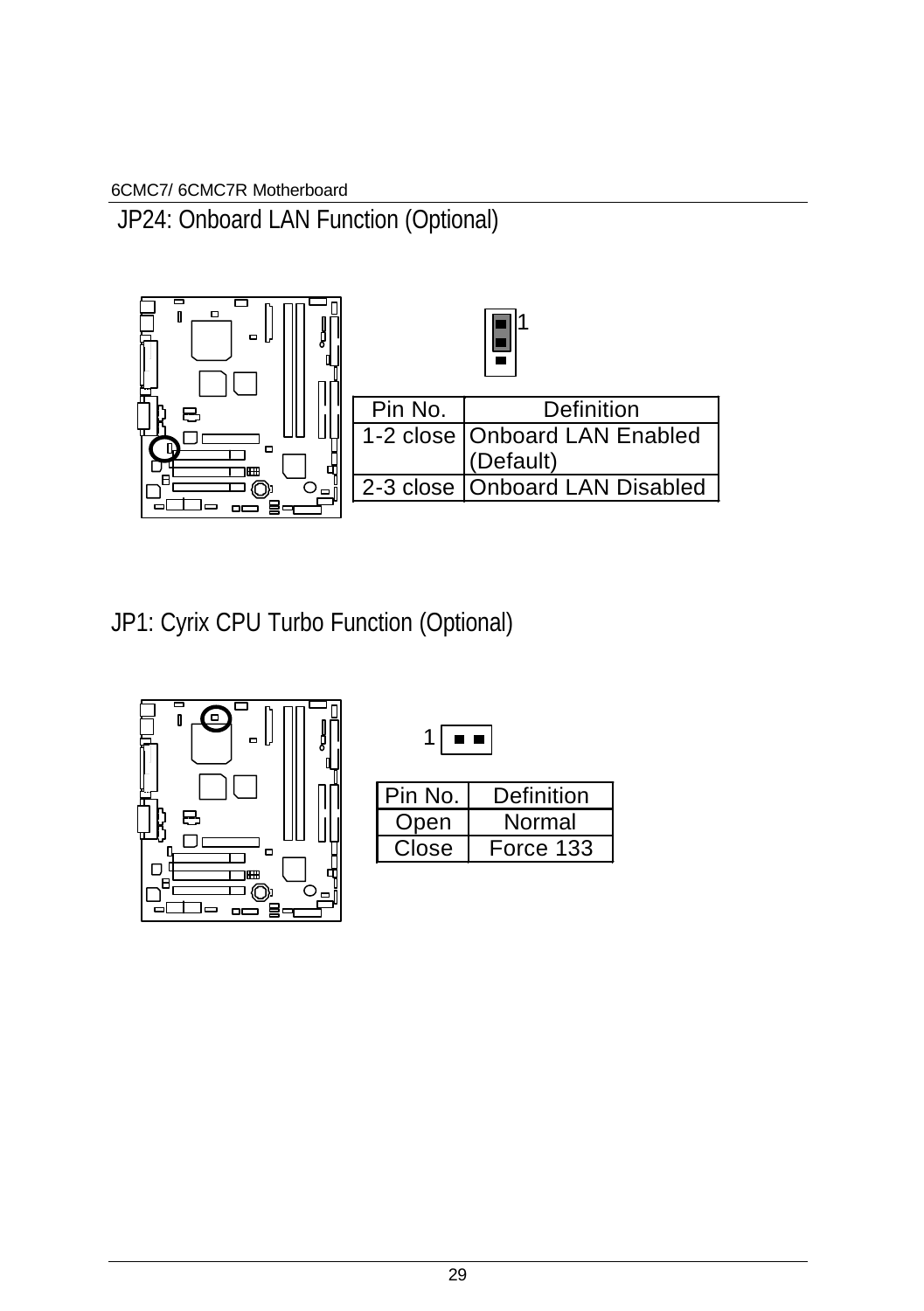JP26: PME Function (Optional)





JP21 : Front USB Device Wake up Selection (Optional)



| . .       |                              |  |  |  |  |
|-----------|------------------------------|--|--|--|--|
| Pin No.   | Definition                   |  |  |  |  |
| 1-2 close | <b>Front USB Device</b>      |  |  |  |  |
|           | <b>Wake Up</b>               |  |  |  |  |
|           | 2-3 close   Normal (Default) |  |  |  |  |

1

(If you want to use "**USB KB/Mouse Wake from S3**" function, you have to set the BIOS setting "USB KB/Mouse Wake from S3" enabled, and the jumper "**JP21**" enabled). \*(Power on the computer and as soon as memory counting starts, press <Del>. You will enter BIOS Setup. Select the item "**POWER MANAGEMENT SETUP**", then select "**USB KB/Mouse Wake from S3**". Remember to save the setting by pressing "ESC" and choose the "SAVE & EXIT SETUP" option.)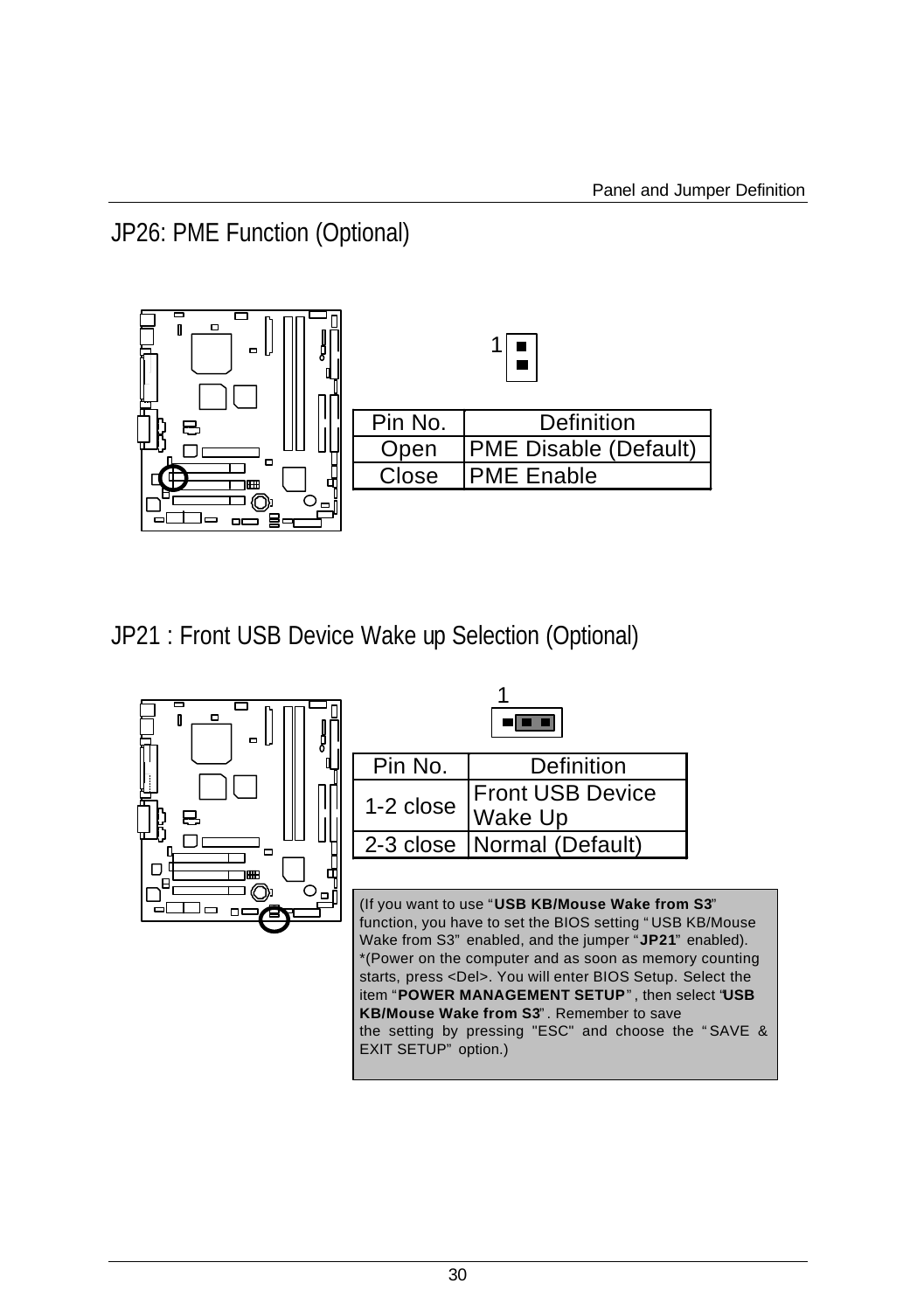# JP3: USB Device Wake up Selection



| Pin No.   | Definition                    |
|-----------|-------------------------------|
| 1-2 close | Enabled USB Device<br>Wake up |
|           | 2-3 close   Normal (Default)  |

 $\overline{1}$ 

┑

(If you want to use "**USB KB Wakeup from S3**" function, you have to set the BIOS setting "USB KB Wakeup from S3" enabled, and the jumper "**JP3**" enabled). \*(Power on the computer and as soon as memory counting starts, press <Del>. You will enter BIOS Setup. Select the item "**POWER MANAGEMENT SETUP**", then select "**USB KB Wakeup from S3: Enabled**". Remember to save the setting by pressing "ESC" and choose the "SAVE & EXIT SETUP" option.)

# J21 : SPK (Optional)



| 1 |   |  |
|---|---|--|
|   | ٠ |  |
|   |   |  |
|   |   |  |
|   |   |  |
|   |   |  |

|  | Pin No. Definition |
|--|--------------------|
|  | VCC (+)            |
|  |                    |
|  | NC.                |
|  | Data $(-)$         |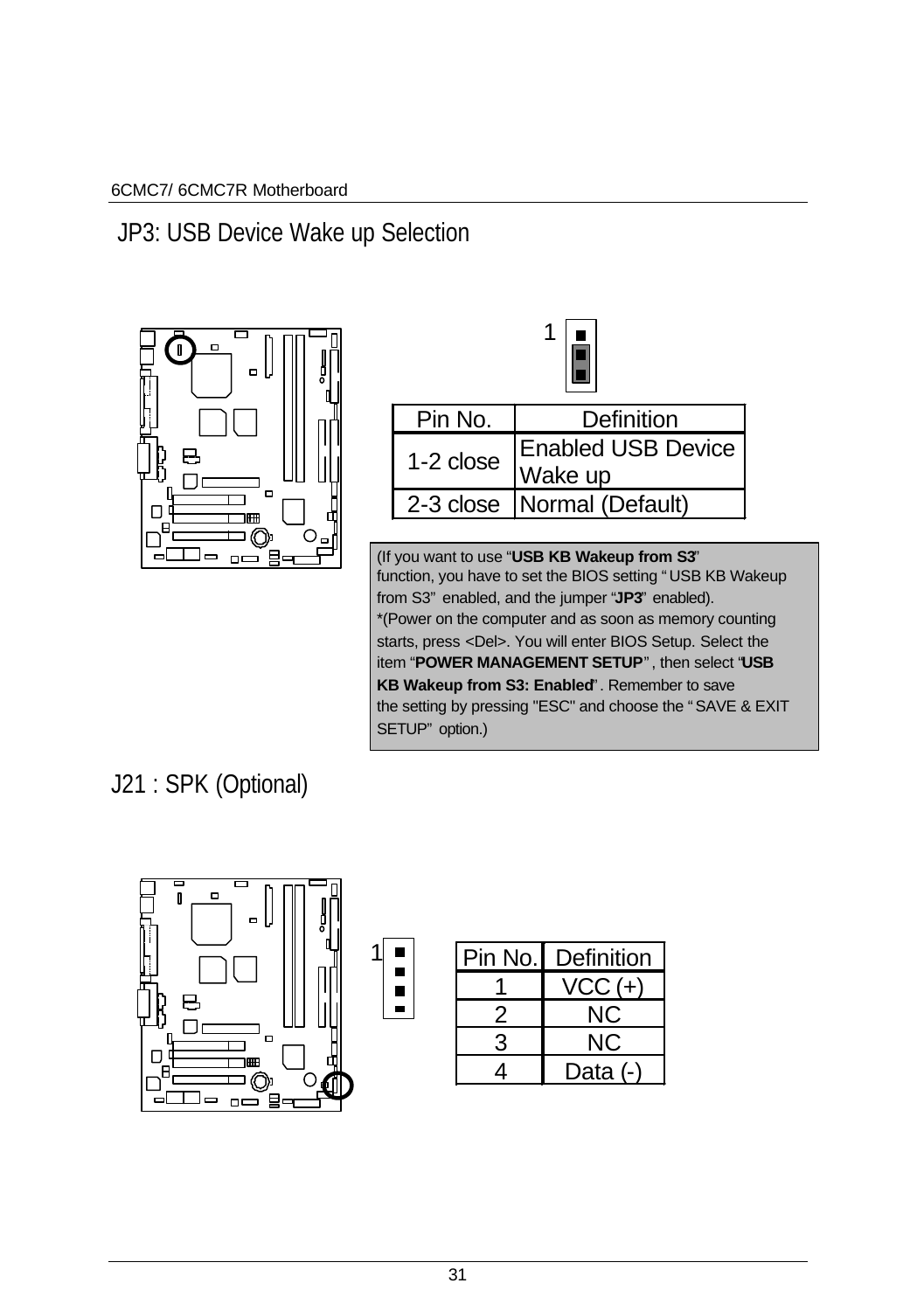# BAT1 : Battery





- **Explosion if battery Danger of explosion if battery** is incorrectly replaced.
- Replace only with the same or equivalent type recommended by the manufacturer.
- **EXECUTE:** Dispose of used batteries according to the manufacturer's instructions.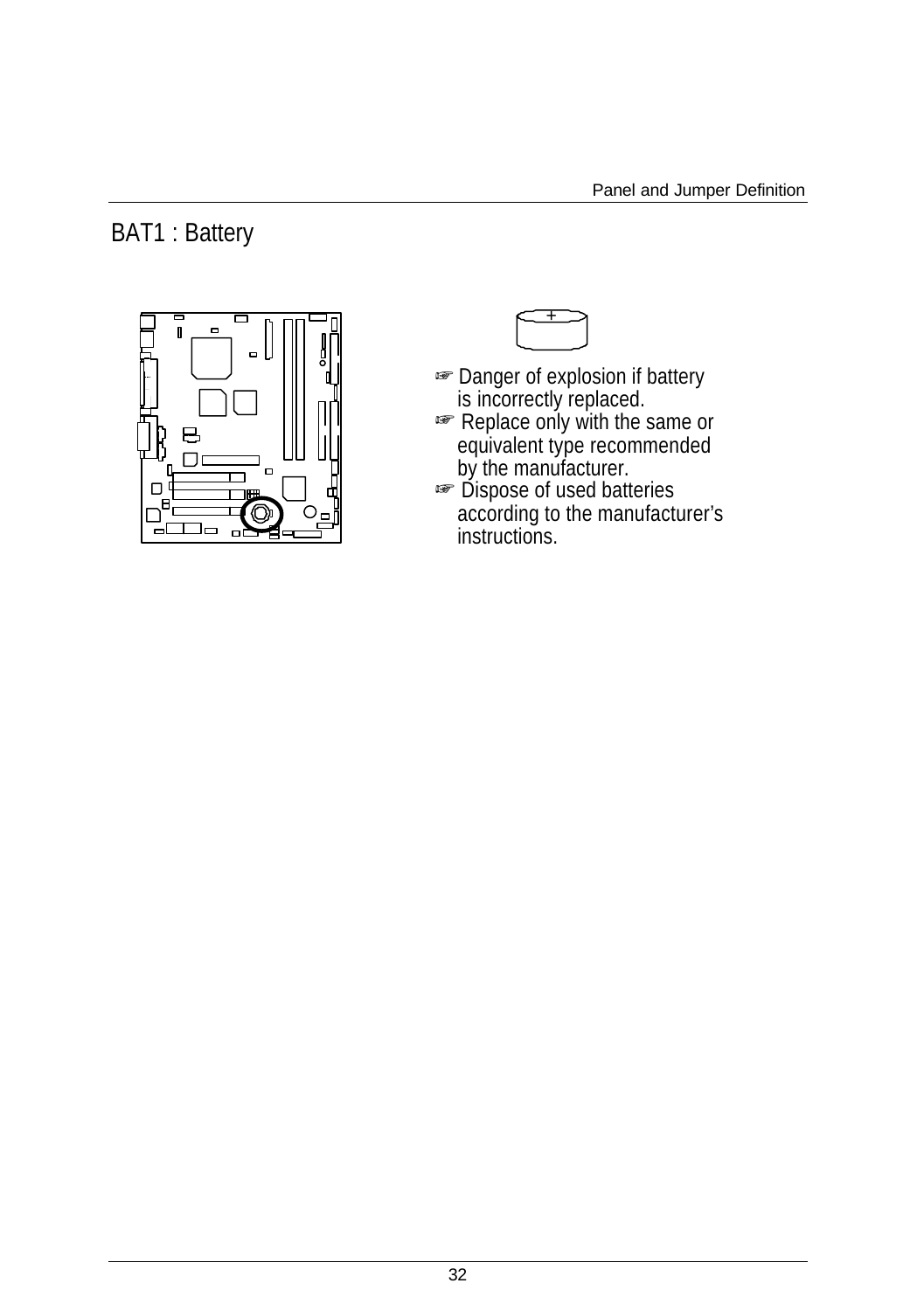# **Performance List**

The following performance data list is the testing results of some popular benchmark testing programs.

These data are just referred by users, and there is no responsibility for different testing data values gotten by users. (The different Hardware & Software configuration will result in different benchmark testing results.)

- CPU Pentium<sup>®</sup> III 733/700MHz processor
- DRAM (128x1)MB SDRAM (NEC D4564841G5-A75-9JF)
- CACHE SIZE 256 KB included in CPU
- DISPLAY GA-660 PLUS
- STORAGE Onboard IDE (QUANTUM KA13600AT)
- O.S. Windows NT™ 4.0 SPK6
- DRIVER Display Driver at 1024 x 768 x 16bit colors x 75Hz.

| Processor                           | Intel Pentium <sup>®</sup> III |            |  |  |
|-------------------------------------|--------------------------------|------------|--|--|
|                                     | 733(133x5.5)                   | 700(100x7) |  |  |
| Winbench99                          |                                |            |  |  |
| CPU mark 99                         | 63.1                           | 60         |  |  |
| FPU Winmark 99                      | 3890                           | 3760       |  |  |
| <b>Business Disk Winmark 99</b>     | 5690                           | 5520       |  |  |
| Hi-End Disk Winmark 99              | 13200                          | 13200      |  |  |
| <b>Business Graphics Winmark 99</b> | 354                            | 341        |  |  |
| Hi-End Graphics Winmark 99          | 689                            | 664        |  |  |
| Winstone99                          |                                |            |  |  |
| <b>Business Winstone 99</b>         | 41.2                           | 40.7       |  |  |
| Hi-End Winstone 99                  | 41.5                           | 40.3       |  |  |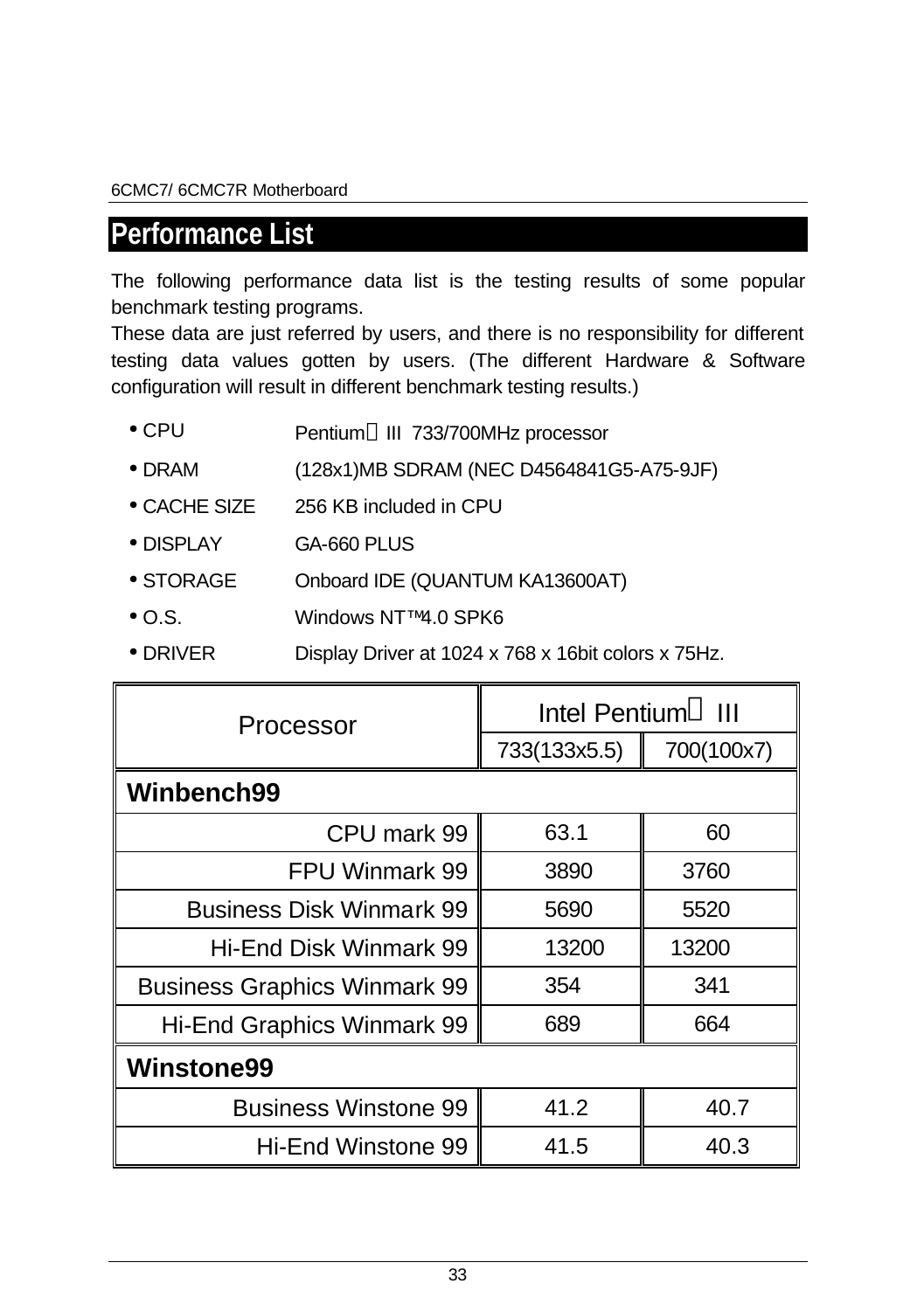- CPU Celeron 350 MHz processor
- DRAM (128x1)MB SDRAM (NEC D4564841G5-A75-9JF)
- CACHE SIZE 256 KB included in CPU
- DISPLAY GA-660 PLUS
- STORAGE Onboard IDE (QUANTUM KA13600AT)
- O.S. Windows NT™ 4.0 SPK6
- DRIVER Display Driver at 1024 x 768 x 16bit colors x 75Hz.

| Processor                           | Intel Celeron    |  |  |  |
|-------------------------------------|------------------|--|--|--|
|                                     | 350MHz (100x3.5) |  |  |  |
| Winbench99                          |                  |  |  |  |
| CPU mark 99                         | 28.9             |  |  |  |
| FPU Winmark 99                      | 1870             |  |  |  |
| <b>Business Disk Winmark 99</b>     | 4680             |  |  |  |
| Hi-End Disk Winmark 99              | 12700            |  |  |  |
| <b>Business Graphics Winmark 99</b> | 166              |  |  |  |
| Hi-End Graphics Winmark 99          | 319              |  |  |  |
| <b>Winstone99</b>                   |                  |  |  |  |
| <b>Business Winstone 99</b>         | 27.1             |  |  |  |
| Hi-End Winstone 99                  | 25.1             |  |  |  |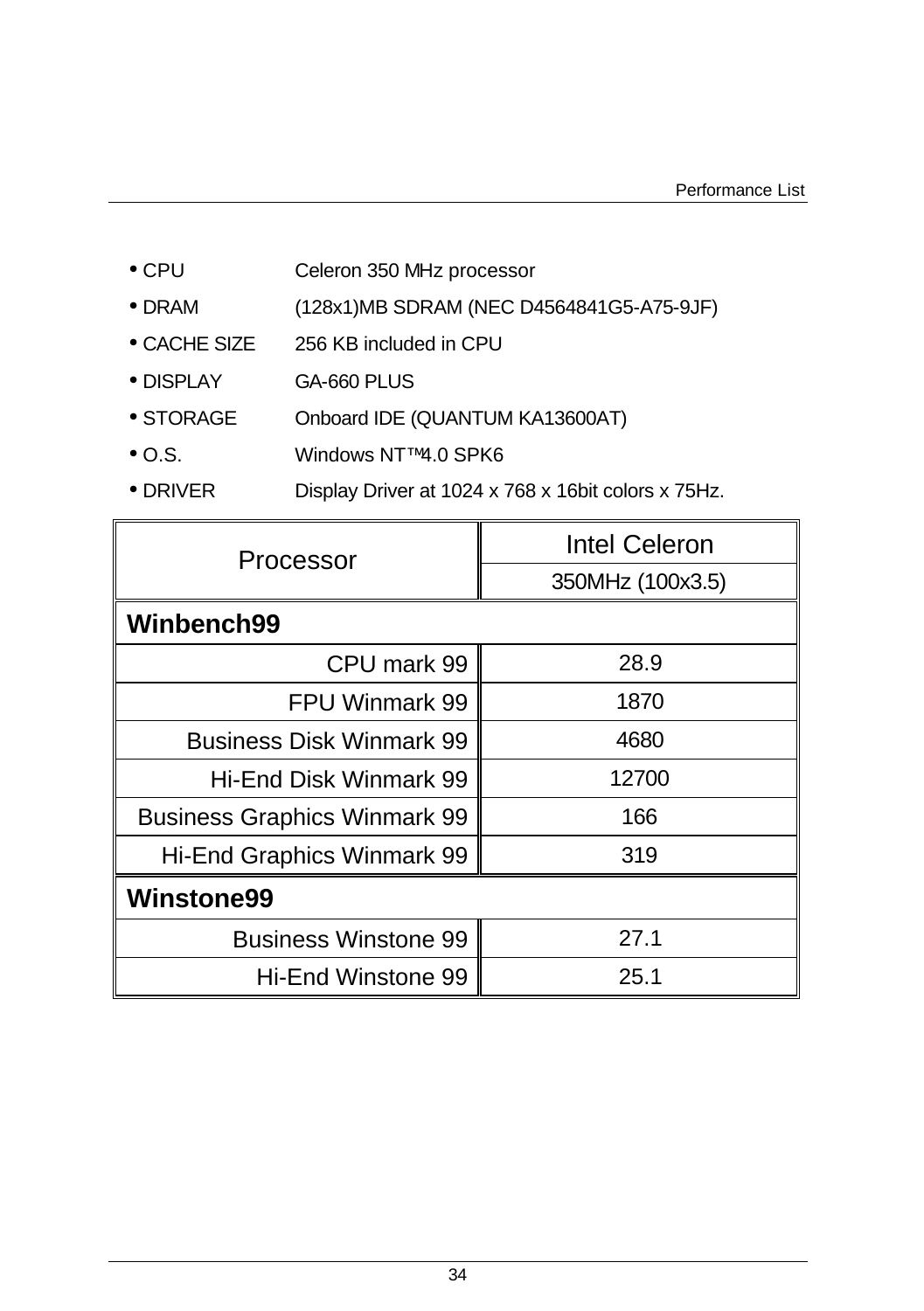# **Block Diagram**

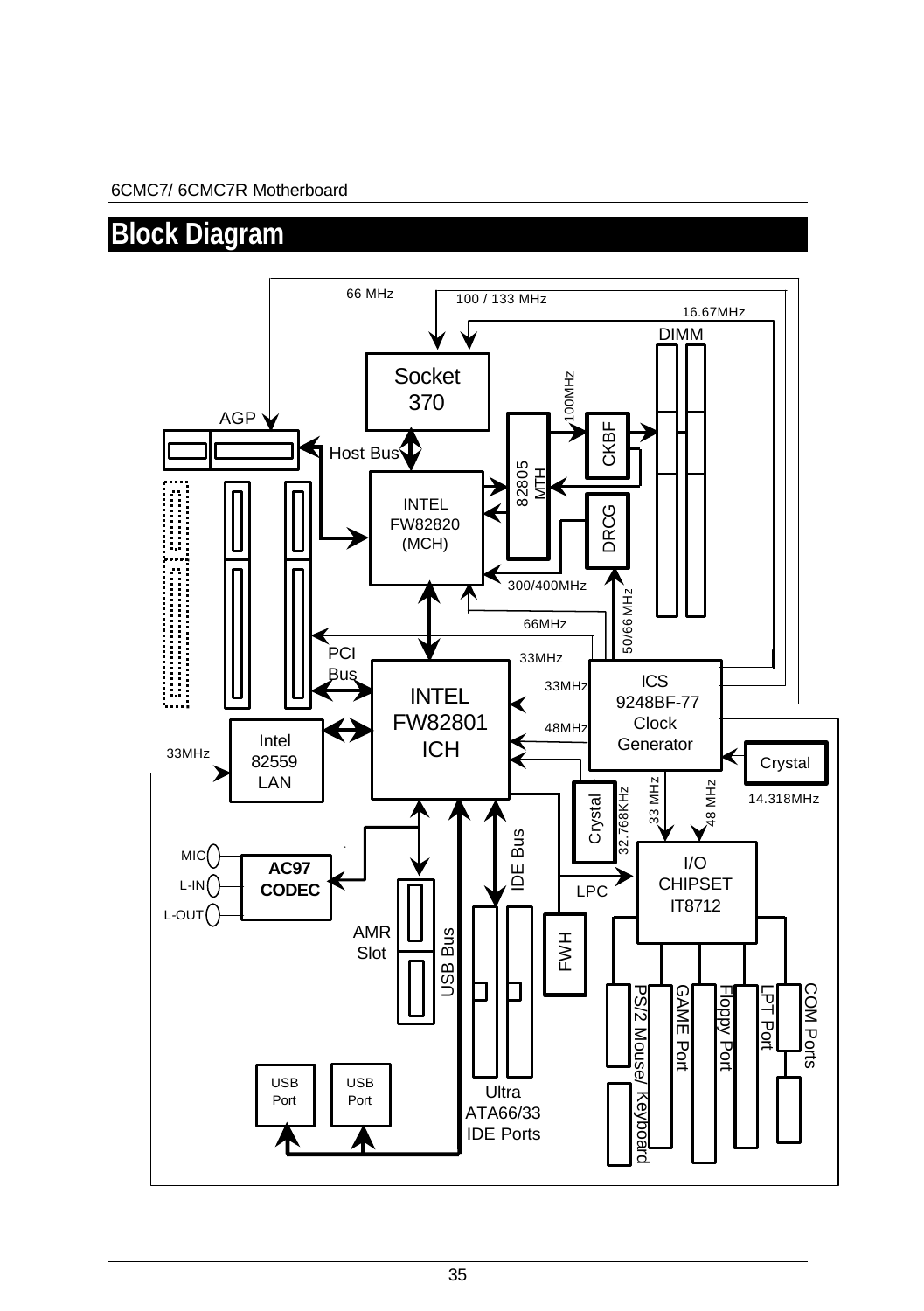# **Suspend to RAM Installation**

### **Suspend to RAM Installation**

### **A.1 Introduce STR function:**

Suspend-to-RAM (STR) is a Windows 98 ACPI sleep modefunction. When recovering from STR (S3) sleep mode, the system is able, in just a few seconds, to retrieve the last "state" of the system before it went to sleep and recover to that state. The "state" is stored in memory (RAM) before the system goes to sleep. During STR sleep mode, your system uses only enough energy to maintain critical information and system functions, primarily the system state and the ability to recognize various "wake up" triggers or signals, respectively.

## **A.2 STR function Installation**

Please use the following steps to complete the STR function installation.

# **Step-By-Step Setup**

### **Step 1:**

To utilize the STR function, the system must be in Windows 98 ACPI mode.

Putting Windows 98 into ACPI mode is fairly easy.

#### **Setup with Windows 98 CD:**

- A. Insert the Windows 98 CD into your CD-ROM drive, select Start, and then Run.
- B. Type (without quotes) **"D:\setup /p j"** in the window provided. Hit the enter key or click OK.

In Windows 98 second edition version, all the bios version dated 12/01/99 or later are ACPI compatible. Just type" D:\Setup", the operating system will be installed as ACPI mode.

C. After setup completes, remove the CD, and reboot your system

(This manual assumes that your CD-ROM device drive letter is D:).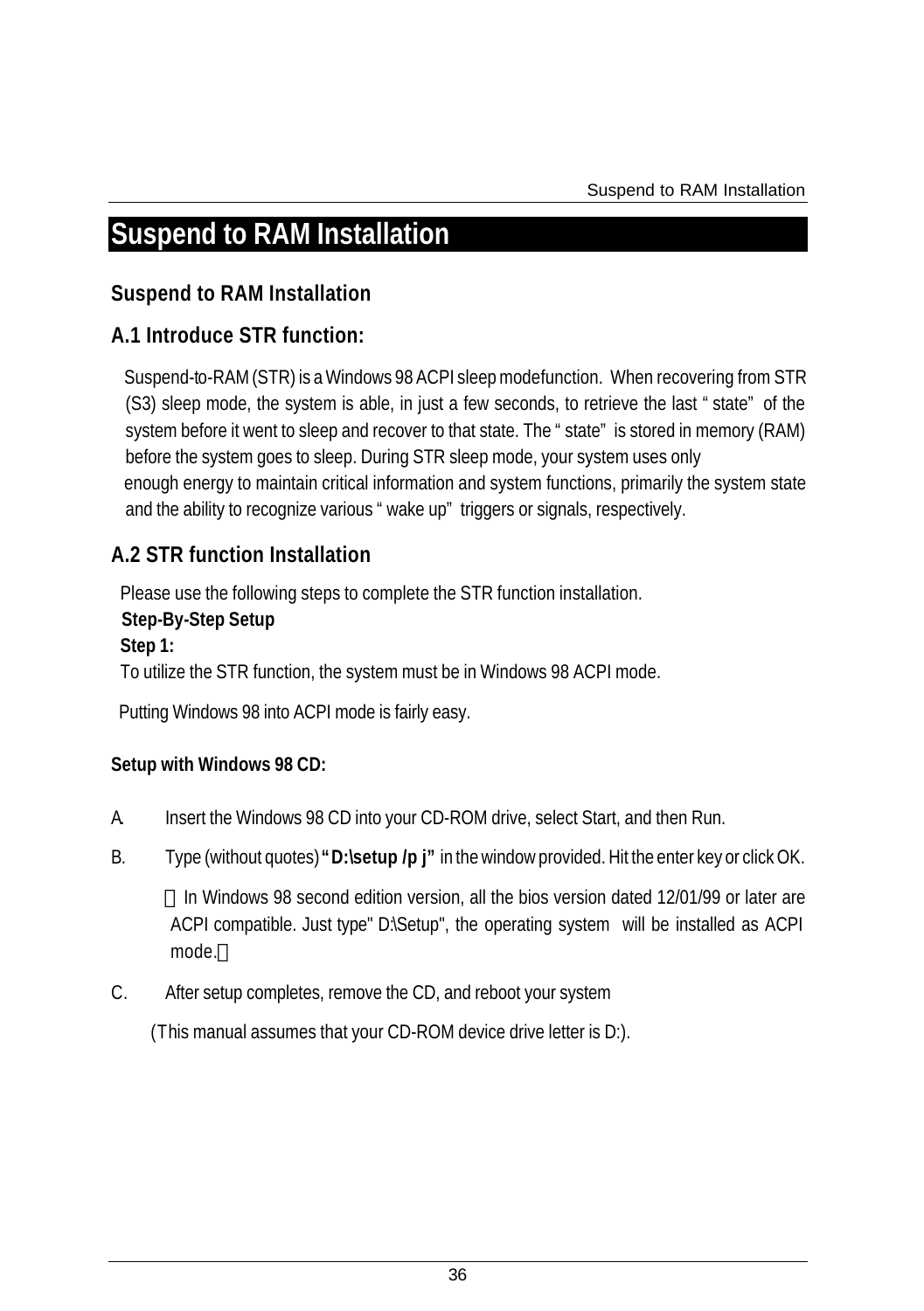#### **Step 2:**

**(If you want to use STR Function, please set jumper JP18 (Closed.)**



| . .     |                   |  |  |  |
|---------|-------------------|--|--|--|
| Pin No. | Definition        |  |  |  |
| Open    | STR Disable       |  |  |  |
|         | (Default)         |  |  |  |
| Close   | <b>STR Enable</b> |  |  |  |

#### **Step 3:**

Power on the computer and as soon as memory counting starts, press <Del>. You will enter BIOS Setup. Select the item **"POWER MANAGEMENT SETUP",** then select **"ACPI Sleep Type: S3 /STR"**. Remember to save the settings by pressing "ESC" and choose the **"SAVE & EXIT**  SETUP" option.

Congratulation! You have completed the installation and now can use the STR function.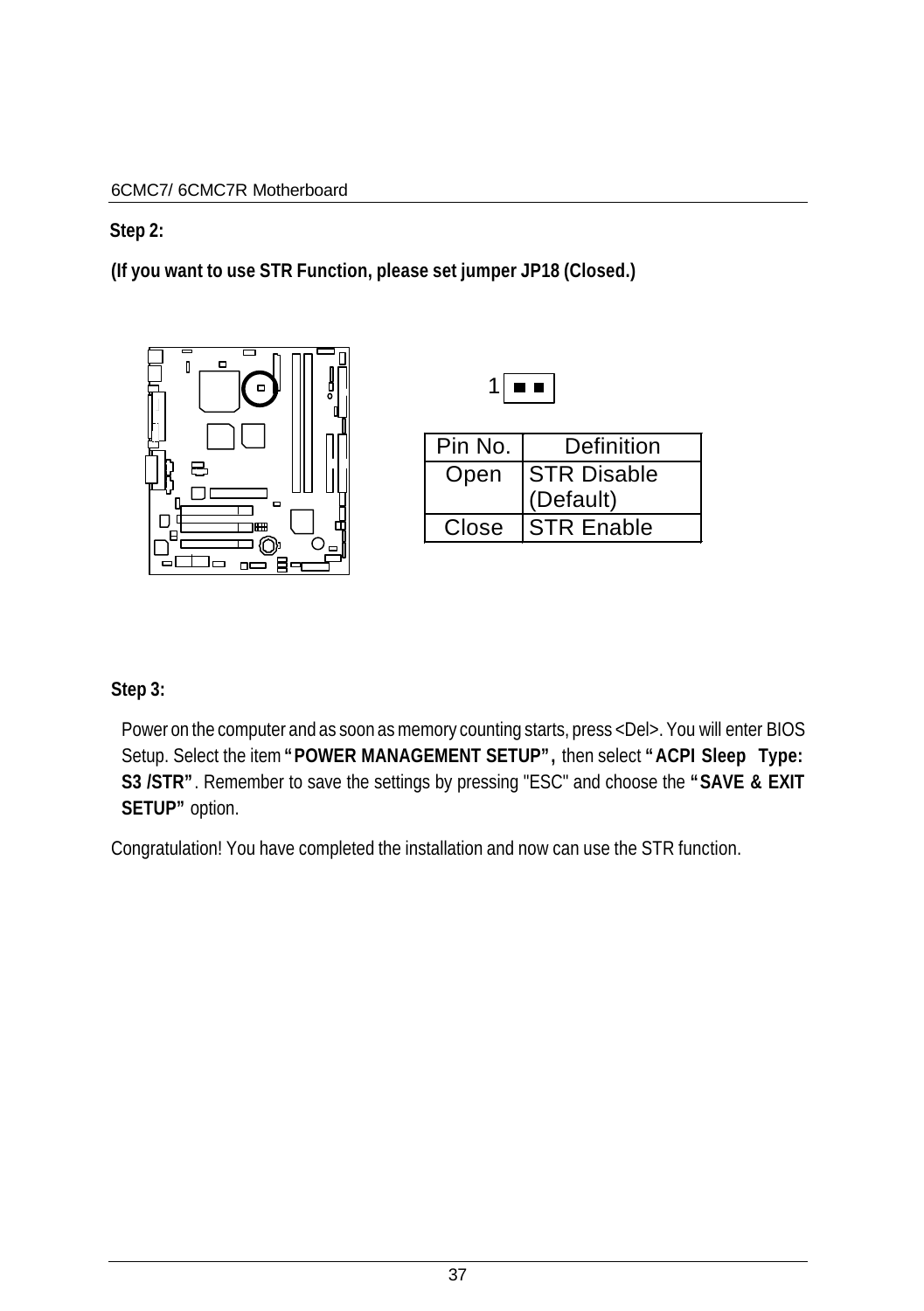### **A.3 How to put your system into STR mode?**

There are two ways to accomplish this:

- 1. Choose the "Stand by" item in the "Shut Down Windows" area.
	- A. Press the "Start" button and then select "Shut Down"

| 里<br><b>No Consuler</b>                                 |          |
|---------------------------------------------------------|----------|
| ٠<br><b>Fo Desarrow</b>                                 |          |
| e<br><b>Time</b>                                        |          |
| Ŵ<br><b>Novema</b><br><b>Contract</b>                   |          |
| <b>Division fields</b><br><b>Highway</b>                |          |
| TT Crawn<br>+1 Green                                    |          |
| <b>CONTROLS 1999</b><br><b>TECHNOL</b><br><b>States</b> |          |
| <b>AT DH</b><br><b>De mont</b><br>$F13-$                |          |
| В<br><b>CLIMBERS</b>                                    |          |
| <b>Co</b> Stations<br><b>Bowl &amp; SIGN 1</b>          | Па взяли |

B. Choose the "Stand by" item and press "OK"

| <b>Shut Down Windows</b>                                                 |                                                |      |
|--------------------------------------------------------------------------|------------------------------------------------|------|
| G Stand by<br>C Shut down<br>C Restart<br>C Restart in MS-DOS mode<br>ПK | What do you want the computer to do?<br>Cancel | Help |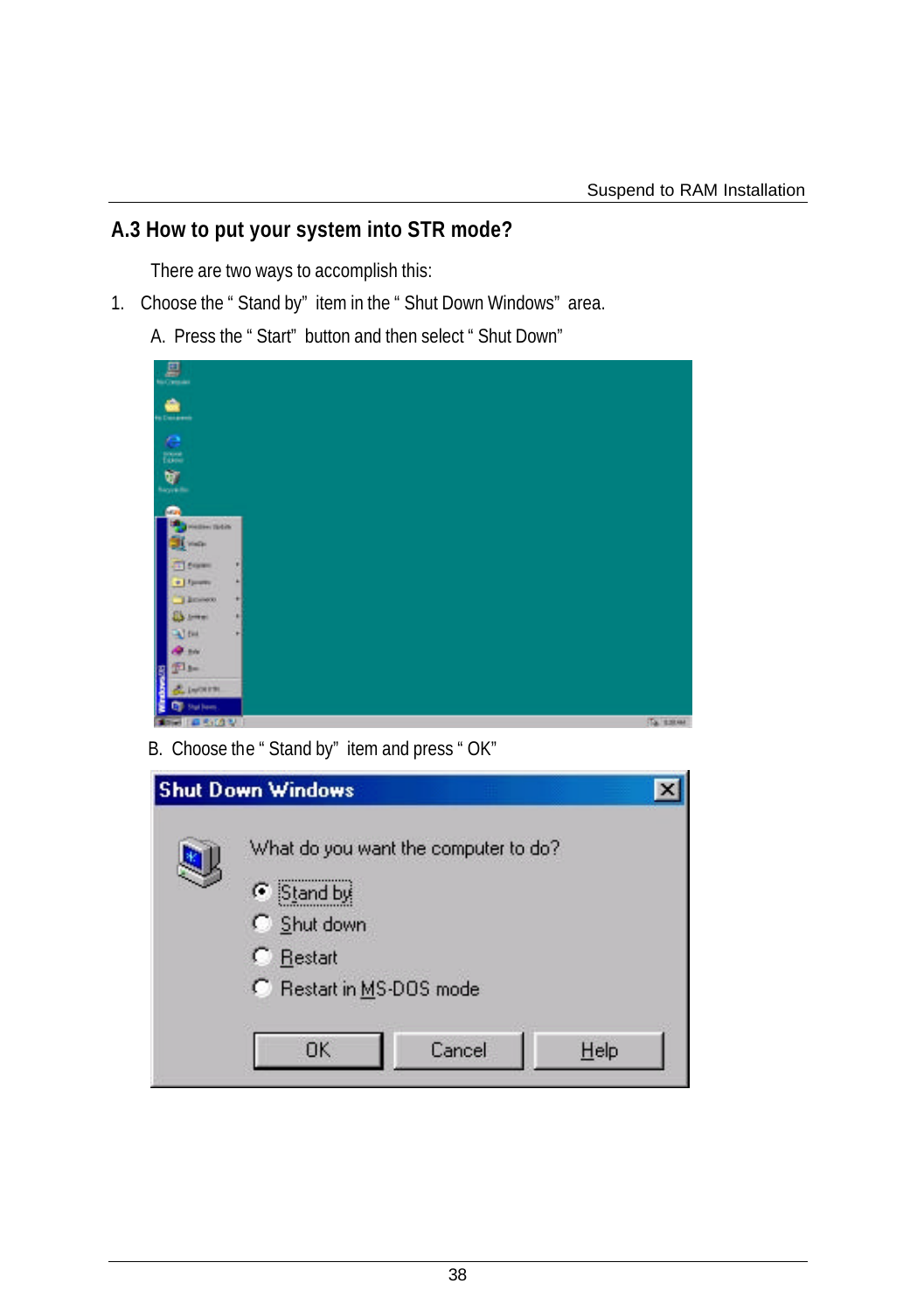2. Define the system "power on" button to initiate STR sleep mode:

| <b>My Compulse</b>                    |                          |                      |                       |                           | Moles          |
|---------------------------------------|--------------------------|----------------------|-----------------------|---------------------------|----------------|
| Edt Yarv<br>řм                        | tteb<br>Favoritez<br>Bo. |                      |                       |                           | ĉ              |
|                                       | ≡<br><b>UD</b>           | x<br>n<br>Čм<br>Cope | 2<br>Pare             | 52<br>Uwdo:               | Delete<br>Piot |
| Address TV My Computer                |                          |                      |                       |                           | Ξ              |
|                                       |                          | <b>Signal</b>        | $-1$                  | <b>HOME</b>               |                |
| 9                                     | TV Flippy [A]            | C                    | $00$ (D:1)            | D0(E)                     |                |
| My                                    |                          |                      |                       |                           |                |
| Computer                              |                          |                      | 数                     | 回                         |                |
|                                       |                          |                      |                       |                           |                |
| <b>Control Panel</b>                  | Perture                  | Control Parrel       | Diallie<br>Netroking. | <b>Scheduled</b><br>Tasks |                |
| Ssatemy folder                        |                          |                      |                       |                           |                |
| Use the settings in                   |                          |                      |                       |                           |                |
| Control Pariel to<br>pertonal se your |                          |                      |                       |                           |                |
| computer, Fer-<br>example, you can    |                          |                      |                       |                           |                |
|                                       |                          |                      |                       |                           |                |
| Tobject(c) rates:led                  |                          |                      | by Corpute)           |                           |                |
|                                       |                          |                      |                       |                           |                |

A. Double click "My Computer" and then "Control Panel"

B. Double click the " Power Management" item.

| <b>By Control Panel</b>                            |                 |                                              |                           |                                                   |                |                 |                                 | $   x$ |
|----------------------------------------------------|-----------------|----------------------------------------------|---------------------------|---------------------------------------------------|----------------|-----------------|---------------------------------|--------|
| PB# 2df<br><b>View</b><br>Co                       | <b>Favorher</b> | Halp                                         |                           |                                                   |                |                 |                                 |        |
| ц.<br>$-25.25$<br><b>Rack</b>                      | tul<br>Uo.      | X<br><b>Cut</b>                              | Lin<br><b>Dopu</b>        | 璐<br><b>LCU</b><br>Patte<br>$II = 50$             | <b>Cusinas</b> | 固<br>Properties | Œ<br><b><i><u>Viene</u></i></b> |        |
| Address [Sil] Control Planet                       |                 |                                              |                           |                                                   |                |                 |                                 |        |
| $\pi$<br>Control                                   |                 | A.<br><b>Accessibility</b><br><b>D</b> p6ond | Add New<br><b>Hadware</b> | Add Flamours<br>Pragrams                          | 閑<br>Date/Time | Director        |                                 |        |
| Panel                                              |                 | $\mathcal{F}^{\prime}$                       |                           | ×,                                                | 440            |                 |                                 |        |
| Power Hansgement<br>Changes Fower                  |                 | <b>Fords</b>                                 | Gane.<br>Contolers        | Internet                                          | Keyboard       | Moderat         |                                 |        |
| Management settings.                               |                 | Mouse                                        | Millenda                  | 통국<br>Nativod:                                    | Passwords      | Poset           |                                 |        |
| <b>Nicreaoft Itoms</b><br><b>Technical Support</b> |                 |                                              |                           |                                                   |                | Management      |                                 |        |
|                                                    |                 | <b>PROPERTY</b><br>Pinker                    | flogand<br>Settings       | <b>Sourida</b>                                    | Spoten         | Telephone       |                                 |        |
|                                                    |                 | Lines                                        |                           |                                                   |                |                 |                                 |        |
| chiecald selected                                  |                 |                                              |                           | Dianges Power Management cetting [11] My Computer |                |                 |                                 |        |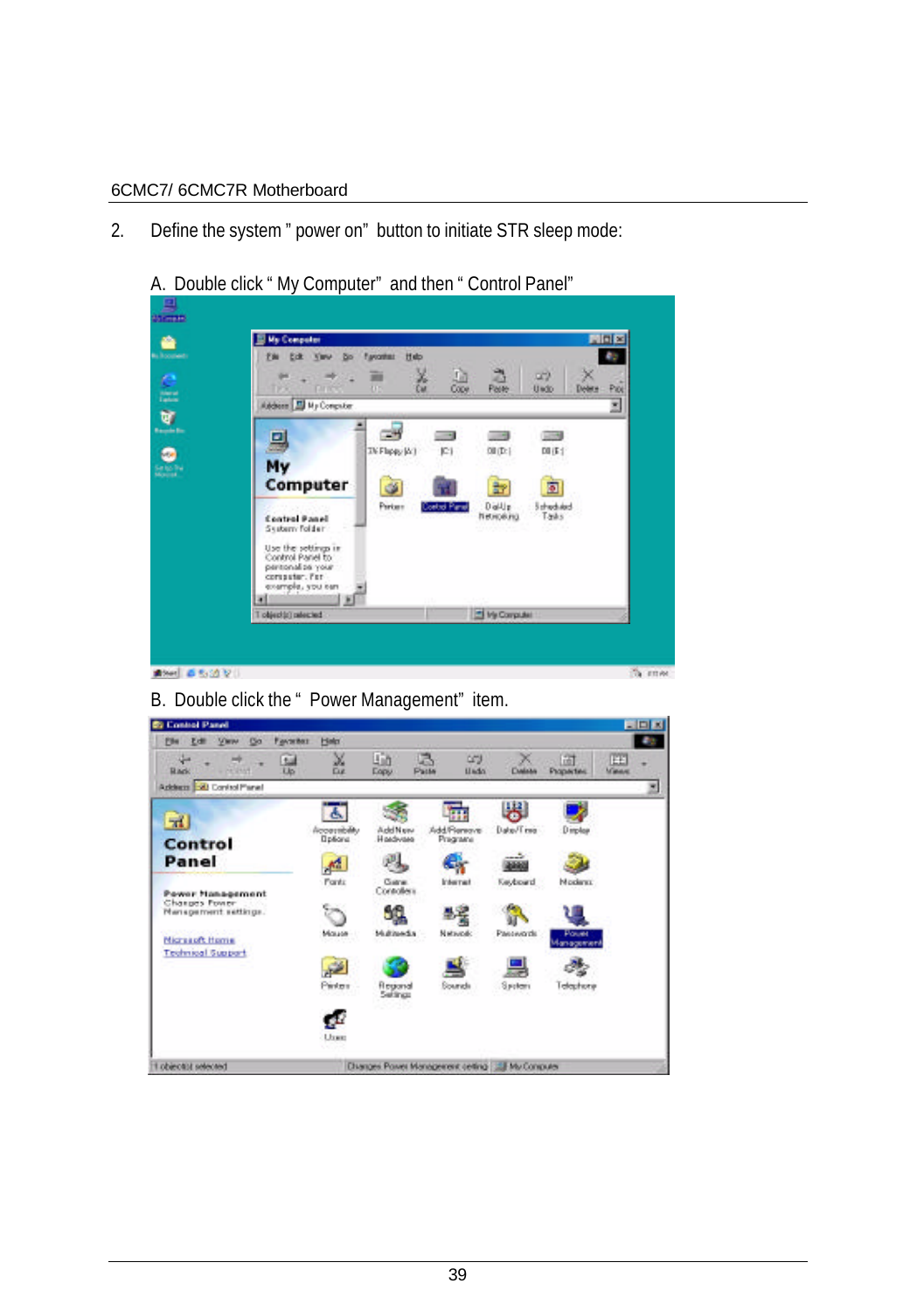C. Select the "Advanced" tab and "Standby" mode in Power Buttons.

| <b>Power Management Properties</b>                        |  |
|-----------------------------------------------------------|--|
| Power Schemes Advanced   Hibernate                        |  |
| Select the behaviors you want.                            |  |
| <b>Options</b>                                            |  |
| Show power meter on taskbar.                              |  |
| Prompt for password when computer goes off standby.<br>ra |  |
| Power buttons                                             |  |
|                                                           |  |
| When I press the power button on my computer:             |  |
| Standby                                                   |  |
|                                                           |  |
|                                                           |  |
|                                                           |  |
|                                                           |  |
|                                                           |  |
| <b>OK</b><br>Cancel<br>Apply                              |  |

#### **Step 4:**

Restart your computer to complete setup.

Now when you want to enter STR sleep mode, just momentarily press the "Power on" button..

#### **A.4 How to recover from the STR sleep mode?**

There are seven ways to "wake up" the system:

- 1. Press the "Power On" button.
- 2. Use the "PS/2 Keyboard Power On" function.
- 3. Use the "PS/2 Mouse Power On" function.
- 4. Use the "Resume by Alarm" function.
- 5. Use the "Modem Ring On" function.
- 6. Use the "Wake On LAN" function.
- 7. Use the "USB Device Wake Up" function.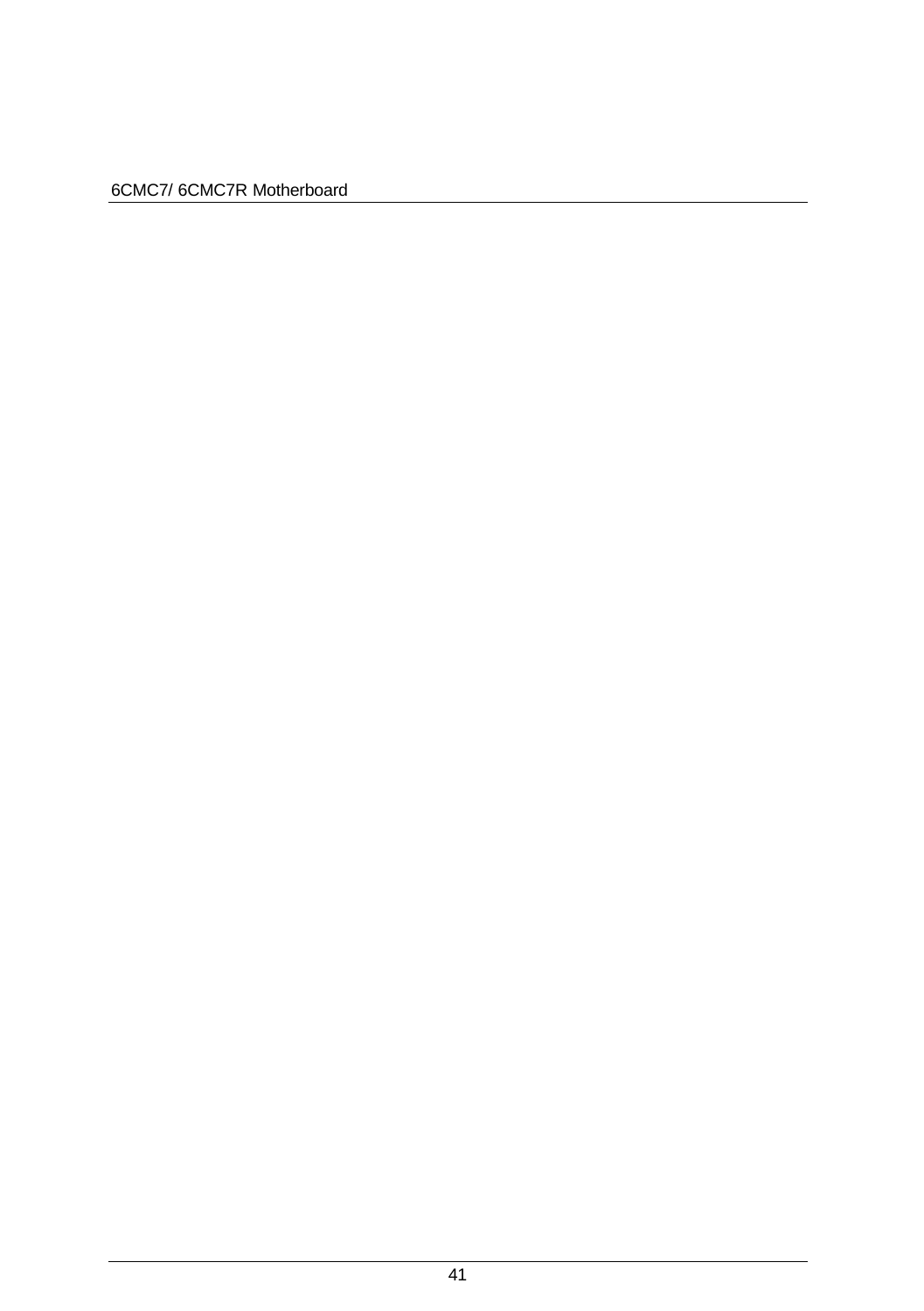### **A.5 Notices :**

- 1. In order for STR to function properly, several hardware and software requirements must be satisfied:
	- A. Your ATX power supply must comply with the ATX 2.01 specification (provide more than 720 mA 5V Stand-By current).
	- B. Your SDRAM must be PC-100 compliant.
- 2. Jumper JP15 is provided to connect to the STR LED in your system chassis. [Your chassis may not provide this feature.] The STR LED will be illuminated when your system is in STR sleep mode.



STR LED Connector External

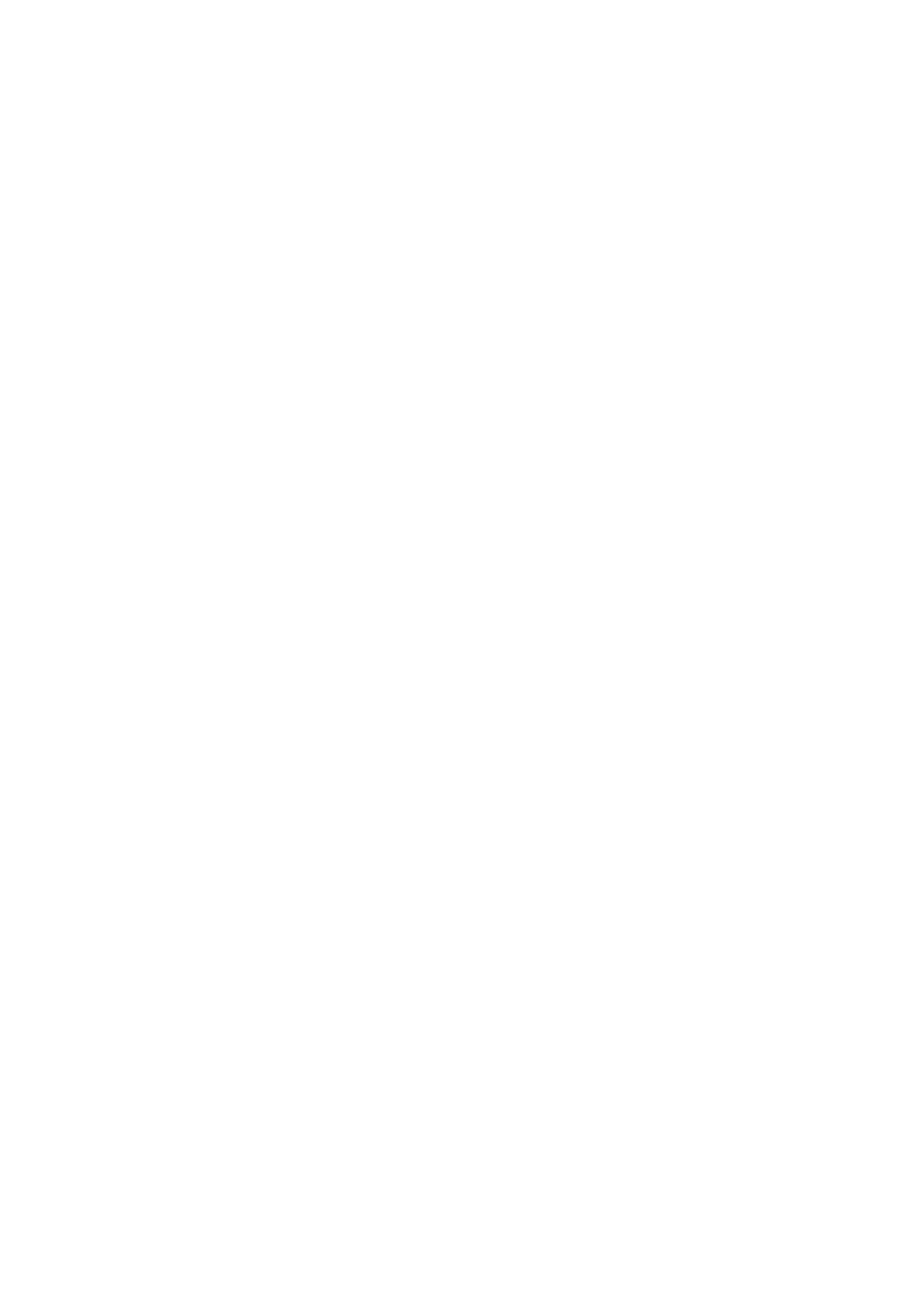# **Memory Installation**

The motherboard has 2 dual inline memory module (DIMM) sockets. The BIOS will automatically detects memory type and size. To install the memory module, just push it vertically into the DIMM Slot .The DIMM module can only fit in one direction due to the two notch. Memory size can vary between sockets.

Install memory in any combination table:

| DIMM              | 168-pin SDRAM DIMM Modules           |           |
|-------------------|--------------------------------------|-----------|
| DIMM1             | Supports 16 / 32 / 64 / 128 / 256 MB | 1 pcs     |
| DIMM <sub>2</sub> | Supports 16 / 32 / 64 / 128 / 256 MB | $X$ 1 pcs |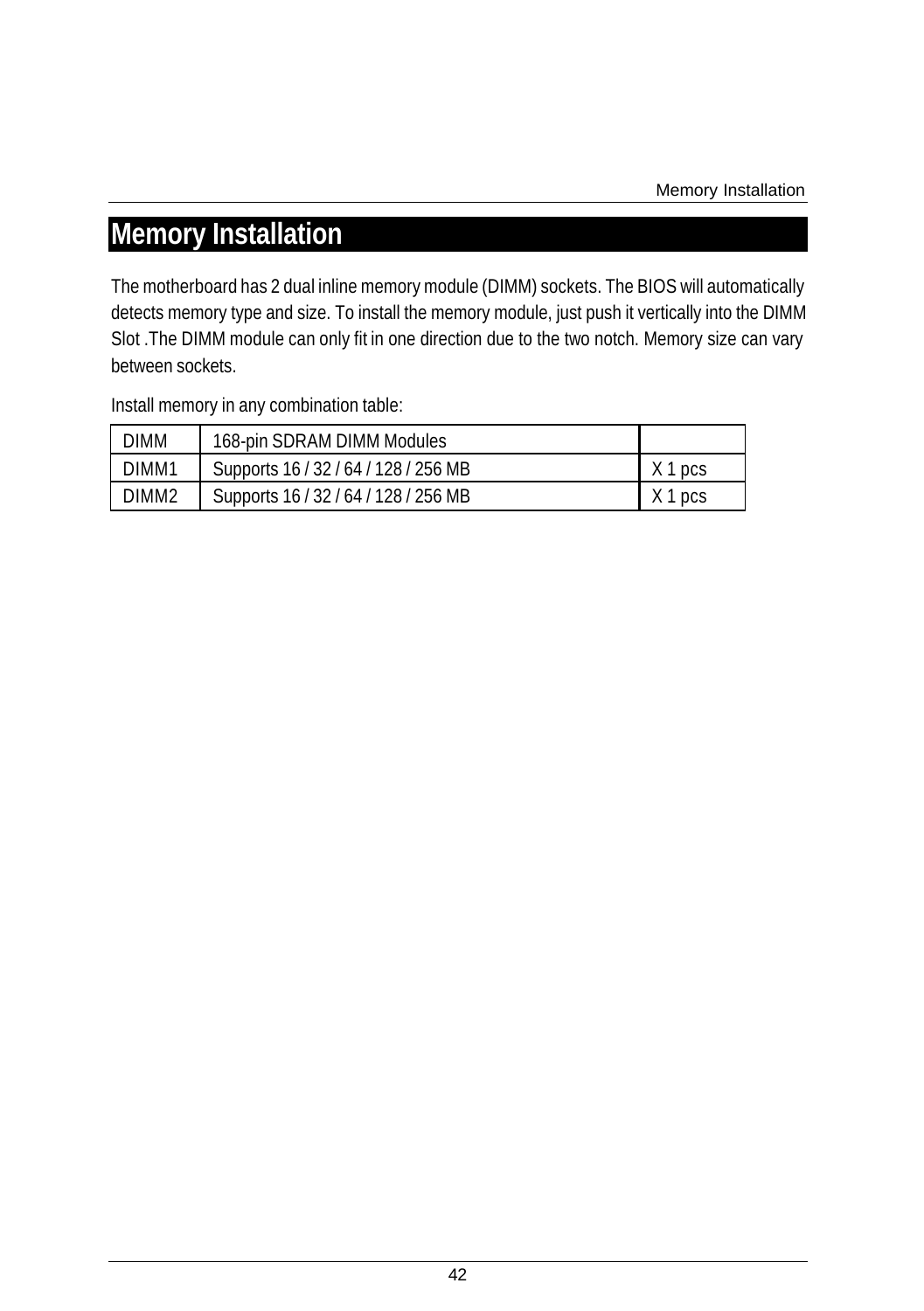| ⊕ Page index for BIOS Setup   | Page |
|-------------------------------|------|
| The Main Menu                 | P.45 |
| <b>Standard CMOS Setup</b>    | P.48 |
| <b>BIOS Features Setup</b>    | P.51 |
| <b>Chipset Features Setup</b> | P.53 |
| Power Management Setup        | P.55 |
| PNP/ PCI Configuration        | P.59 |
| Load BIOS Defaults            | P.61 |
| Load Setup Defaults           | P.62 |
| Integrated Peripherals        | P.63 |
| Hardware Monitor Setup        | P.67 |
| Supervisor / User Password    | P.69 |
| <b>IDE HDD Auto Detection</b> | P.70 |
| Save & Exit Setup             | P.71 |
| <b>Exit Without Saving</b>    | P.72 |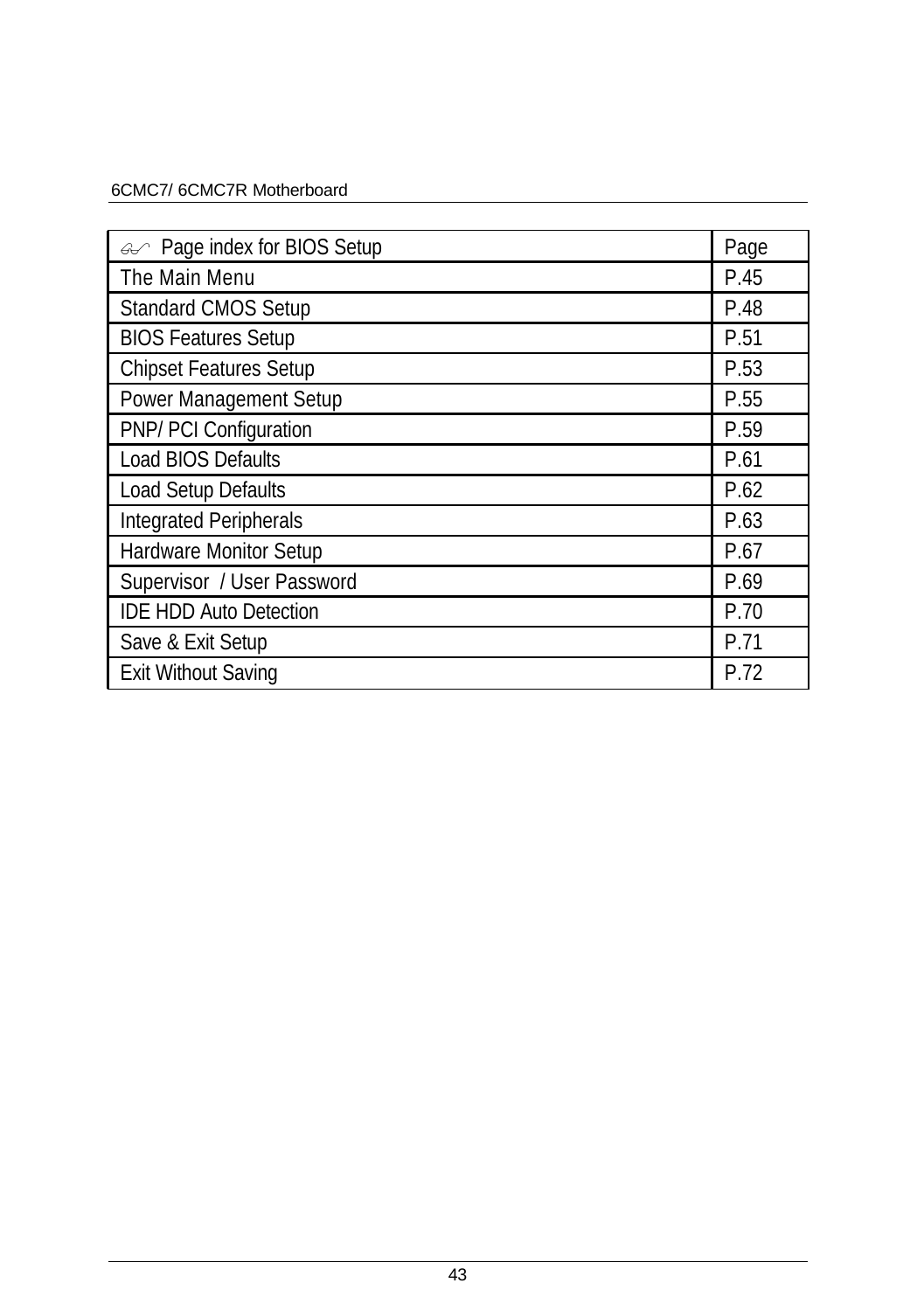6CXC/6CXC-1 Motherboard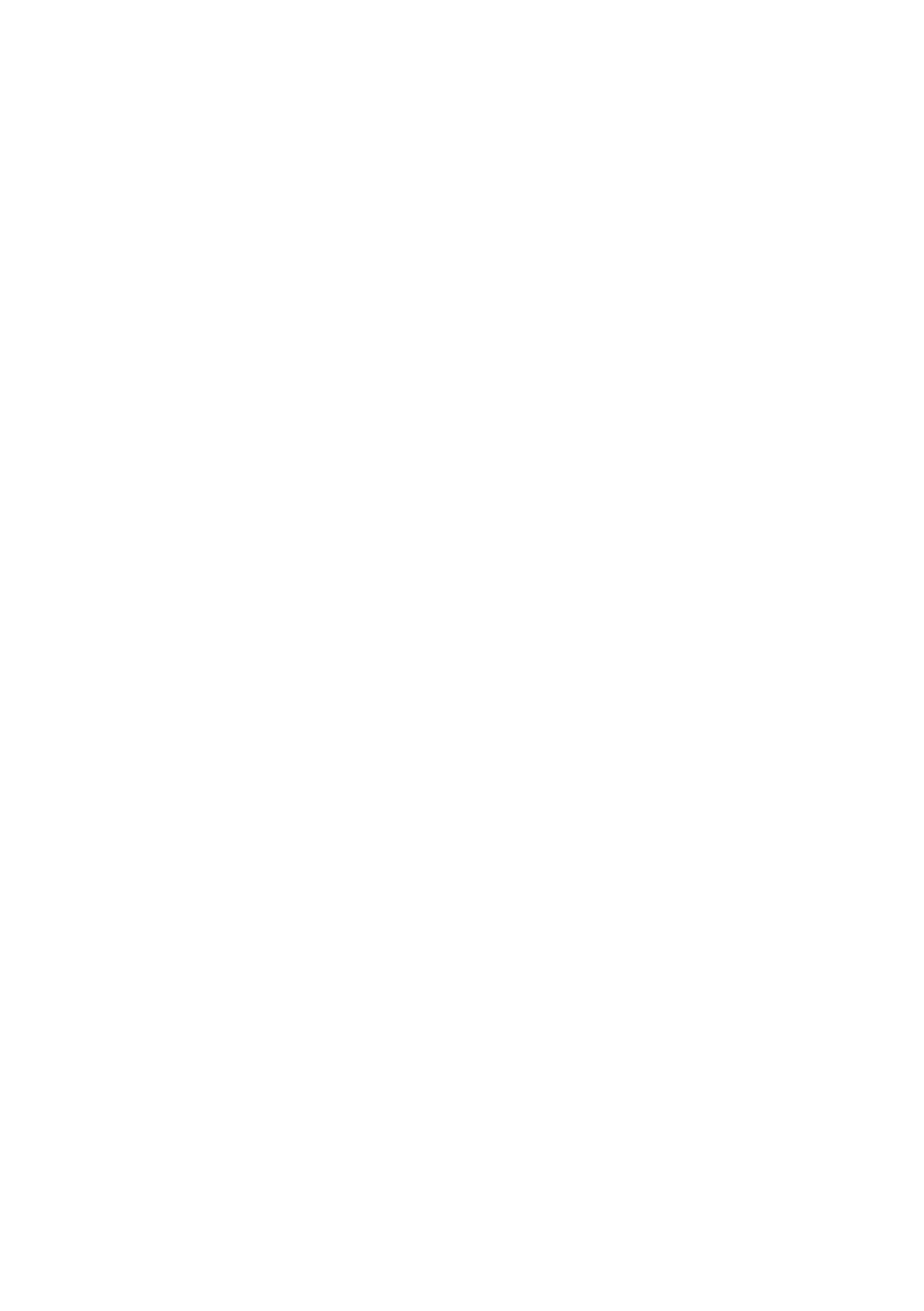# **BIOS Setup**

BIOS Setup is an overview of the BIOS Setup Program. The program that allows users to modify the basic system configuration. This type of information is stored in battery-backed CMOS RAM so that it retains the Setup information when the power is turned off.

### **ENTERING SETUP**

Power On the computer and press <Del> immediately will allow you to enter Setup. If the message disappears before you respond and you still wish to enter Setup, restart the system to try again by turning it OFF then ON or pressing the "RESET" bottom on the system case. You may also restart by simultaneously press <Ctrl> − <Alt>− <Del> keys.

### **CONTROL KEYS**

| $\langle \uparrow \rangle$ | Move to previous item                                                          |  |
|----------------------------|--------------------------------------------------------------------------------|--|
| حبك                        | Move to next item                                                              |  |
| $\leftarrow$               | Move to the item in the left hand                                              |  |
| $\iff$                     | Move to the item in the right hand                                             |  |
| $\langle$ Esc>             | Menu<br>- Quit<br>and<br><b>CMOS</b><br>Main<br>not<br>changes<br>into<br>save |  |
|                            | Status Page Setup Menu and Option Page Setup Menu - Exit current page          |  |
|                            | and return to Main Menu                                                        |  |
| <+/ PqUp>                  | Increase the numeric value or make changes                                     |  |
| <-/ PgDn>                  | Decrease the numeric value or make changes                                     |  |
| $<$ F1>                    | General help, only for Status Page Setup Menu and Option Page Setup            |  |
|                            | Menu                                                                           |  |
| $\langle$ F2>              | Reserved                                                                       |  |
| $\langle$ F3>              | Reserved                                                                       |  |
| $<$ F4>                    | Reserved                                                                       |  |
| $<$ F5>                    | Restore the previous CMOS value from CMOS, only for Option Page Setup          |  |
|                            | Menu                                                                           |  |
| $<$ F6>                    | Load the default CMOS value from BIOS default table, only for Option Page      |  |
|                            | Setup Menu                                                                     |  |
| $\langle$ F7>              | Load the Setup Defaults.                                                       |  |
| $<$ F8>                    | Reserved                                                                       |  |
| $\langle$ F9>              | Reserved                                                                       |  |
| $<$ F10 $>$                | Save all the CMOS changes, only for Main Menu                                  |  |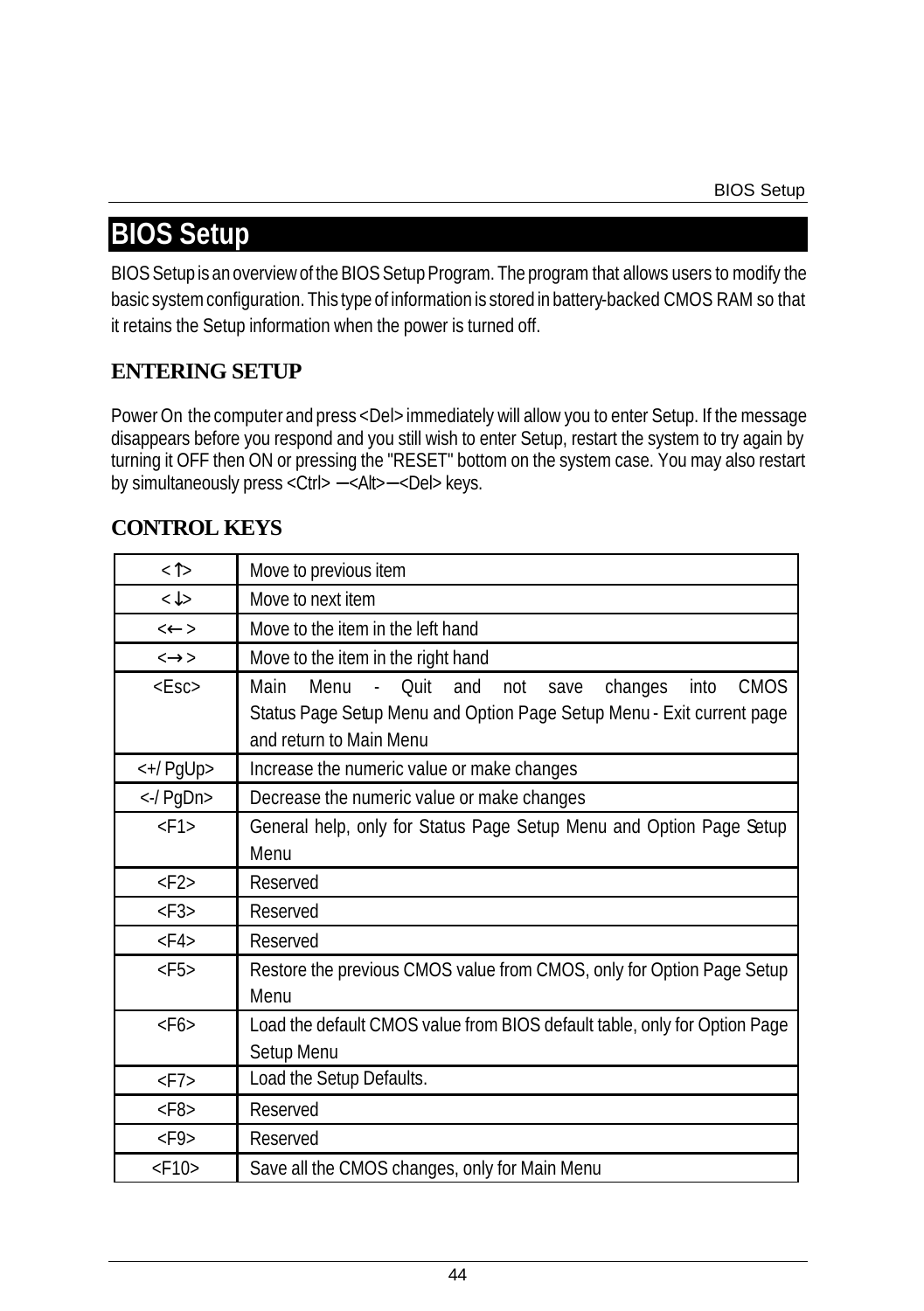#### **GETTING HELP**

#### **Main Menu**

The on-line description of the highlighted setup function is displayed at the bottom of the screen.

#### **Status Page Setup Menu / Option Page Setup Menu**

Press F1 to pop up a small help window that describes the appropriate keys to use and the possible selections for the highlighted item. To exit the Help Window press <Esc>.

### **The Main Menu**

Once you enter AMI BIOS CMOS Setup Utility, the Main Menu (Figure 1) will appear on the screen. The Main Menu allows you to select from nine setup functions and two exit choices. Use arrow keys to select among the items and press <Enter> to accept or enter the sub-menu.

| AMIBIOS SIMPLE SETUP UTILITY - VERSION 1.21<br>(C) 1999 American Megatrends, Inc. All Rights Reserved                                                                   |                               |  |
|-------------------------------------------------------------------------------------------------------------------------------------------------------------------------|-------------------------------|--|
| <b>STANDARD CMOS SETUP</b>                                                                                                                                              | <b>INTEGRATED PERIPHERALS</b> |  |
| <b>BIOS FEATURES SETUP</b>                                                                                                                                              | <b>HARDWARE MONITOR SETUP</b> |  |
| <b>CHIPSET FEATURES SETUP</b>                                                                                                                                           | SUPERVISOR PASSWORD           |  |
| POWER MANAGEMENT SETUP                                                                                                                                                  | <b>USER PASSWORD</b>          |  |
| <b>PNP / PCI CONFIGURATION</b>                                                                                                                                          | <b>IDE HDD AUTO DETECTION</b> |  |
| <b>LOAD BIOS DEFAULTS</b>                                                                                                                                               | <b>SAVE &amp; EXIT SETUP</b>  |  |
| <b>LOAD SETUP DEFAULTS</b>                                                                                                                                              | <b>EXIT WITHOUT SAVING</b>    |  |
| ESC: Quit $\hat{I} \cup \rightarrow \leftarrow$ : Select Item (Shift)F2: Change Color F5: Old Values<br>F6: Load BIOS Defaults F7: Load Setup Defaults F10: Save & Exit |                               |  |
| Time, Date, Hard Disk Type                                                                                                                                              |                               |  |

Figure 1: Main Menu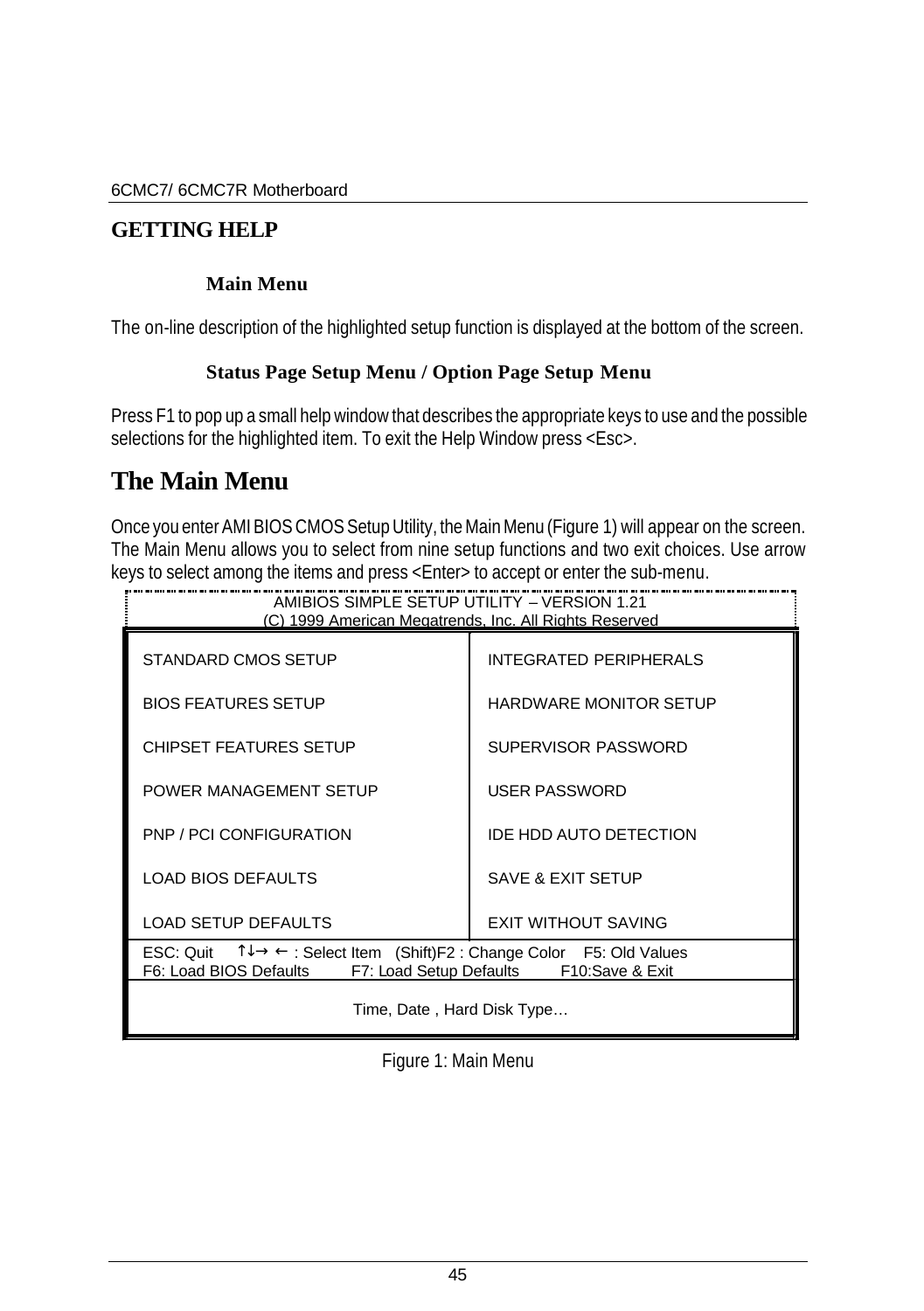#### **· Standard CMOS Setup**

This setup page includes all the items in standard compatible BIOS.

#### **· BIOS Features Setup**

 This setup page includes all the items of AMI special enhanced features.

#### **· Chipset Features Setup**

This setup page includes all the items of chipset special features.

#### **· Power Management Setup**

This setup page includes all the items of Green function features.

#### **· PnP/PCI Configuration**

This setup page includes all the configurations of PCI & PnP ISA resources.

#### **· Load BIOS Defaults**

 BIOS Defaults indicates the value of the system parameters which the system would be in safe configuration.

#### **· Load Setup Defaults**

 Setup Defaults indicates the value of the system parameters which the system would be in best performance configuration.

#### **· Integrated Peripherals**

This setup page includes all onboard peripherals.

#### **· Hardware Monitor Setup**

This setup page is the System auto detect Temperature, voltage , fan, speed.

#### **· Supervisor password**

 Change, set, or disable password. It allows you to limit access to the system and Setup, or just to Setup.

#### **· User password**

Change, set, or disable password. It allows you to limit access to the system.

### • **IDE HDD auto detection**

Automatically configure hard disk parameters.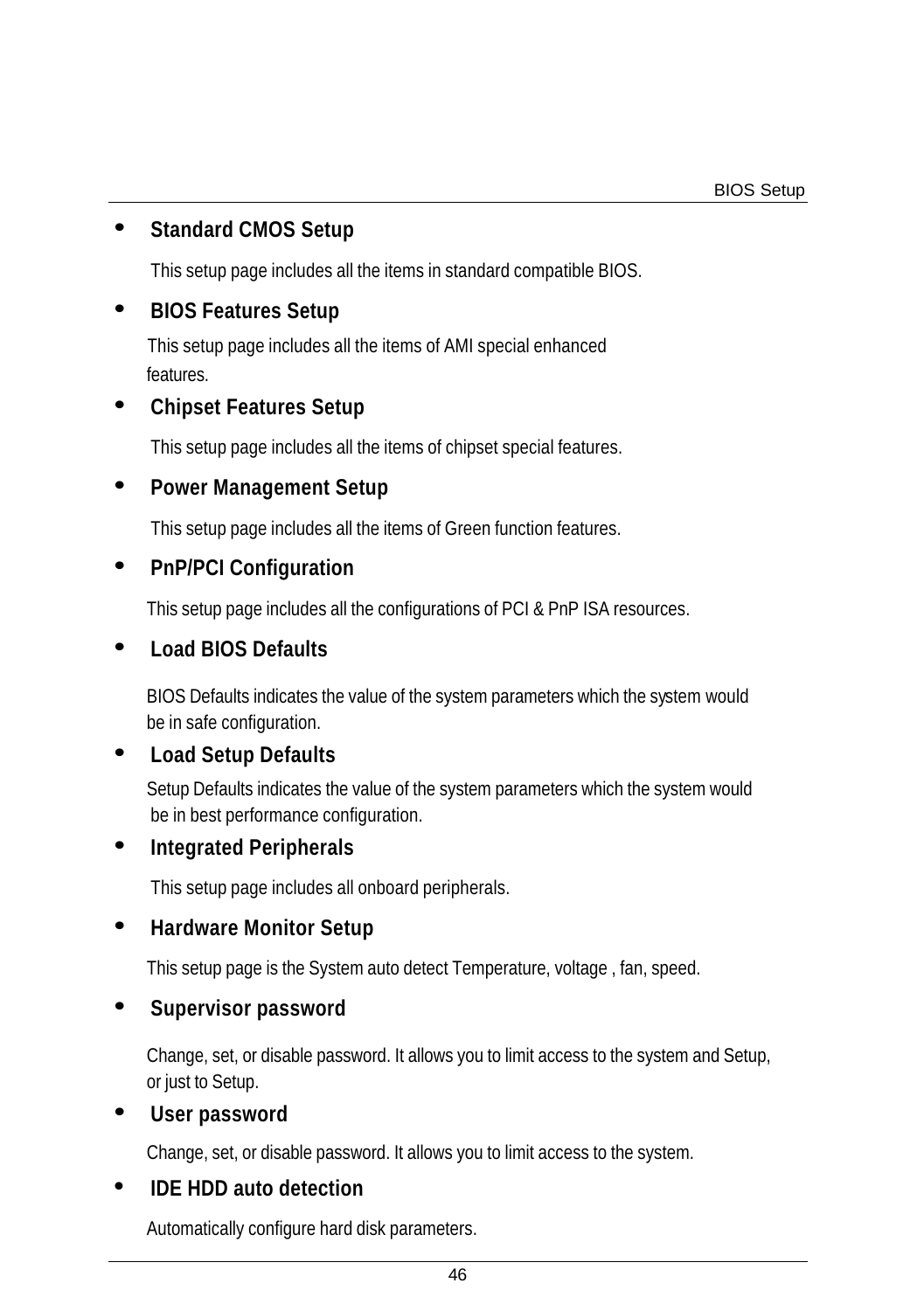### **· Save & Exit Setup**

Save CMOS value settings to CMOS and exit setup.

### **· Exit Without Saving**

Abandon all CMOS value changes and exit setup.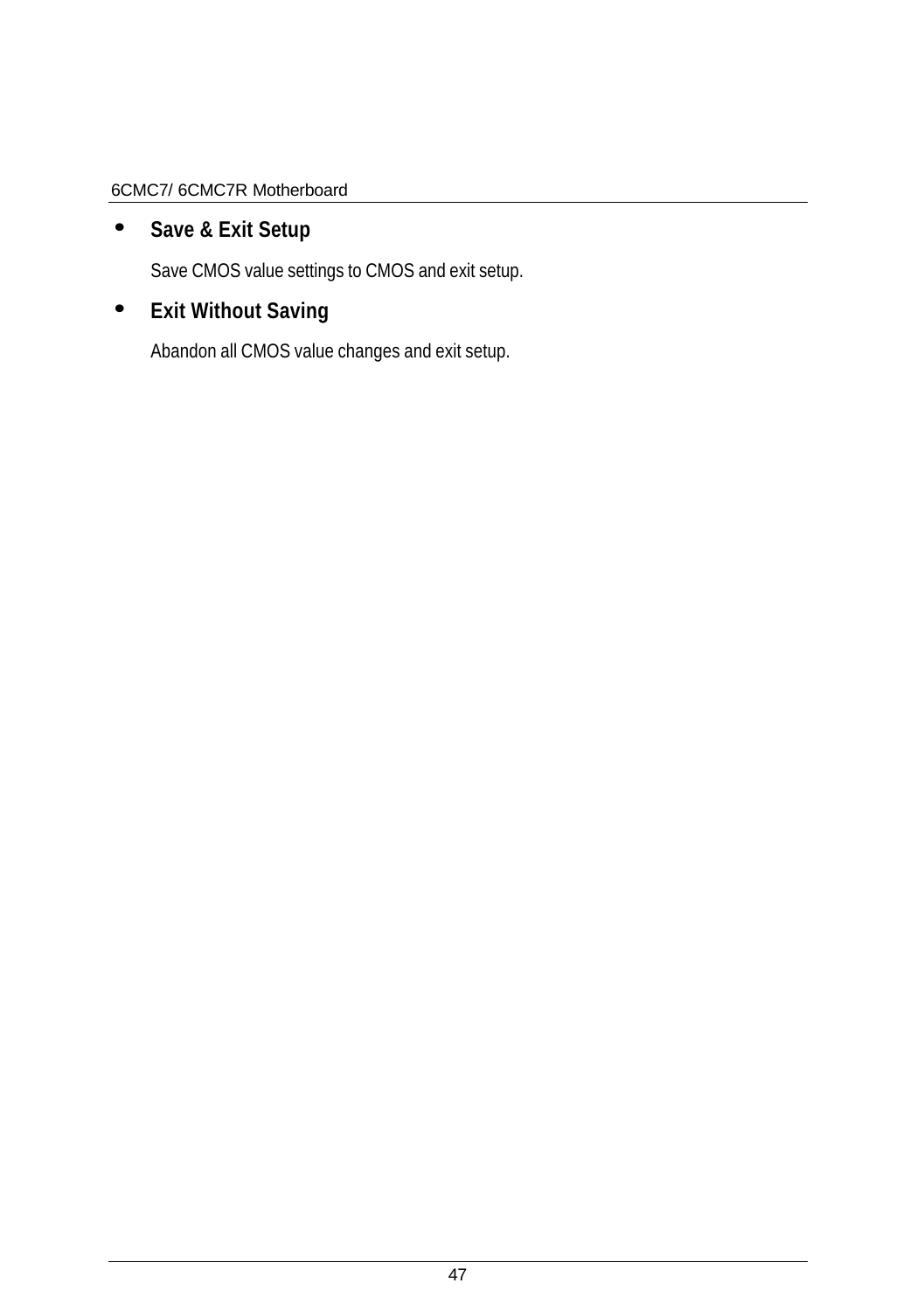# **Standard CMOS Setup**

The items in Standard CMOS Setup Menu (Figure 2) are divided into 10 categories. Each category includes no, one or more than one setup items. Use the arrows to highlight the item and

| AMIBIOS SETUP – STANDARD CMOS SETUP<br>(C) 1999 American Megatrends, Inc. All Rights Reserved                           |                                                 |
|-------------------------------------------------------------------------------------------------------------------------|-------------------------------------------------|
| Date (mm/dd/yyyy) : Mon, Mar 15, 2000                                                                                   |                                                 |
| Time (hh/mm/ss) : 14:44:35                                                                                              |                                                 |
| TYPE SIZE CYLS HEAD PRECOMP LANDZ SECTOR MODE<br>Pri Master Auto<br>Pri Slave Auto<br>Sec Master Auto<br>Sec Slave Auto |                                                 |
| Floppy Drive A : 1.44 MB 3\%                                                                                            | Base Memory: 640 Kb                             |
| Floppy Drive B: Not Installed                                                                                           | Other Memory: 384 Kb                            |
| Boot Sector Virus Protection: Disabled                                                                                  | Extended Memory: 63 Mb<br>Total Memory: 64 Mb   |
| Month: Jan - Dec                                                                                                        | ESC: Exit                                       |
| Day : $01 - 31$                                                                                                         | $\uparrow\downarrow$ : Select Item              |
| Year : 1990 - 2099                                                                                                      | $PU / PD / + / -$ : Modify<br>(Shift) F2: Color |

then use the <PgUp> or <PgDn> keys to select the value you want in each item.

Figure 2: Standard CMOS Setup

#### **· Date**

The date format is <week>, <month> <day> <year>.

| week  | The week, from Sun to Sat, determined by the BIOS and is display-only |
|-------|-----------------------------------------------------------------------|
| month | The month, Jan. Through Dec.                                          |
| day   | The day, from 1 to 31 (or the maximum allowed in the month)           |
| vear  | The year, from 1980 through 2099                                      |

#### **· Time**

The times format in <hour> <minute> <second>. The time is calculated base on the 24-hour military-time clock. For example, 1 p.m. is 13:00:00.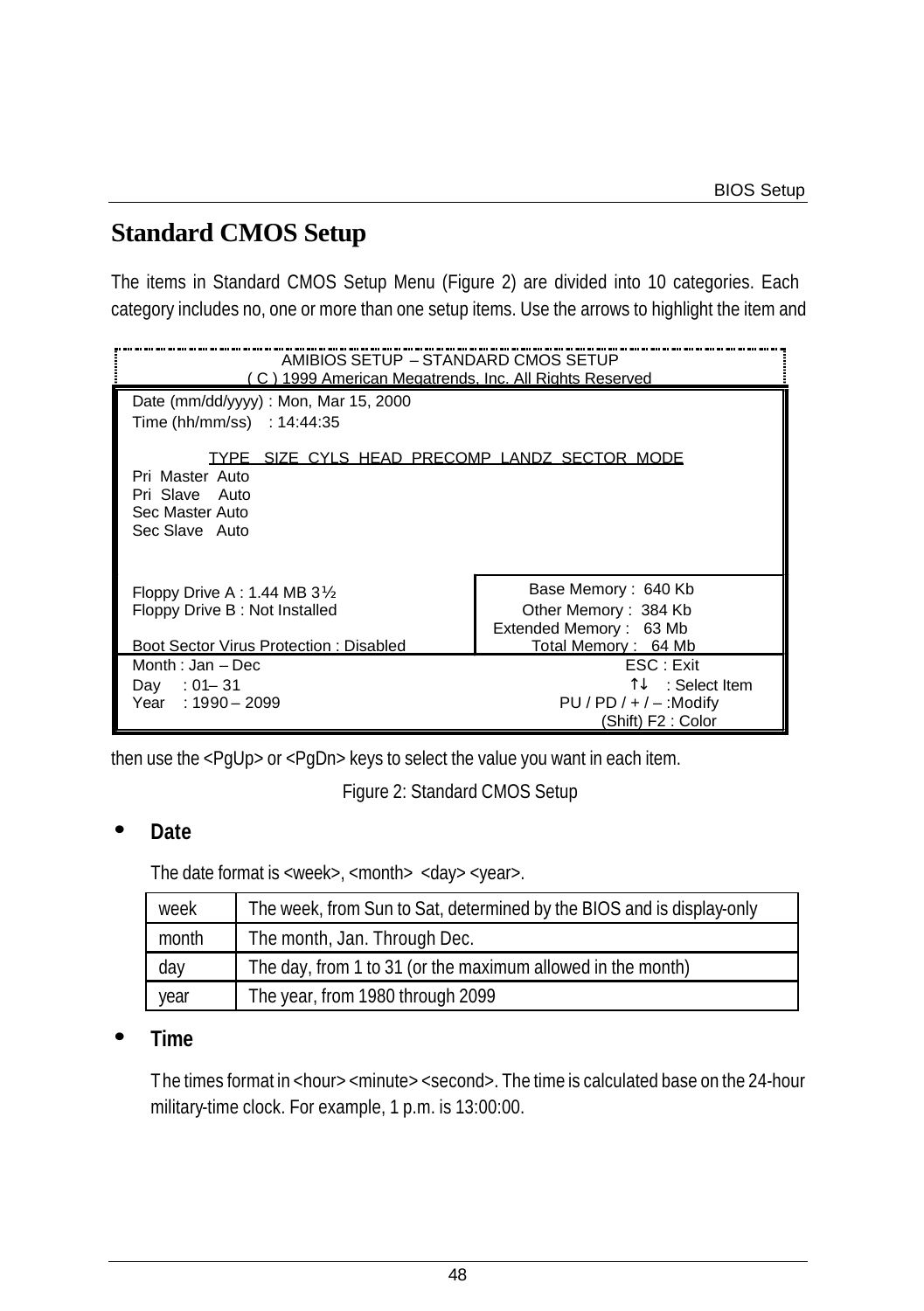#### **· Primary Master, Slave / Secondary Master, Slave**

The category identifies the types of hard disk from drive C to F that has been installed in the computer. There are two types: auto type, and user definable type. User type is user-definable; Auto type which will automatically detect HDD type.

Note that the specifications of your drive must match with the drive table. The hard disk will not work properly if you enter improper information for this category.

If you select User Type, related information will be asked to enter to the following items. Enter the information directly from the keyboard and press <Enter>. Such information should be provided in the documentation form your hard disk vendor or the system manufacturer.

| CYLS.          | Number of cylinders |  |
|----------------|---------------------|--|
| <b>HEADS</b>   | number of heads     |  |
| PRECOMP        | write precomp       |  |
| LANDZONE       | Landing zone        |  |
| <b>SECTORS</b> | number of sectors   |  |

If a hard disk has not been installed select NONE and press <Enter>.

### **· Floppy Drive A type / Drive B**

The category identifies the types of floppy disk drive A or drive B that has been installed in the computer.

| None           | No floppy drive installed                                           |  |
|----------------|---------------------------------------------------------------------|--|
| 360K, 5.25 in. | 5.25 inch PC-type standard drive; 360K byte capacity.               |  |
| 1.2M, 5.25 in. | 5.25 inch AT -type high-density drive; 1.2M byte capacity (3.5 inch |  |
|                | when 3 Mode is Enabled).                                            |  |
| 720K, 3.5 in.  | 3.5 inch double-sided drive; 720K byte capacity                     |  |
| 1.44M, 3.5 in. | 3.5 inch double-sided drive; 1.44M byte capacity.                   |  |
| 2.88M, 3.5 in. | 3.5 inch double-sided drive; 2.88M byte capacity.                   |  |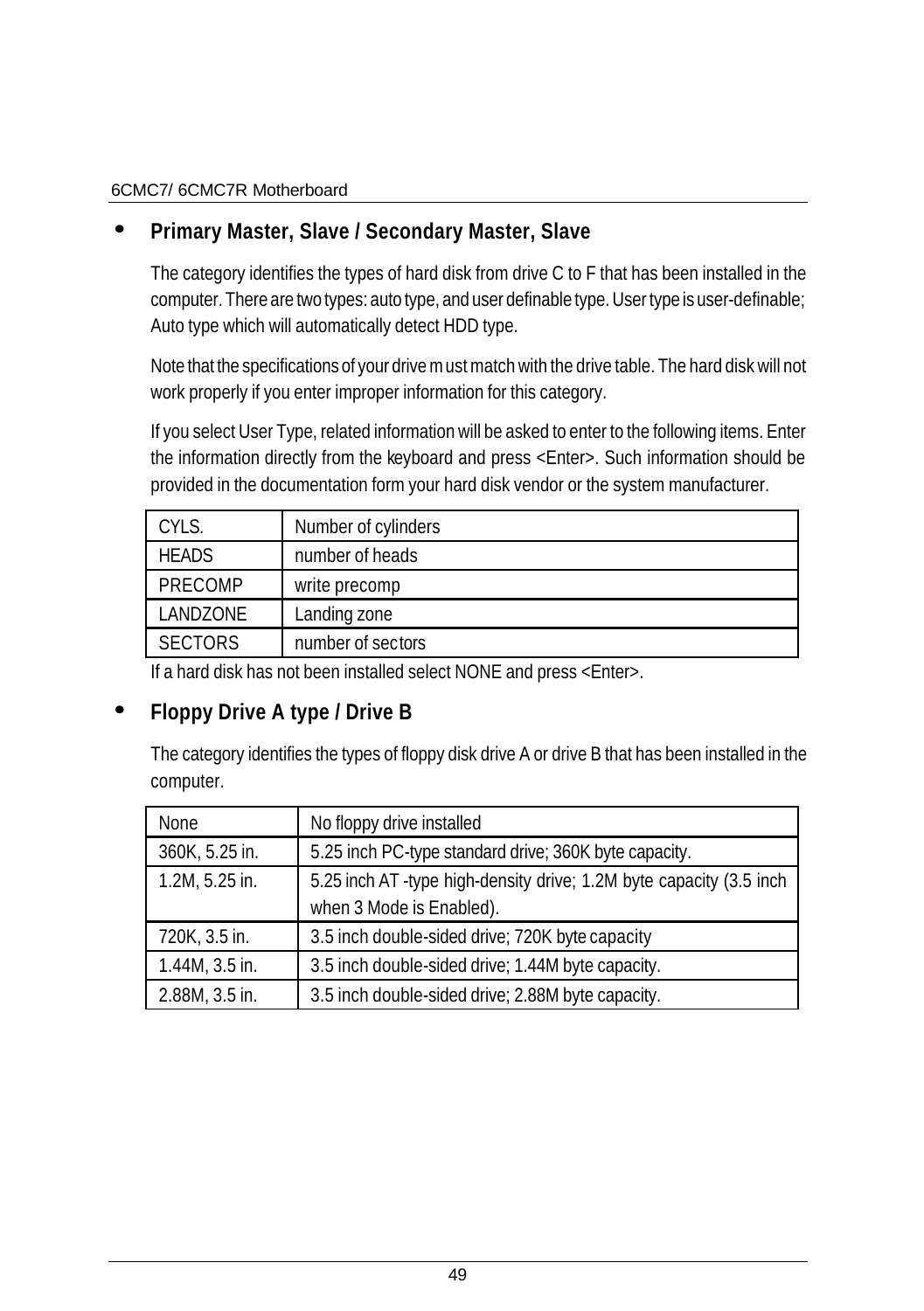### • **Boot Sector Virus Protection**

If it is set to enable, the category will flash on the screen when there is any attempt to write to the boot sector or partition table of the hard disk drive. The system will halt and the following error message will appear in the mean time. You can run anti-virus program to locate the problem.

| Enabled         | Activate automatically when the system boots up causing a warning<br>message to appear when anything attempts to access the boot sector or<br>hard disk partition table |
|-----------------|-------------------------------------------------------------------------------------------------------------------------------------------------------------------------|
| <b>Disabled</b> | No warning message to appear when anything attempts to access the boot<br>sector or hard disk partition table (Default Value)                                           |

#### **· Memory**

The category is display-only which is determined by POST (Power On Self Test) of the BIOS. **Base Memory**

> The POST of the BIOS will determine the amount of base (or conventional) memory installed in the system.

> The value of the base memory is typically 512 K for systems with 512 K memory installed on the motherboard, or 640 K for systems with 640 K or more memory installed on the motherboard.

#### **Other Memory**

This refers to the memory located in the 640 K to 1024 K address space. This is memory that can be used for different applications.

DOS uses this area to load device drivers to keep as much base memory free for application programs. Most use for this area is Shadow RAM.

#### **Extended Memory**

The BIOS determines how much extended memory is present during the POST. This is the amount of memory located above 1 MB in the CPU's memory address map.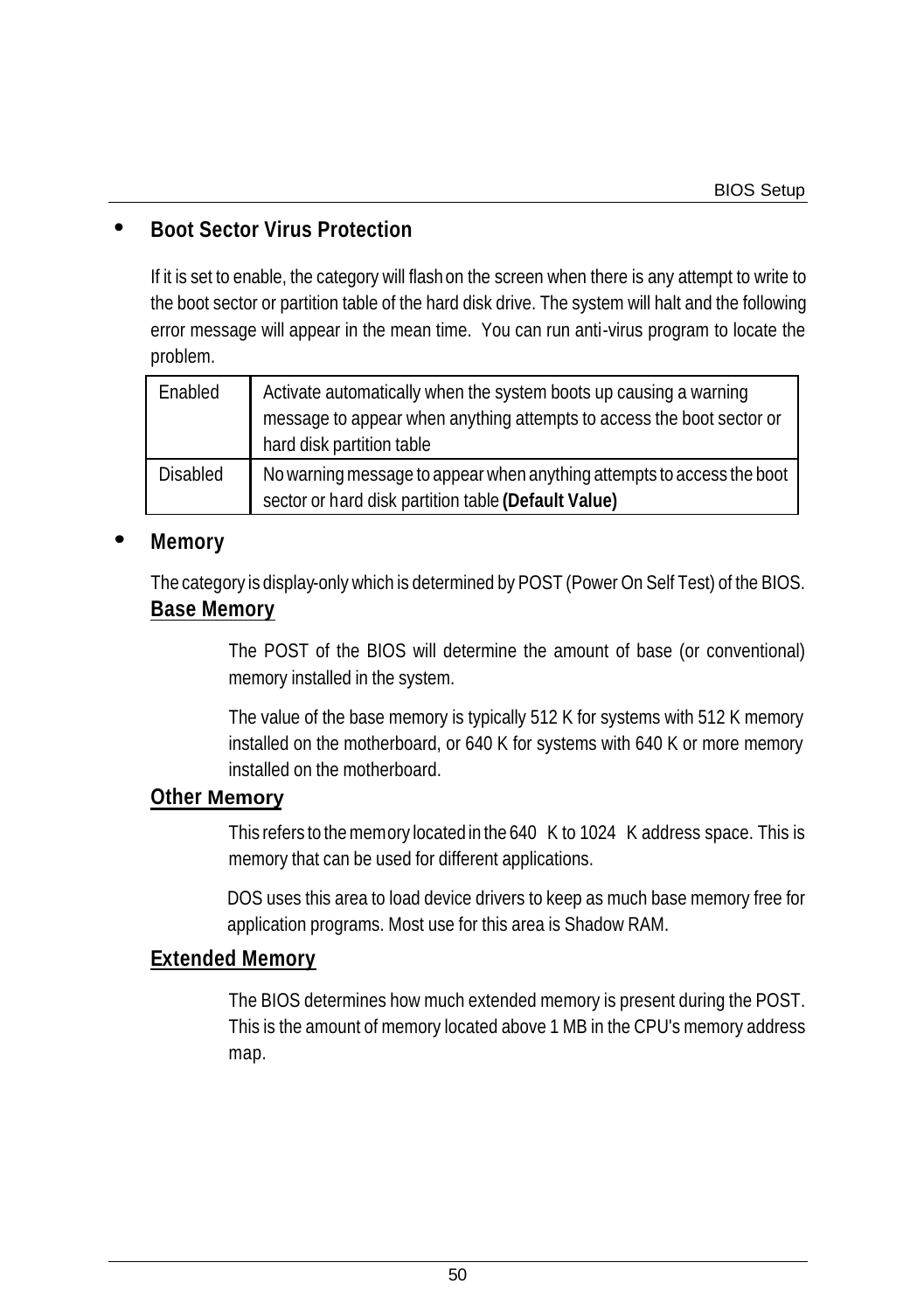# **BIOS Features Setup**

|                                                                                                                                                                                                                                                        |                                                                                                  | AMIBIOS SETUP - BIOS FEATURES SETUP<br>(C) 1999 American Megatrends, Inc. All Rights Reserved                                                                                                                    |
|--------------------------------------------------------------------------------------------------------------------------------------------------------------------------------------------------------------------------------------------------------|--------------------------------------------------------------------------------------------------|------------------------------------------------------------------------------------------------------------------------------------------------------------------------------------------------------------------|
| 1 <sup>st</sup> Boot Device<br>2 <sup>nd</sup> Boot Device<br>3 <sup>rd</sup> Boot Device<br>S.M.A.R.T. for Hard Disks<br>BootUp Num-Lock<br><b>Floppy Drive Seek</b><br>Password Check<br><b>Processor Serial Number</b><br><b>BIOS Write Protect</b> | Floppy<br>$IDE-0$<br><b>CDROM</b><br>Disabled<br>On.<br>Disabled<br>Setup<br>Enabled<br>Disabled |                                                                                                                                                                                                                  |
|                                                                                                                                                                                                                                                        |                                                                                                  | $\uparrow \downarrow \rightarrow \leftarrow$ : Select Item<br>ESC: Quit<br>: Help<br>PU/PD+/-/: Modify<br>F1<br>F5 : Old Values (Shift) F2: Color<br>: Load BIOS Defaults<br>F6 F<br>F7<br>: Load Setup Defaults |

Figure 3: BIOS Features Setup

# • **1st / 2nd / 3rd Boot Device**

| Floppy         | Boot Device by Floppy.       |
|----------------|------------------------------|
| LS/ZIP A:      | Boot Device by LS/ZIP A:.    |
| CDROM          | Boot Device by CDROM.        |
| SCSI           | Boot Device by SCSI.         |
| <b>NETWORK</b> | Boot Device by NETWORK.      |
| $IDE-0-IDE-3$  | Boot Device by IDE-0~IDE-3.  |
| Disabled       | Boot Device by Disabled.     |
| ATAPI ZIP C:   | Boot Device by ATAPI ZIP C:. |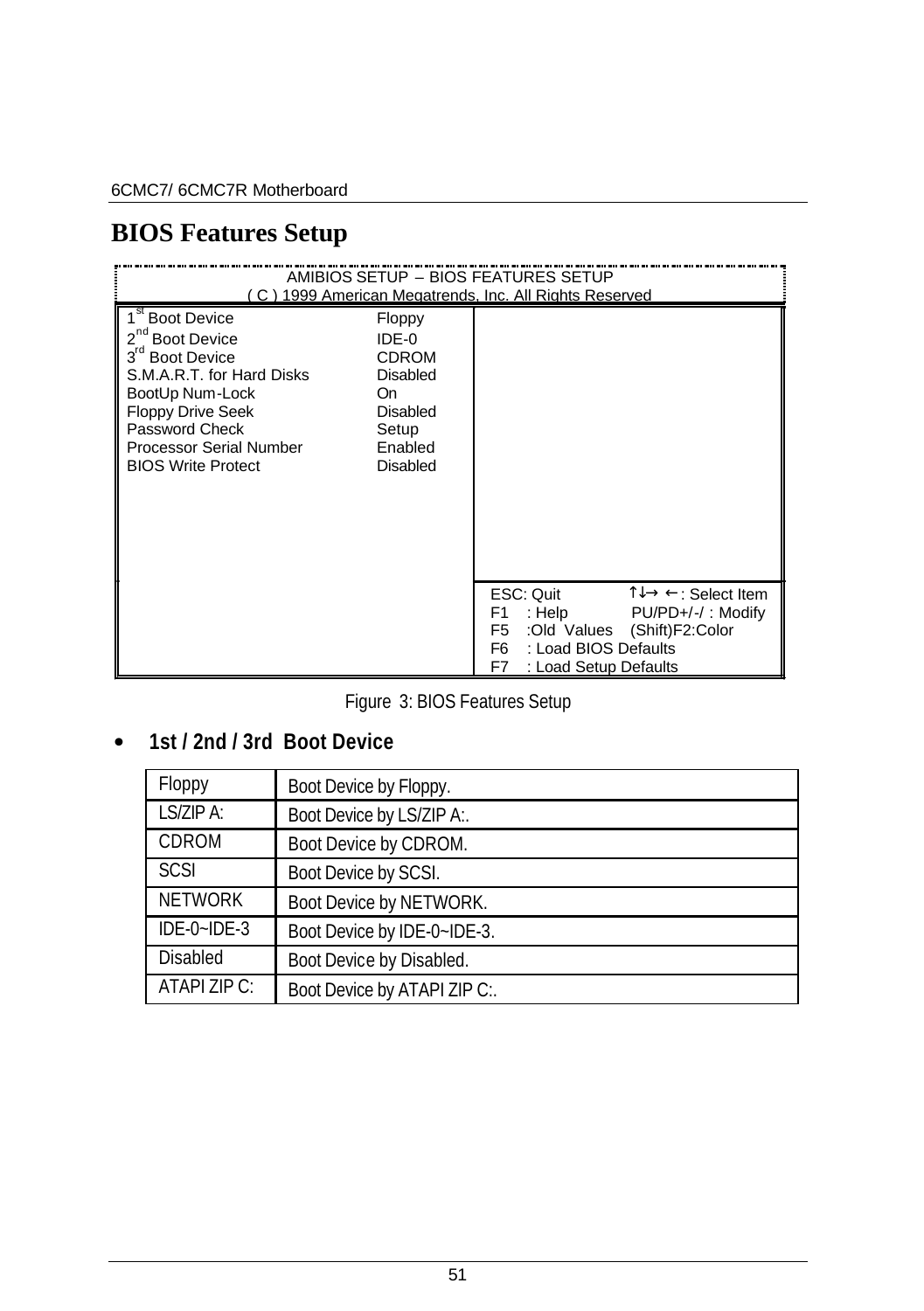# • **S.M.A.R.T. for Hard Disks**

| Enable  | Enable S.M.A.R.T. Hard for Disks.                  |
|---------|----------------------------------------------------|
| Disable | Disable S.M.A.R.T. Hard for Disks. (Default Value) |

#### **· Boot Up Num-Lock**

|     | Keypad is number keys. (Default Value). |
|-----|-----------------------------------------|
| Off | Keypad is arrow keys.                   |

### • **Floppy Drive Seek**

During POST, BIOS will determine if the floppy disk drive installed is 40 or 80 tracks. 360 type is 40 tracks while 720 , 1.2 and 1.44 are all 80 tracks.

| Enabled  | BIOS searches for floppy disk drive to determine if it is 40 or 80 tracks.<br>Note that BIOS can not tell from 720, 1.2 or 1.44 drive type as they are all |
|----------|------------------------------------------------------------------------------------------------------------------------------------------------------------|
|          | 80 tracks.                                                                                                                                                 |
| Disabled | BIOS will not search for the type of floppy disk drive by track number.                                                                                    |
|          | Note that there will not be any warning message if the drive installed is                                                                                  |
|          | 360. (Default Value)                                                                                                                                       |

## • **Password Check**

| Setup  | Set Password Check to Setup. (Default Value) |
|--------|----------------------------------------------|
| Always | Set Password Check to Always.                |

### • **Processor Serial Number**

| Disabled | Disabled Processor Serial Number.                |
|----------|--------------------------------------------------|
| Enabled  | Enabled Processor Serial Number. (Default Value) |

### • **BIOS Write Protect**

| Enabled  | Enabled BIOS Write Protect.                  |
|----------|----------------------------------------------|
| Disabled | Disabled BIOS Write Protect. (Default Value) |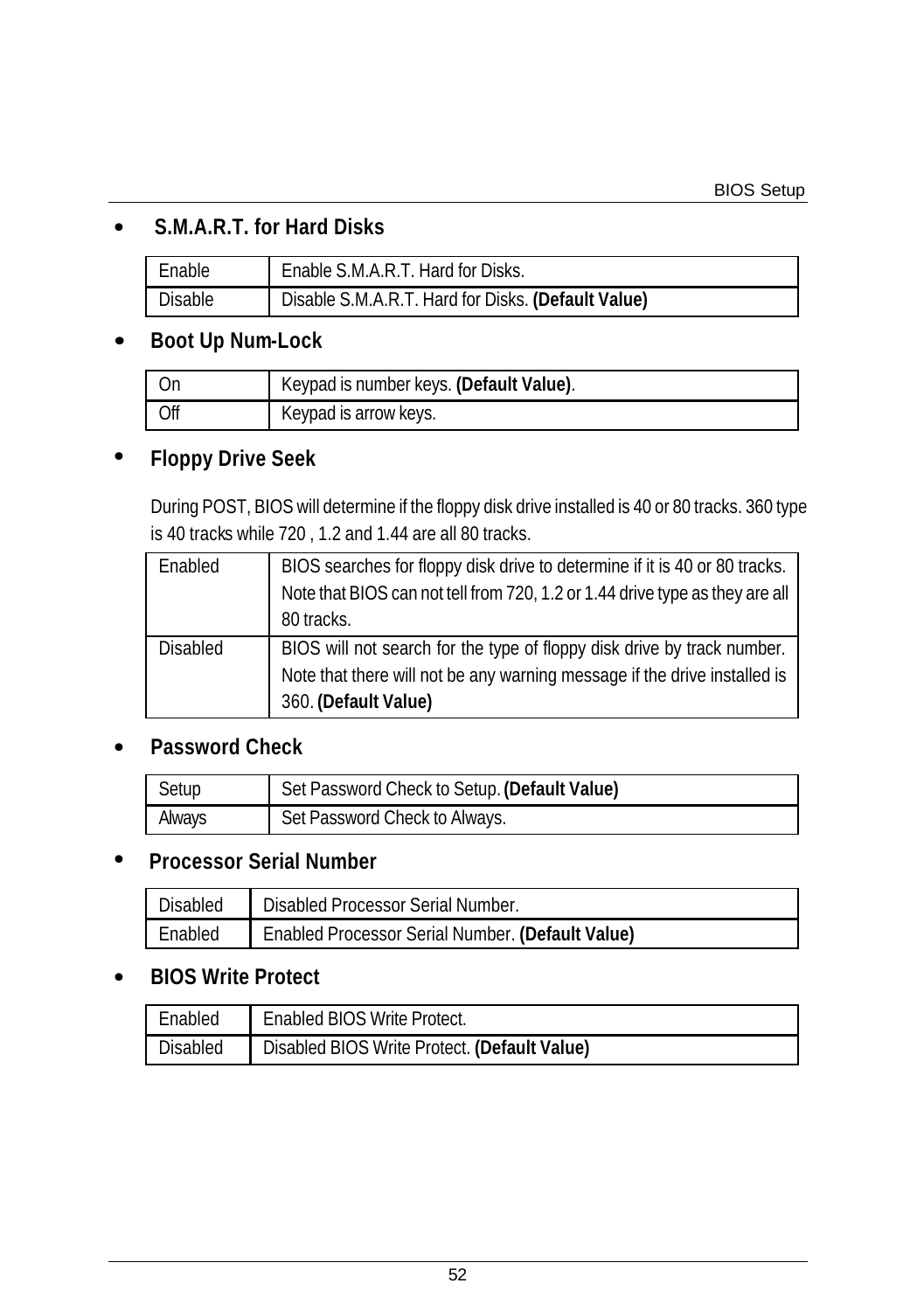# **Chipset Features Setup**

|                                                                                                                                                                                                                      |                                                                             | AMIBIOS SETUP - CHIPSET FEATURES SETUP<br>(C) 1999 American Megatrends, Inc. All Rights Reserved                                                                                                                     |
|----------------------------------------------------------------------------------------------------------------------------------------------------------------------------------------------------------------------|-----------------------------------------------------------------------------|----------------------------------------------------------------------------------------------------------------------------------------------------------------------------------------------------------------------|
| <b>SDRAM CAS Latency</b><br>Memory Buffer Strength<br>ICH Delayed Transaction<br><b>ICH DCB Enable</b><br>Graphics Aperture Size<br><b>CPU Ratio Selection</b><br><b>USB Controller</b><br><b>USB Legacy Support</b> | Auto<br>Auto<br>Enabled<br>Disabled<br>64 MB<br>3.0x<br>Enabled<br>Disabled |                                                                                                                                                                                                                      |
|                                                                                                                                                                                                                      |                                                                             | $\uparrow \downarrow \rightarrow \leftarrow$ : Select Item<br>ESC: Quit<br>PU/PD+/-/: Modify<br>: Help<br>F1.<br>:Old Values<br>(Shift)F2:Color<br>F5.<br>: Load BIOS Defaults<br>F6.<br>F7<br>: Load Setup Defaults |

Figure 4: Chipset Features Setup

### **· SDRAM CAS Latency**

| Auto    | Set SDRAM CAS Latency is Auto.(Default Value) |
|---------|-----------------------------------------------|
| 3 SCLKS | Set SDRAM CAS Latency is 3SCLKS.              |
| 2 SCLKS | Set SDRAM CAS Latency is 2SCLKS.              |

### **· Memory Buffer Strength**

| Auto | Set Memory Buffer Strength is Auto. (Default Value) |
|------|-----------------------------------------------------|
|      | Set Memory Buffer Strength is X1.                   |
|      | Set Memory Buffer Strength is X2.                   |

### • **ICH Delayed Transaction**

| Disabled | Disabled ICH Delayed Transaction.                |
|----------|--------------------------------------------------|
| Enabled  | Enabled ICH Delayed Transaction .(Default Value) |

### **· ICH DCB Enable**

| Disabled | Disable ICH DCB. (Default Value) |
|----------|----------------------------------|
| Enabled  | Enable ICH DCB.                  |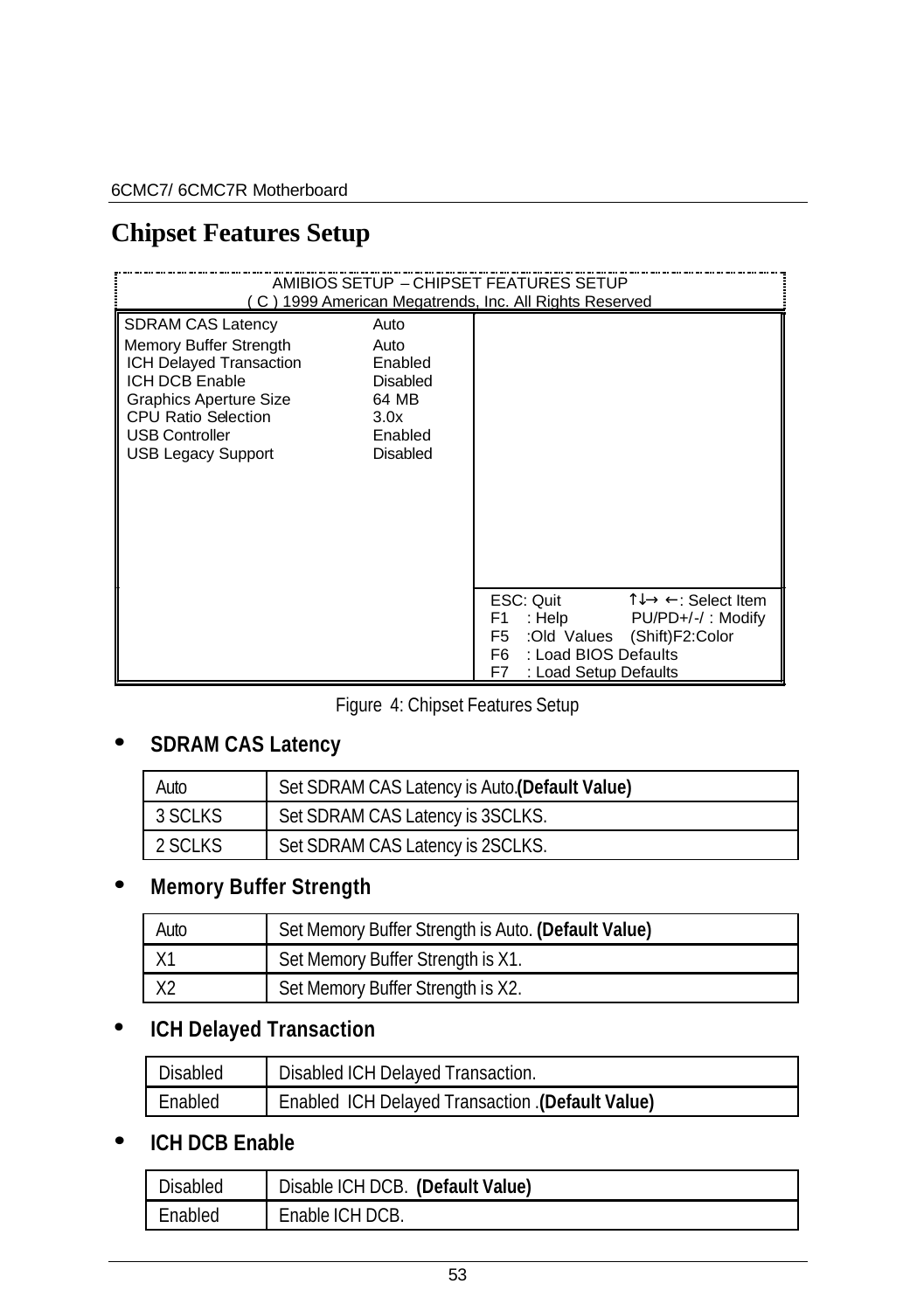# • **Graphics Aperture Size**

| 64 MB  | Display Graphics Aperture Size is 64MB. (Default Value) |
|--------|---------------------------------------------------------|
| 32 MB  | Display Graphics Aperture Size is 32MB.                 |
| 16 MB  | Display Graphics Aperture Size is 16MB.                 |
| 4 MB   | Display Graphics Aperture Size is 4MB.                  |
| 8 MB   | Display Graphics Aperture Size is 8MB.                  |
| 128 MB | Display Graphics Aperture Size is 128MB.                |
| 256 MB | Display Graphics Aperture Size is 256MB.                |

### • **CPU Ratio Selection**

2.0x(Safe)/2.5x/3.0x/3.5x/4.0x/4.5x/5.0x/5.5x/6.0x/6.5x/7.0x/7.5x/8.0x

### • **USB Controller**

| Disabled | Disable USB Controller.                |
|----------|----------------------------------------|
| Enabled  | Enable USB Controller. (Default Value) |

### • **USB Legacy Support**

USB Legacy Support can be set when USB Function is Enable.

| Disabled | Disable USB Legacy Support. (Default Value)   |  |
|----------|-----------------------------------------------|--|
|          | Keyb+ Mouse   USB Keyboard and Mouse Support. |  |
| Keyboard | USB Keyboard Support.                         |  |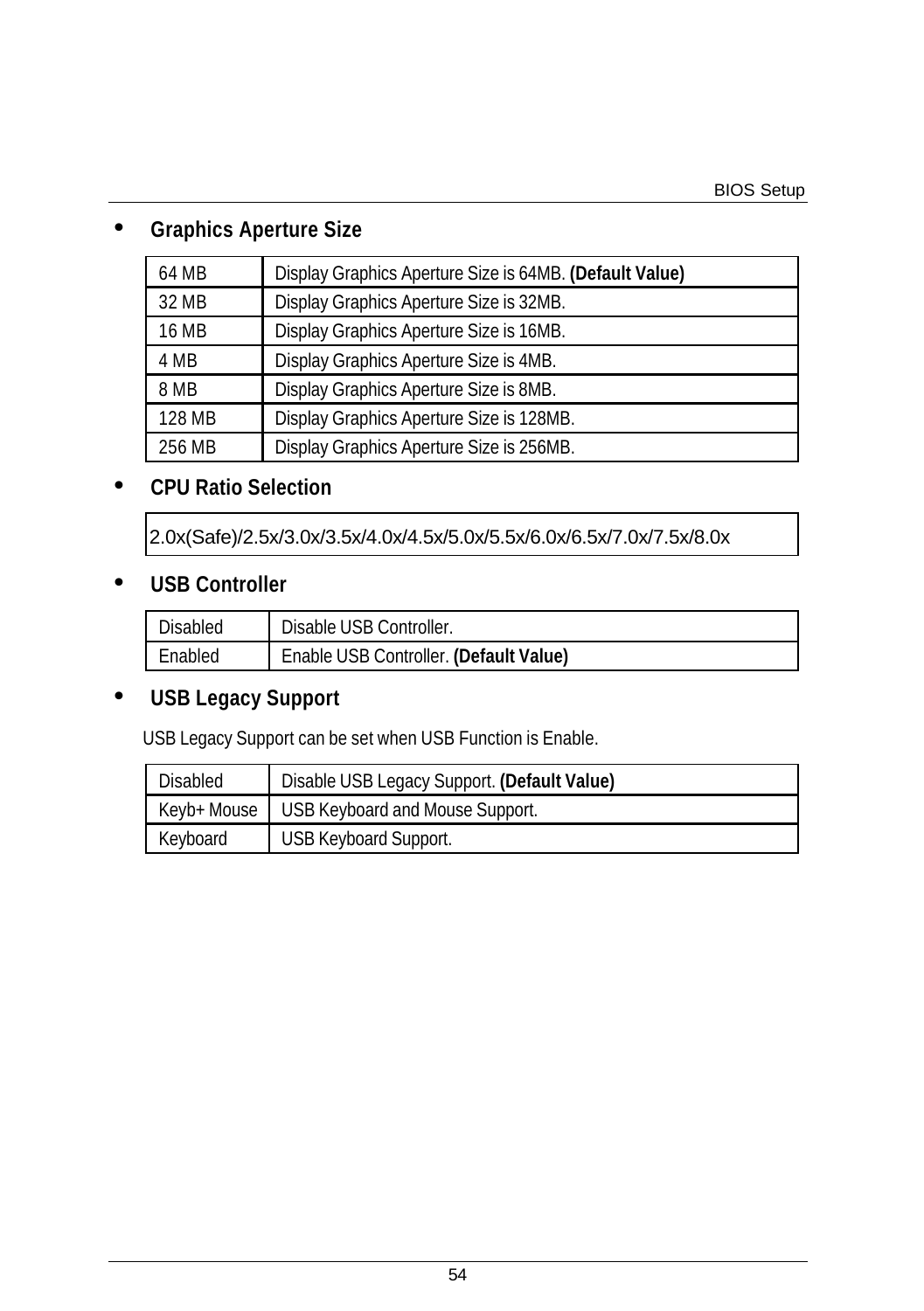# **Power Management Setup**

| AMIBIOS SETUP - POWER MANAGEMENT SETUP<br>(C) 1999 American Megatrends, Inc. All Rights Reserved                                                                                                                                                                                                                                                                                                                                                                                                                           |  |                                                                                                                                                                                                                    |
|----------------------------------------------------------------------------------------------------------------------------------------------------------------------------------------------------------------------------------------------------------------------------------------------------------------------------------------------------------------------------------------------------------------------------------------------------------------------------------------------------------------------------|--|--------------------------------------------------------------------------------------------------------------------------------------------------------------------------------------------------------------------|
| S <sub>1</sub> /POS<br><b>ACPI Sleep Type</b><br>USB KB/MS Wakeup From S3<br>Disabled<br><b>HDD Power Down</b><br><b>Disabled</b><br>Suspend Mode<br>Disabled<br>K/B & PS/2 Mouse Access<br>Monitor<br>FDC/LPT/COM Ports Access<br>Monitor<br>Pri. Master IDE Access<br>Monitor<br>Pri. Slave IDE Access<br>lgnore<br>Sec. Master IDE Access<br>Monitor<br>Sec. Slave IDE Access<br>lgnore<br>PIRQ[A] IRQ Active<br>lgnore<br>PIRQ[B] IRQ Active<br>lgnore<br>PIRQ[C] IRQ Active<br>lgnore<br>PIRQ[D] IRQ Active<br>lgnore |  | RTC Alarm Date<br>Every Day<br>RTC Alarm Hour<br>00 <sup>1</sup><br>RTC Alarm Minute<br>00<br>RTC Alarm Second<br>$00 \,$                                                                                          |
| Soft-off by Power Button<br>Instant Off<br>System After AC Back<br>Soft-Off<br>Modem Use IRQ<br>4<br>Modem Ring On/Wake On Lan<br>Enabled<br>PME Event Wake Up<br>Enabled<br>Disabled<br>Resume by Alarm                                                                                                                                                                                                                                                                                                                   |  | $\uparrow \downarrow \rightarrow \leftarrow$ : Select Item<br>ESC: Quit<br>PU/PD+/-/: Modify<br>: Help<br>F1<br>:Old Values<br>F5<br>(Shift)F2:Color<br>: Load BIOS Defaults<br>F6.<br>: Load Setup Defaults<br>F7 |

Figure 5: Power Management Setup

### **· ACPI Sleep Type**

| S <sub>1/POS</sub> | Set ACPI Sleep type is S1. (Default Value) |
|--------------------|--------------------------------------------|
| I S3/STR           | Set ACPI Sleep type is S3.                 |

### • **USB KB/MS Wakeup From S3**

USB KB/MS Wakeup From S3 can be set when ACPI Sleep Type set to S3/STR.

| Enabled  | Enable USB KB/MS Wakeup From S3.                  |
|----------|---------------------------------------------------|
| Disabled | Disable USB KB/MS Wakeup From S3. (Default Value) |

### **· HDD Power Down**

| Disabled | Disabled Hard Disk Power Down Mode Function. (Default Value) |
|----------|--------------------------------------------------------------|
| Suspend  | Set Hard Disk Power Down Mode to Suspend.                    |
| Stand By | Set Hard Disk Power Down Mode to Stand By.                   |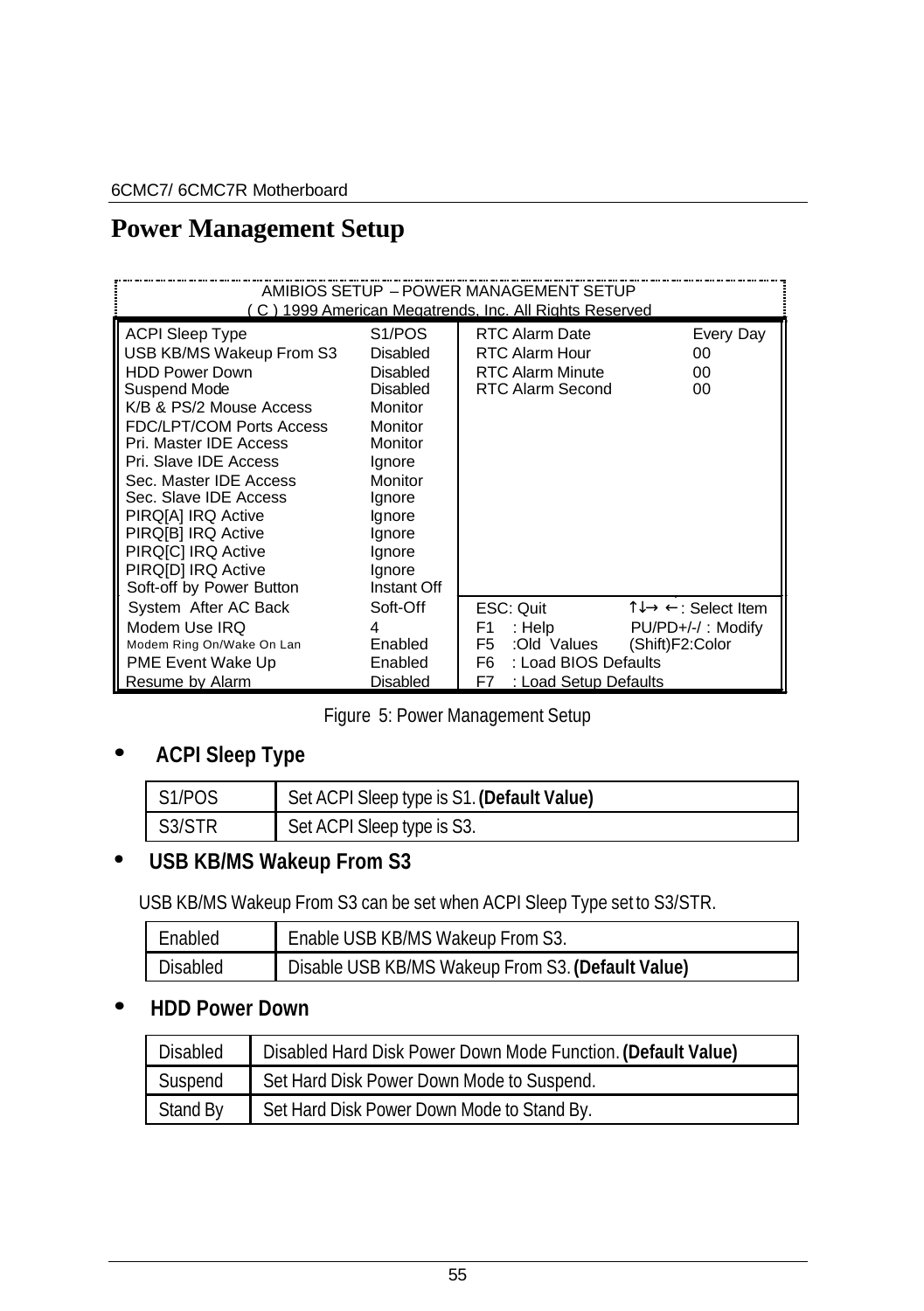## • **Suspend Mode**

| Disabled       | Disabled Suspend Time Out Function. (Default Value) |
|----------------|-----------------------------------------------------|
|                | Enabled Suspend Time Out after 1 min.               |
| $\overline{2}$ | Enabled Suspend Time Out after 2min.                |
|                | Enabled Suspend Time Out after 4min.                |
| 8              | Enabled Suspend Time Out after 8min.                |
| 10             | Enabled Suspend Time Out after 10min.               |
| 20             | Enabled Suspend Time Out after 20min.               |
| 30             | Enabled Suspend Time Out after 30min.               |
| 40             | Enabled Suspend Time Out after 40min.               |
| 50             | Enabled Suspend Time Out after 50min.               |
| 60             | Enabled Suspend Time Out after 60min.               |

### • **K/B & PS/2 Mouse Access**

| Monitor | Monitor Keyboard & PS/2 Mouse Access. (Default Value) |
|---------|-------------------------------------------------------|
| Ignore  | Ignore Keyboard & PS/2 Mouse Access.                  |

### • **FDC/LPT/COM Port Access**

| Monitor | Monitor FDC/LPT/COM Port Access. (Default Value) |
|---------|--------------------------------------------------|
| lgnore  | lanore FDC/LPT/COM Port Access.                  |

### • **Primary Master IDE Access**

| Monitor | Monitor Primary Master IDE Access. (Default Value) |
|---------|----------------------------------------------------|
| Ignore  | I Ignore Primary Master IDE Access.                |

### • **Primary slave IDE Access**

| Monitor | Monitor Primary slave IDE Access.                |
|---------|--------------------------------------------------|
| Ignore  | Ignore Primary slave IDE Access. (Default Value) |

## • **Secondary Master IDE Access**

| Monitor | Monitor Secondary Master IDE Access. (Default Value) |
|---------|------------------------------------------------------|
| Ignore  | Ignore Secondary Master IDE Access.                  |

# • **Secondary slave IDE Access**

|  | M | Arress<br>Monitor Secondary slave IDE, |
|--|---|----------------------------------------|
|--|---|----------------------------------------|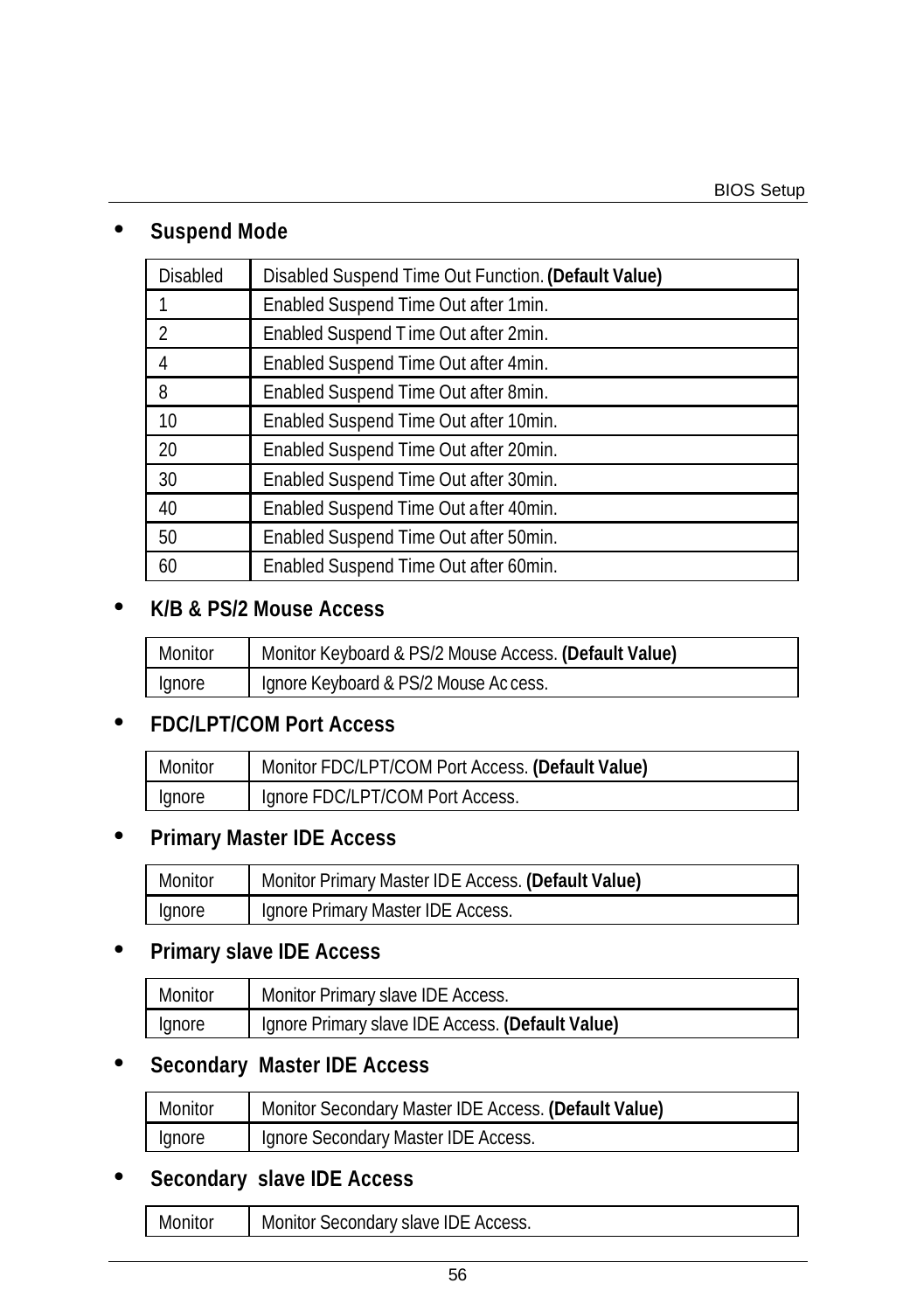Ignore Ignore Secondary slave IDE Access. **(Default Value)**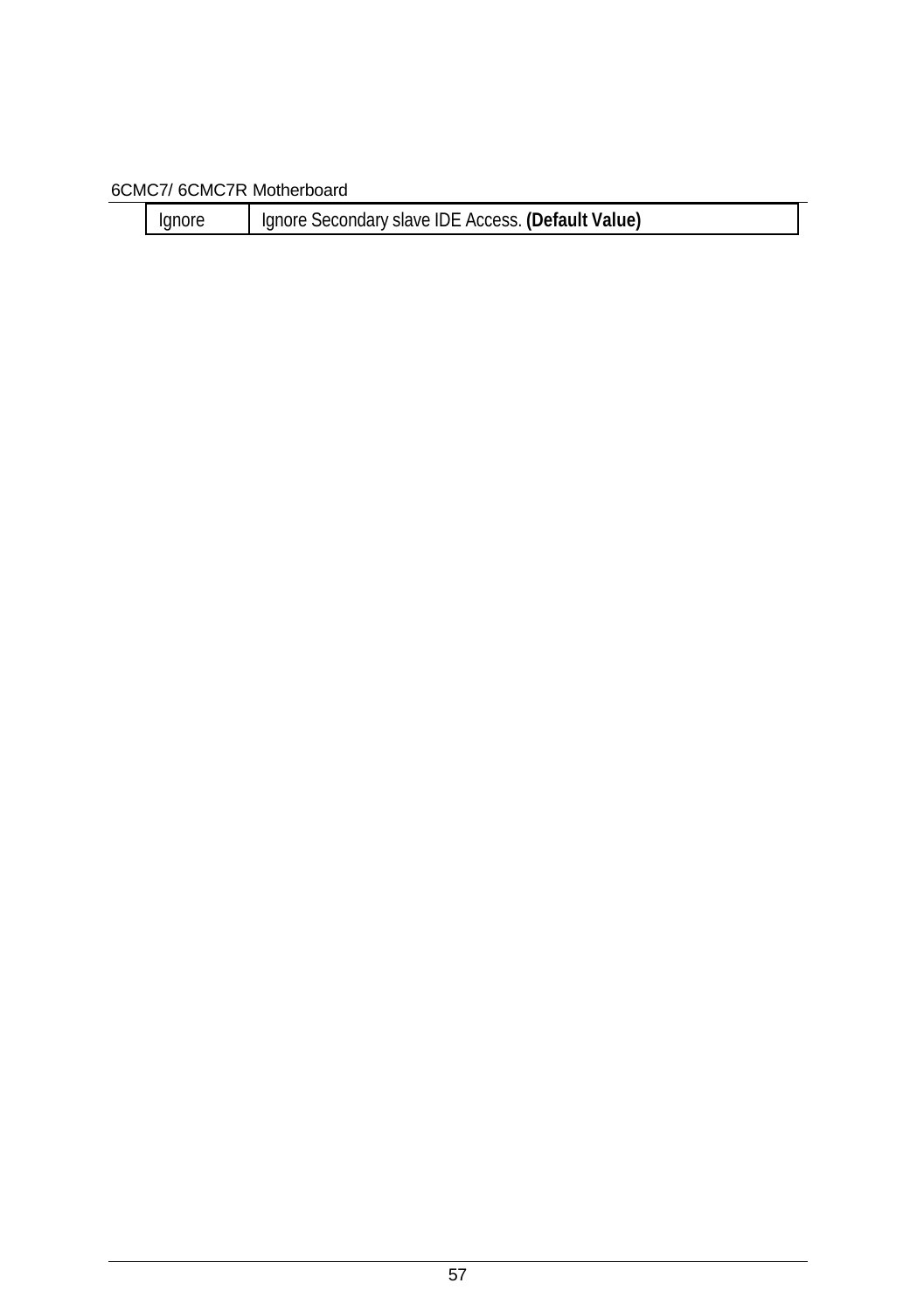### • **PIRQ[A] IRQ Active**

| Monitor | Monitor PIRQ[A] IRQ Active.                |  |
|---------|--------------------------------------------|--|
| Ignore  | Ignore PIRQ[A] IRQ Active. (Default Value) |  |

#### • **PIRQ[B] IRQ Active**

| Monitor | Monitor PIRQ[B] IRQ Active.                |  |
|---------|--------------------------------------------|--|
| Ignore  | Ignore PIRQ[B] IRQ Active. (Default Value) |  |

### • **PIRQ[C] IRQ Active**

| Monitor | Monitor PIRQ[C] IRQ Active.                |  |
|---------|--------------------------------------------|--|
| Ignore  | Ignore PIRQ[C] IRQ Active. (Default Value) |  |

### • **PIRQ[D] IRQ Active**

| Monitor | Monitor PIRQ[D] IRQ Active.                |  |
|---------|--------------------------------------------|--|
| Ignore  | Ignore PIRQ[D] IRQ Active. (Default Value) |  |

### • **Soft-off by Power Button**

| Instant-off | Soft switch ON/OFF for POWER ON/OFF. (Default Value) |  |
|-------------|------------------------------------------------------|--|
|             | Delay 4 Sec. Soft switch ON 4 sec. for POWER OFF.    |  |

#### • **System After AC Back**

| Memory   | This function depends on computer status.   |  |
|----------|---------------------------------------------|--|
| Soft-Off | Set System Soft-Off Status. (Default value) |  |
| Full-On  | Set System Full-On Status.                  |  |

### • **Modem USE IRQ**

3, 4, **(Default Value)** 5, 7, N/A

### • **Modem Ring On / Wake On Lan**

| Disabled | Disabled Modem Ring On / Wake On Lan.                |  |
|----------|------------------------------------------------------|--|
| Enabled  | Enabled Modem Ring On / Wake On Lan. (Default Value) |  |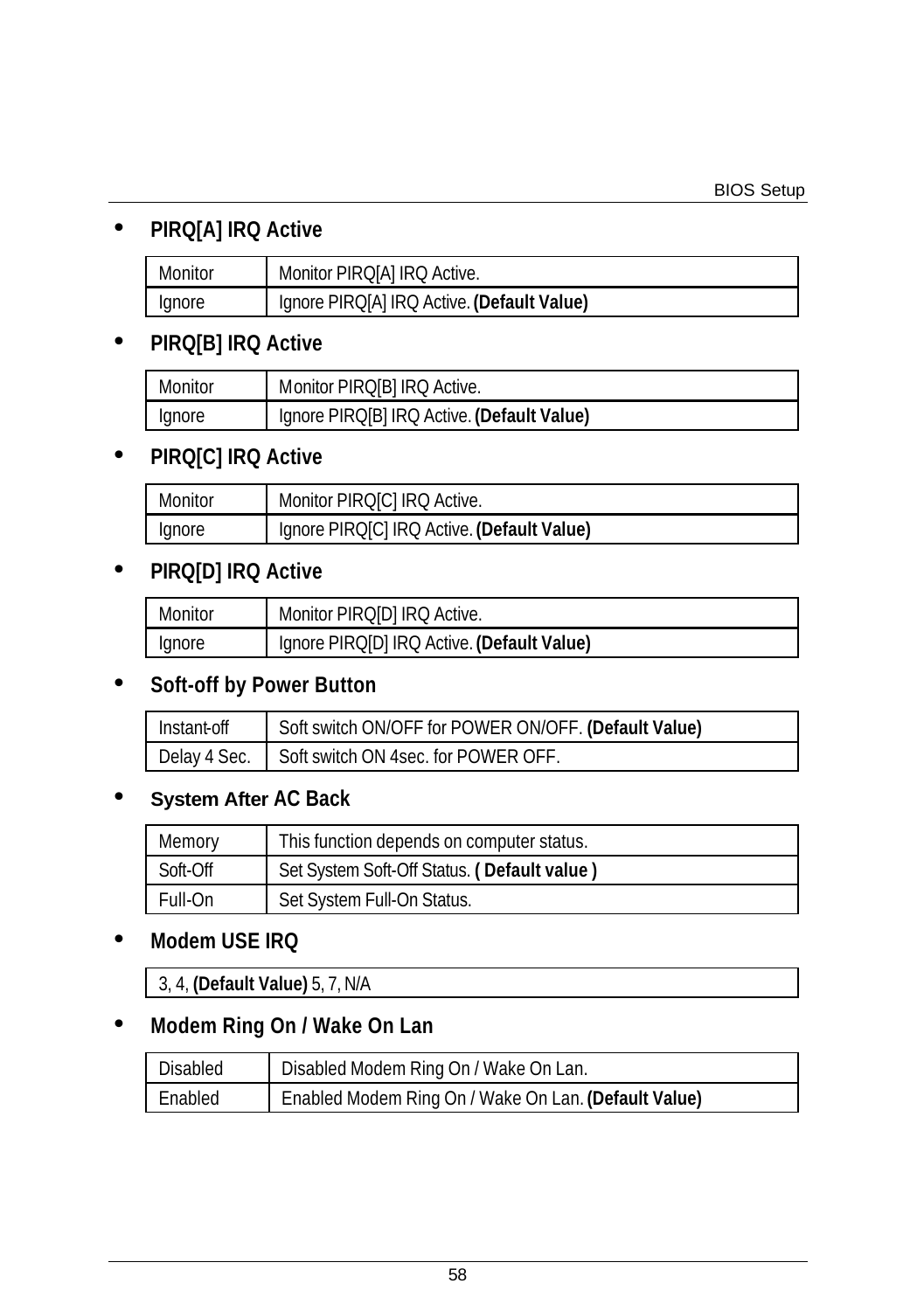### • **PME Event Wake Up**

| Disabled | Disable PME Event Wake Up.                 |  |
|----------|--------------------------------------------|--|
| Enabled  | Enabled PME Event Wake Up. (Default Value) |  |

### • **Resume by Alarm**

You can set "Resume by Alarm" item to enabled and key in date/time to power on system.

| Disabled | Disable this function. (Default Value)    |
|----------|-------------------------------------------|
| Enabled  | Enable alarm function to POWER ON system. |

If RTC Alarm Lead To Power On is Enabled

| Alarm Date:   | Every Day, $1 - 31$ |  |
|---------------|---------------------|--|
| Alarm Hour:   | $0 - 23$            |  |
| Alarm Minute: | $0 - 59$            |  |
| Alarm Second: | $0 - 59$            |  |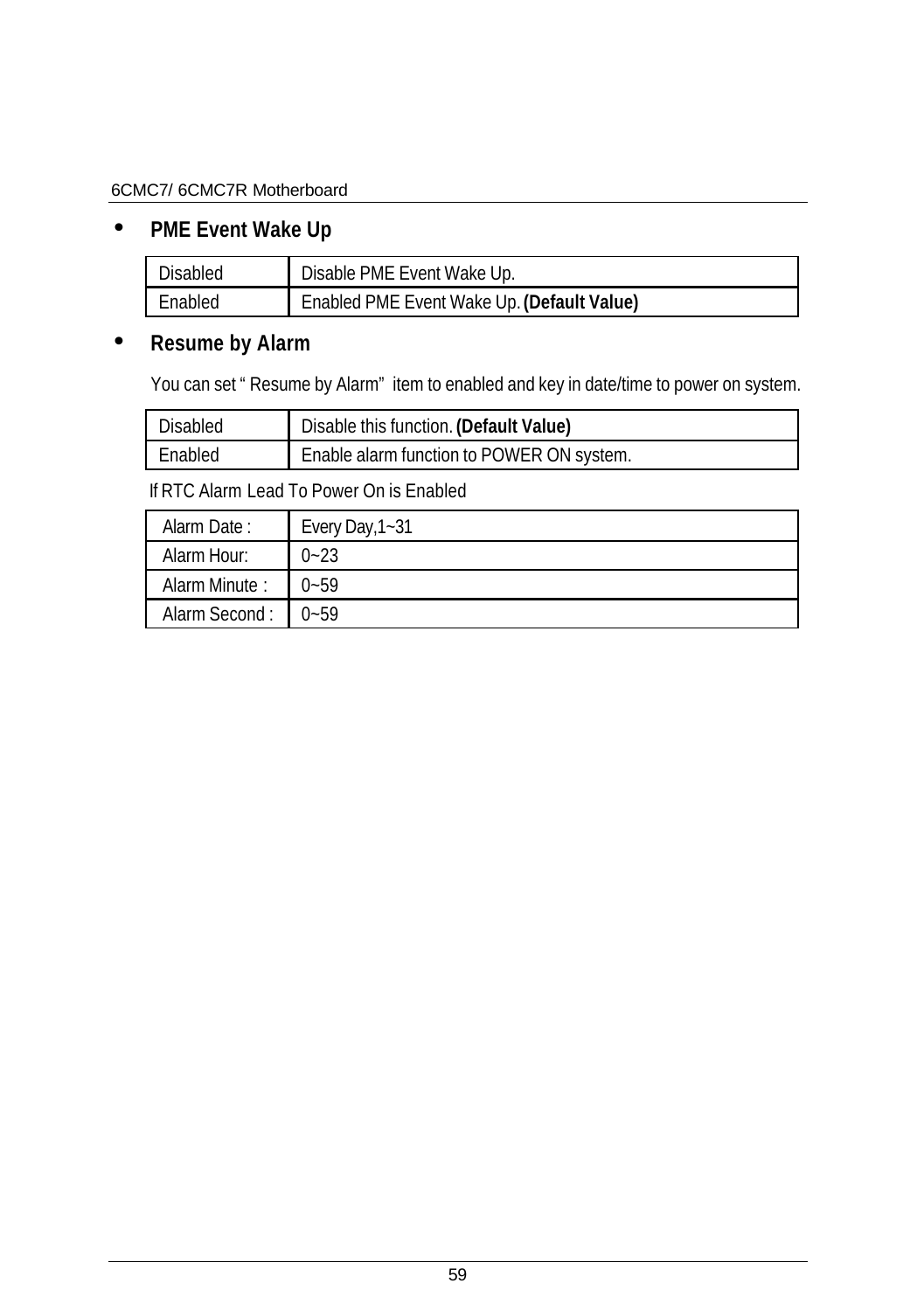# **PNP/PCI Configuration**

|                                                                                                                                                                                                    |                                                                                                                                            | AMIBIOS SETUP - PNP / PCI CONFIGURATION<br>(C) 1999 American Megatrends, Inc. All Rights Reserved                                                                                                                 |
|----------------------------------------------------------------------------------------------------------------------------------------------------------------------------------------------------|--------------------------------------------------------------------------------------------------------------------------------------------|-------------------------------------------------------------------------------------------------------------------------------------------------------------------------------------------------------------------|
| PNP OS Installed<br><b>Reset Configuration Data</b><br>VGA Boot From<br>PCI VGA Palette Snoop<br>DMA-0<br>DMA-1<br>$DMA-3$<br>DMA-5<br>DMA-6<br>DMA-7<br>IRQ-3<br>IRQ-4<br>IRQ-5<br>IRQ-7<br>IRQ-9 | No.<br><b>Disabled</b><br>AGP<br>Disabled<br>PnP<br>PnP<br>PnP<br>PnP<br>PnP<br>PnP<br>PCI/PnP<br>PCI/PnP<br>PCI/PnP<br>PCI/PnP<br>PCI/PnP |                                                                                                                                                                                                                   |
| <b>IRO-10</b><br><b>IRQ-11</b>                                                                                                                                                                     | PCI/PnP<br>PCI/PnP                                                                                                                         | $\uparrow \downarrow \rightarrow \leftarrow$ : Select Item<br>ESC: Quit<br>: Help<br>PU/PD+/-/: Modify<br>F1<br>(Shift)F2:Color<br>F5<br>:Old Values<br>F6<br>: Load BIOS Defaults<br>F7<br>: Load Setup Defaults |

#### Figure 6: PNP/PCI Configuration

### **· PNP OS Installed**

| Yes            | Enable PNP OS Installed function.                  |
|----------------|----------------------------------------------------|
| N <sub>0</sub> | Disable PNP OS Installed function. (Default value) |

### **· Reset Configuration Data**

| Disabled | Disable this function. (Default value)           |
|----------|--------------------------------------------------|
| Enabled  | Clear PnP information in ESCD & update DMI data. |

### • **VGA Boot From**

| I AGP | Primary Graphics Adapter From AGP. (Default Value) |
|-------|----------------------------------------------------|
| PCl   | Primary Graphics Adapter From PCI.                 |

### **· PCI/VGA Palette Snoop**

| Enabled  | For having Video Card on ISA Bus and VGA Card on PCI Bus. |
|----------|-----------------------------------------------------------|
| Disabled | For VGA Card only. (Default Value)                        |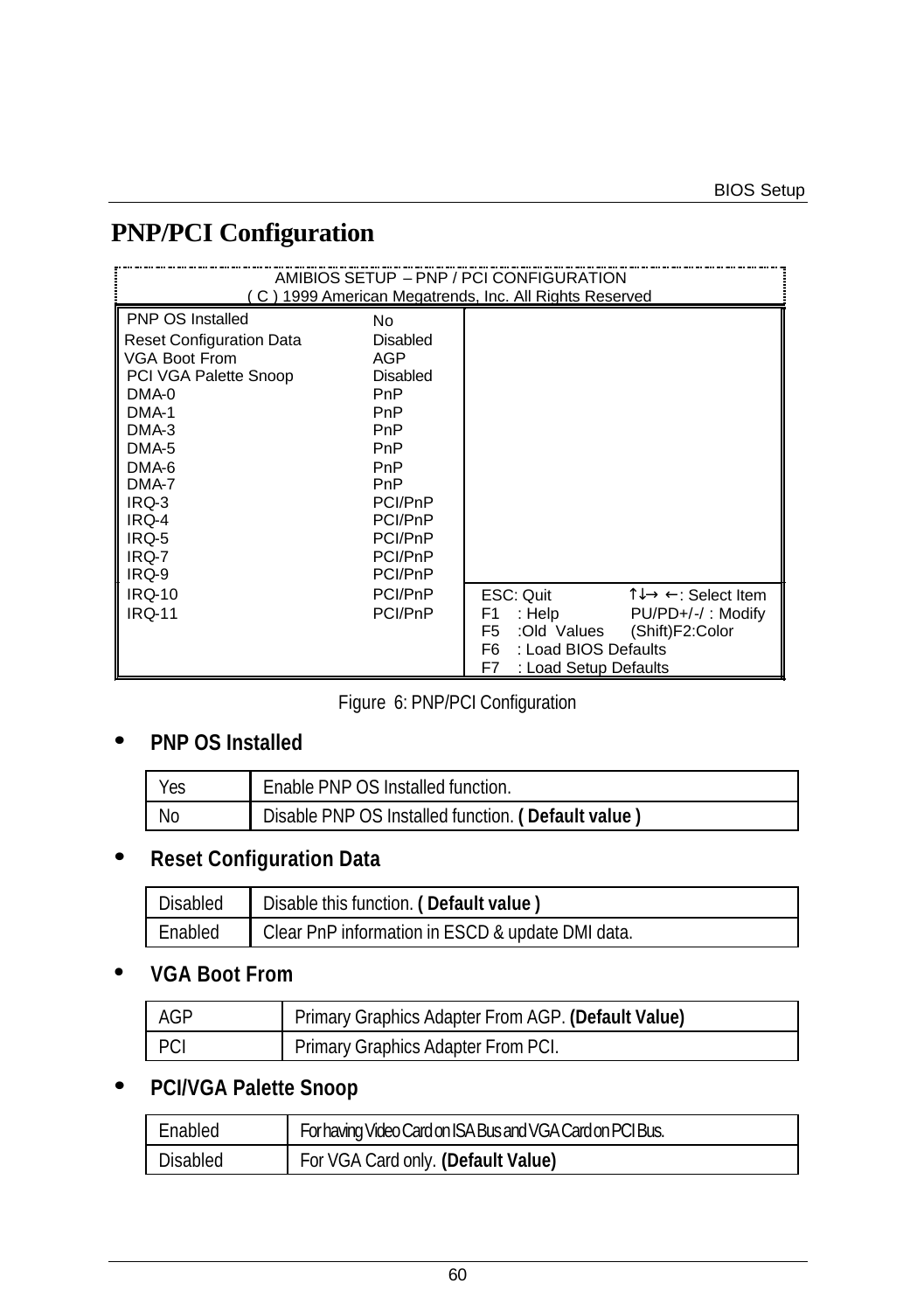## **· DMA -( 0,1,3,5,6,7 )**

| ISA/ FISA | The resource is used by Legacy ISA device. |
|-----------|--------------------------------------------|
| PnP       | The resource is used by PnP device.        |

## **· IRQ -( 3,4,5,7,9, 10,11), assigned to ( "ISA / EISA" or "PCI/PnP" )**

| <b>ISAY FISA</b> | The resource is used by Legacy ISA device. |
|------------------|--------------------------------------------|
| PCI/PnP          | The resource is used by PCI/ PnP device.   |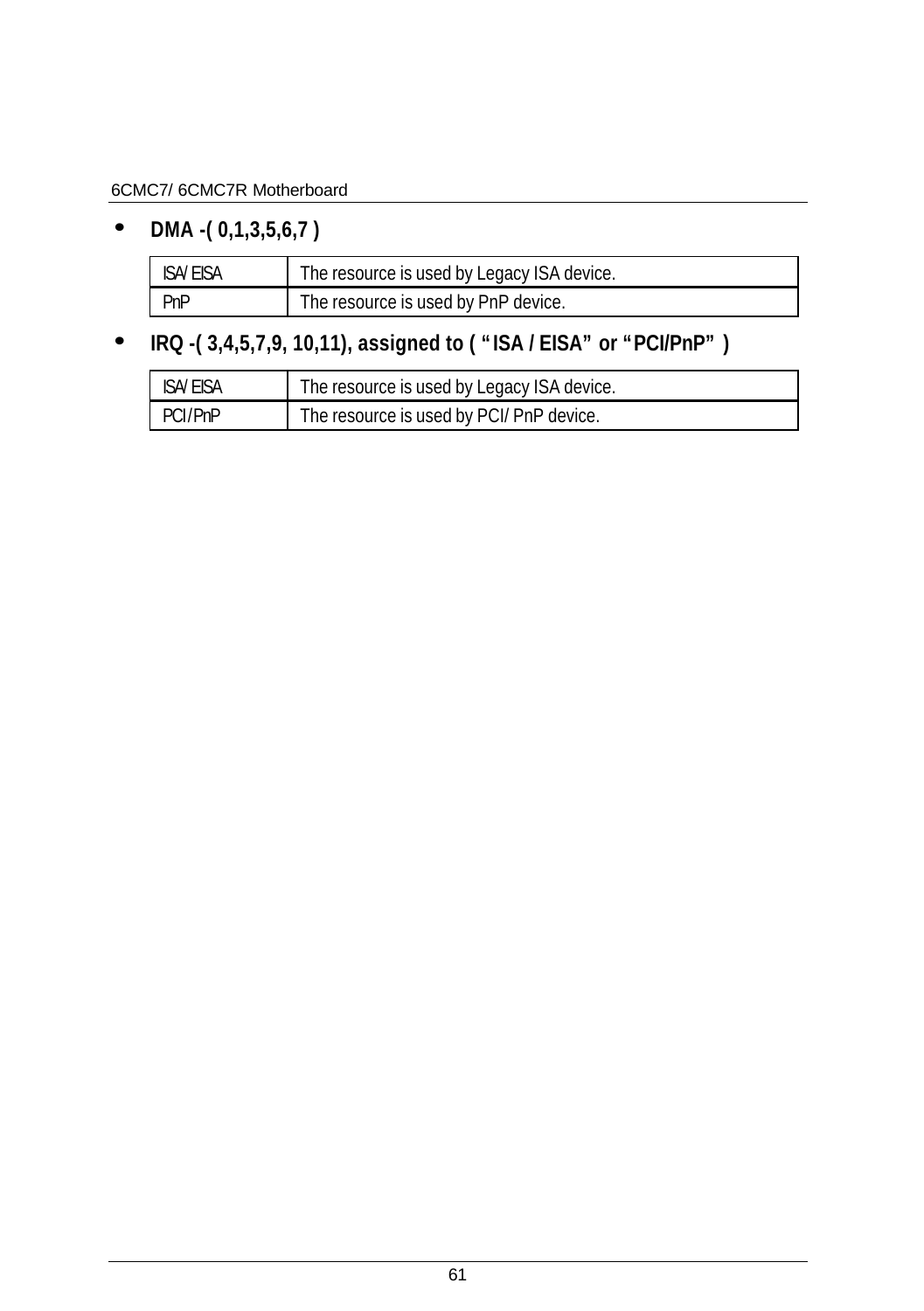## **Load BIOS Defaults**

| AMIBIOS SIMPLE SETUP UTILITY-VERSION 1.21<br>(C) 1999 American Megatrends, Inc. All Rights Reserved                                                                                                                               |                               |  |
|-----------------------------------------------------------------------------------------------------------------------------------------------------------------------------------------------------------------------------------|-------------------------------|--|
| STANDARD CMOS SETUP                                                                                                                                                                                                               | INTEGRATED PERIPHERALS        |  |
| <b>BIOS FEATURES SETUP</b>                                                                                                                                                                                                        | <b>HARDWARE MONITOR SETUP</b> |  |
| <b>CHIPSET FEATURES SETUP</b>                                                                                                                                                                                                     | SUPERVISOR PASSWORD           |  |
| POWER MANAGEMENT SETUP                                                                                                                                                                                                            | USER PASSWORD                 |  |
| <b>PNP/PCI CONFIGURATION</b>                                                                                                                                                                                                      | <b>IDE UDD AUTO DETEGTION</b> |  |
| <b>LOAD BIOS DEFAI</b>                                                                                                                                                                                                            | Load BIOS Defaults (Y/N)?     |  |
| <b>LOAD SETUP DEFAULTS</b>                                                                                                                                                                                                        | EXIT WITHOUT SAVING           |  |
| $\mathsf{ESC}:\mathsf{Quit} \qquad \uparrow \downarrow \rightarrow \leftarrow : \mathsf{Select}\ \mathsf{Item}$<br>(Shift) F2: Change Color F5: Old Values<br>F6 : Load BIOS Defaults<br>F7: Load Setup Defaults F10: Save & Exit |                               |  |
| Load BIOS Defaults except Standard CMOS SETUP                                                                                                                                                                                     |                               |  |

Figure 7: Load BIOS Defaults

## **· LOAD BIOS DEFAULTS**

To load BIOS defaults value to CMOS , enter "Y". If not, enter "N".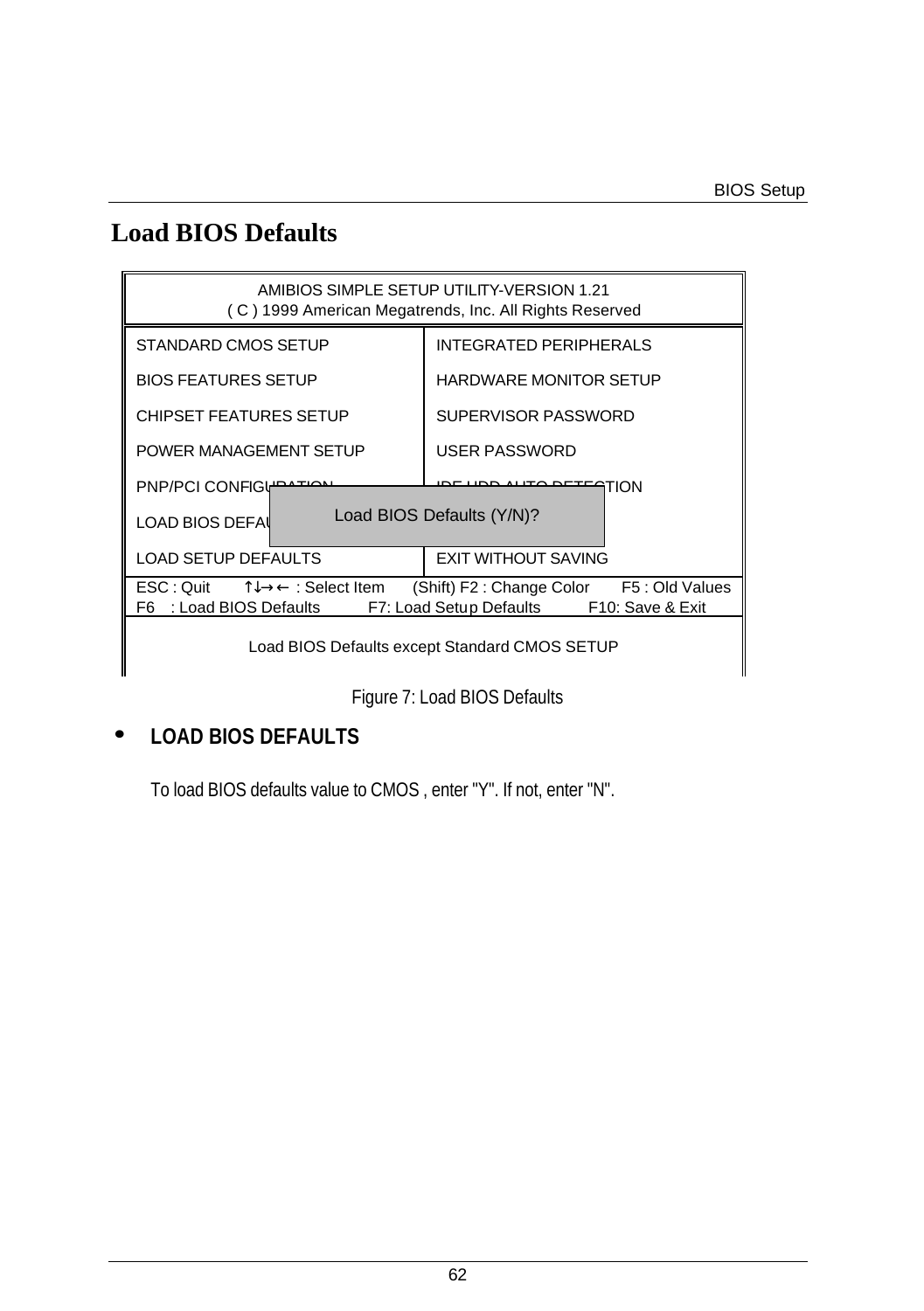## **Load Setup Defaults**



Figure 8: Load SETUP Defaults

#### **· LOAD SETUP DEFAULTS**

To load SETUP defaults value to CMOS , enter "Y". If not, enter "N".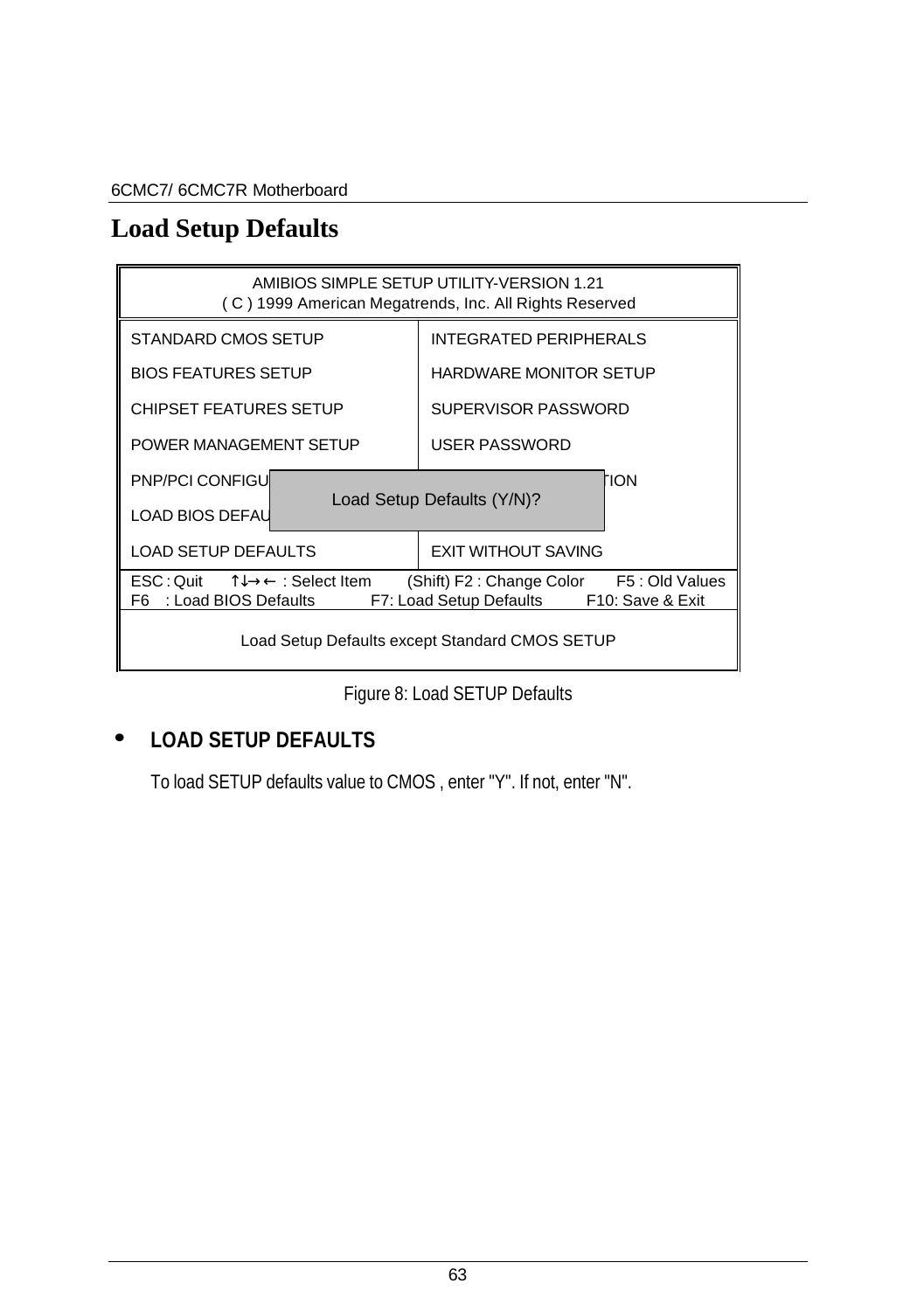## **Integrated Peripherals**

| AMIBIOS SETUP - INTEGRATED PERIPHERALS<br>(C) 1999 American Megatrends, Inc. All Rights Reserved                                                                                                                                                                                                                                           |                                                                                                                            |                                                                                                                                                                                                                              |
|--------------------------------------------------------------------------------------------------------------------------------------------------------------------------------------------------------------------------------------------------------------------------------------------------------------------------------------------|----------------------------------------------------------------------------------------------------------------------------|------------------------------------------------------------------------------------------------------------------------------------------------------------------------------------------------------------------------------|
| On-Chip PCI IDE<br>AC97 Audio<br>AC97 Modem<br><b>OnBoard FDC Controller</b><br>OnBoard Serial Port A<br>OnBoard Serial Port B<br>Serial Port B Mode<br><b>IR Duplex Mode</b><br>OnBoard Parallel Port<br>Parallel Port Mode<br>Parallel Port IRO<br>Parallel Port DMA<br>OnBoard Midi Port<br>Midi IRQ Select<br><b>OnBoard Game Port</b> | <b>Both</b><br>Auto<br>Auto<br>Enabled<br>Auto<br>Auto<br>Normal<br>N/A<br>Auto<br>ECP<br>Auto<br>Auto<br>330<br>10<br>201 |                                                                                                                                                                                                                              |
| Keyboard PowerOn Function<br>Specific Key for PowerOn<br>Mouse Power-on function                                                                                                                                                                                                                                                           | <b>Disabled</b><br>N/A<br>Disabled                                                                                         | $\uparrow \downarrow \rightarrow \leftarrow$ : Select Item<br>ESC: Quit<br>: Help<br>PU/PD+/-/: Modify<br>F1.<br>F <sub>5</sub><br>:Old Values (Shift)F2:Color<br>: Load BIOS Defaults<br>F6.<br>F7<br>: Load Setup Defaults |

Figure 9: Integrated Peripherals

## • **On-Chip PCI IDE**

| Disabled    | Disabled On-Chip PCI IDE.                    |
|-------------|----------------------------------------------|
| <b>Both</b> | Set On-Chip PCI IDE is Both. (Default Value) |
| Primary     | Set On-Chip PCI IDE is Primary.              |
| Secondary   | Set On-Chip PCI IDE is Secondary.            |

#### • **AC97 Audio**

| Auto     | Enabled On Board AC97 Audio. (Default Value) |
|----------|----------------------------------------------|
| Disabled | Disabled On Board AC97 Audio.                |

## • **AC97 Modem**

| Auto     | Enabled On Board AC97 Modem.                  |
|----------|-----------------------------------------------|
| Disabled | Disabled On Board AC97 Modem. (Default Value) |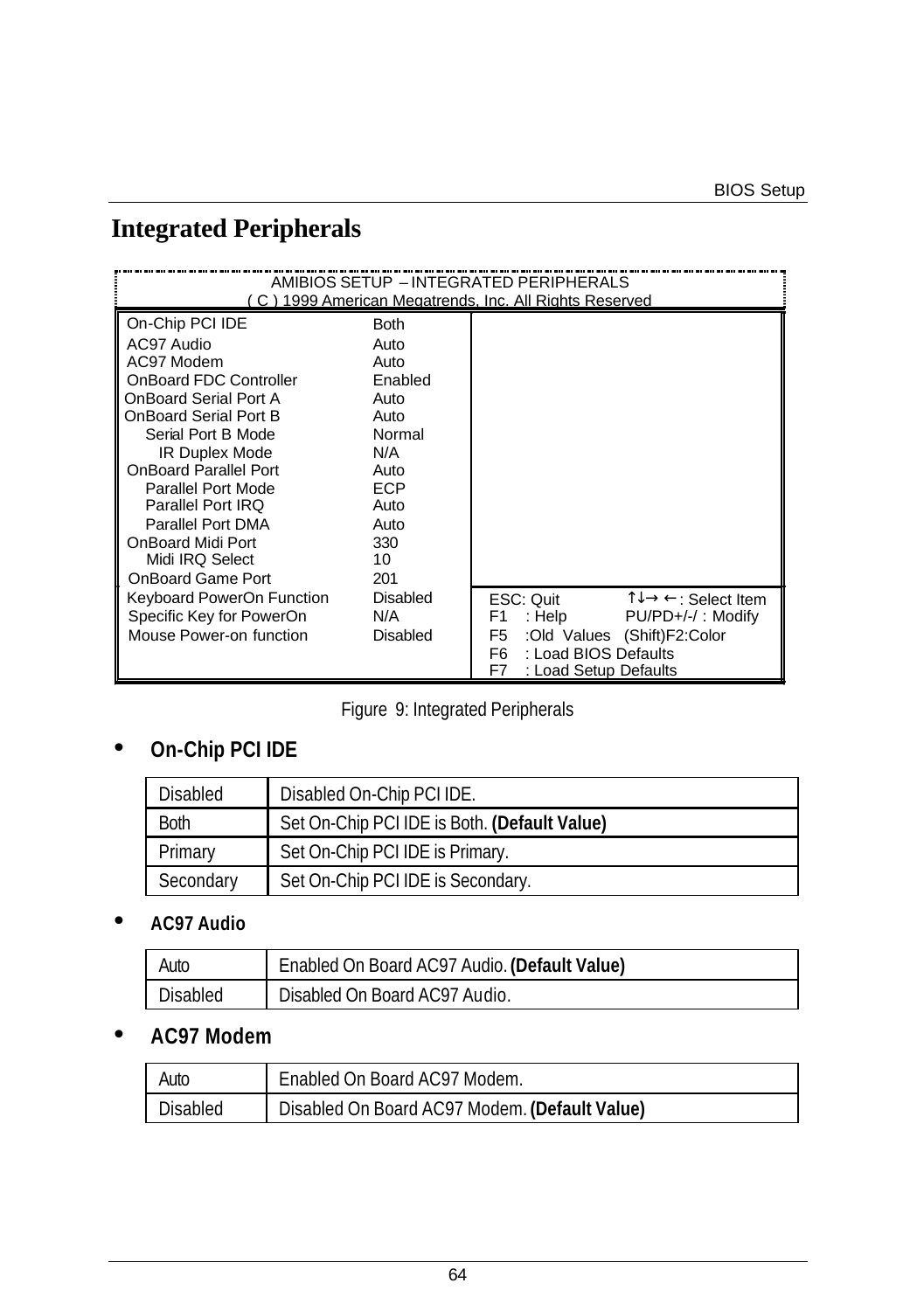#### • **OnBoard FDC Controller**

| Auto     | Set OnBoard FDC Controller is Auto.             |
|----------|-------------------------------------------------|
| Disabled | Disabled OnBoard FDC Controller.                |
| Enabled  | Enabled OnBoard FDC Controller. (Default Value) |

#### • **On Board Serial Port A**

| Auto     | BIOS will automatically setup the port A address. (Default Value) |
|----------|-------------------------------------------------------------------|
| 3F8/COM1 | Enable on Board Serial port A and address is 3F8.                 |
| 2F8/COM2 | Enable on Board Serial port A and address is 2F8.                 |
| 3E8/COM3 | Enable on Board Serial port A and address is 3E8.                 |
| 2E8/COM4 | Enable on Board Serial port A and address is 2E8.                 |
| Disabled | Disable on Board Serial port A.                                   |

## • **On Board Serial Port B**

| Auto     | BIOS will automatically setup the port B address. (Default Value) |
|----------|-------------------------------------------------------------------|
| 3F8/COM1 | Enable on Board Serial port B and address is 3F8.                 |
| 2F8/COM2 | Enable on Board Serial port B and address is 2F8.                 |
| 3E8/COM3 | Enable on Board Serial port B and address is 3E8.                 |
| 2E8/COM4 | Enable on Board Serial port B and address is 2E8.                 |
| Disabled | Disable on Board Serial port B.                                   |

#### • **Serial Port B Mode**

| Normal       | Normal operation. (Default Value) |
|--------------|-----------------------------------|
| <b>IrDA</b>  | Onboard I/O chip supports IrDA.   |
| <b>ASKIR</b> | Onboard I/O chip supports ASKIR.  |

### • **IR Duplex Mode**

| <b>Half Duplex</b> | IR Function Duplex Half. (Default Value) |
|--------------------|------------------------------------------|
| <b>Full Duplex</b> | IR Function Duplex Full.                 |

## • **On Board Parallel port**

| 378  | Enable On Board LPT port and address is 378.   |
|------|------------------------------------------------|
| 278  | Enable On Board LPT port and address is 278.   |
| 3BC  | Enable On Board LPT port and address is 3BC.   |
| Auto | Set On Board LPT port is Auto. (Default Value) |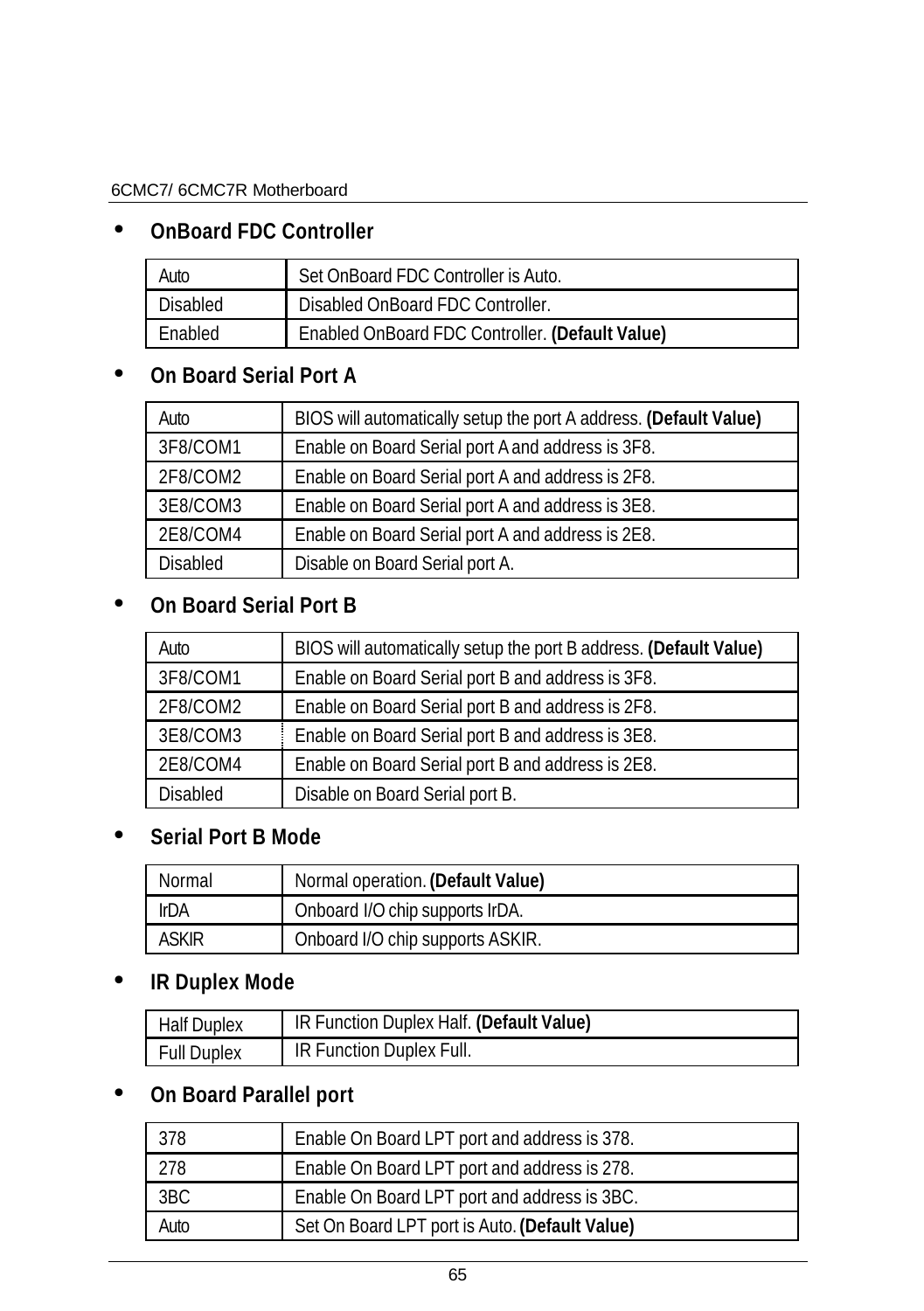BIOS Setup

|  | Jisabled | Disable On Board LPT port. |
|--|----------|----------------------------|
|--|----------|----------------------------|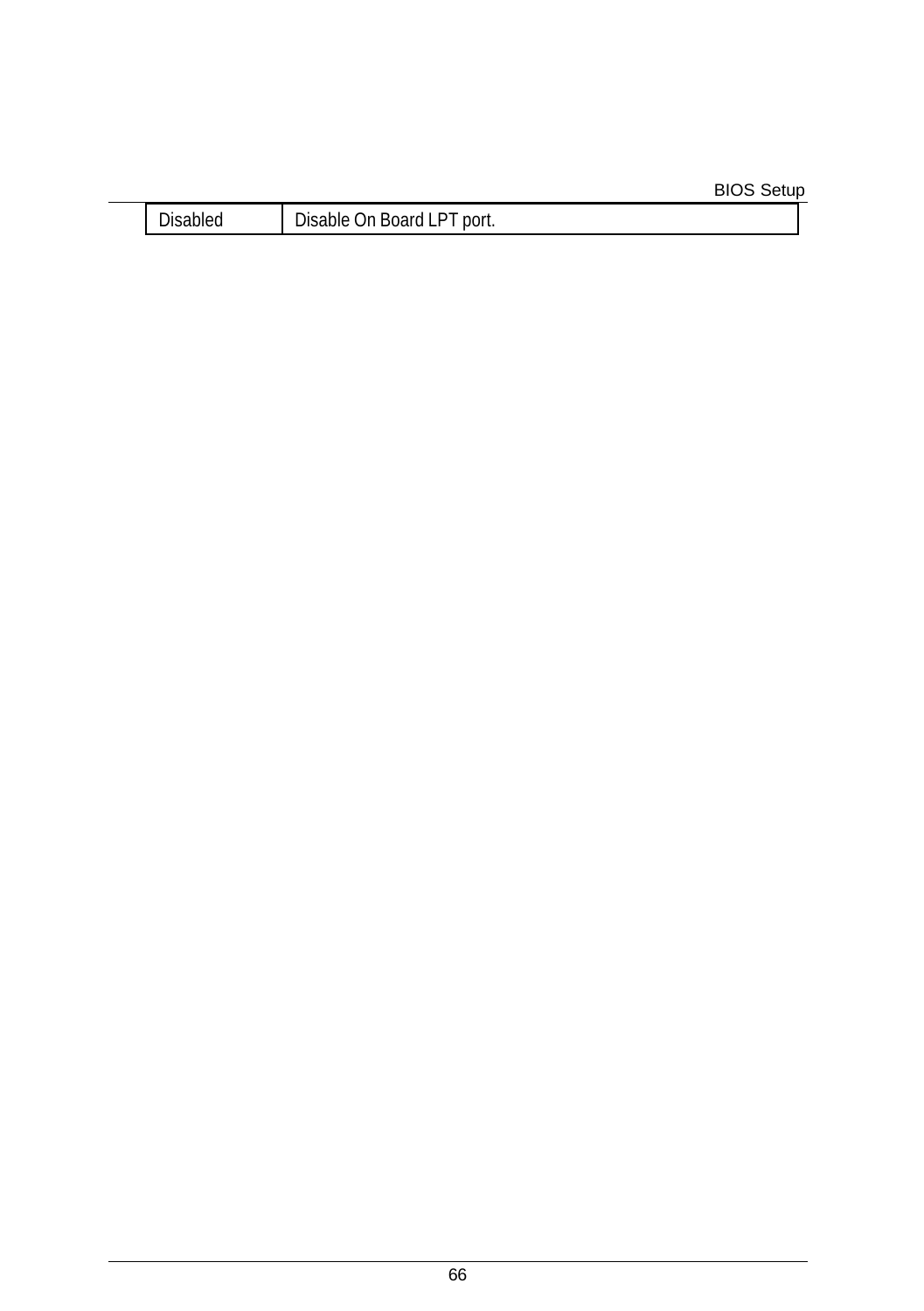#### • **Parallel Port Mode**

| FPP    | Using Parallel port as Enhanced Parallel Port.                     |
|--------|--------------------------------------------------------------------|
| ECP    | Using Parallel port as Extended Capabilities Port. (Default Value) |
| Normal | Normal Operation.                                                  |

#### • **Parallel Port IRQ**

|      | Set Parallel Port IRQ is 7.                    |
|------|------------------------------------------------|
|      | Set Parallel Port IRQ is 5.                    |
| Auto | Set Parallel Port IRQ is Auto. (Default Value) |

## • **Parallel Port DMA**

|      | Set Parallel Port DMA is 3.                    |
|------|------------------------------------------------|
|      | Set Parallel Port DMA is 1.                    |
| Auto | Set Parallel Port DMA is Auto. (Default Value) |

#### • **On Board Midi Port**

| Disabled | Disabled On Board Midi Port.                   |
|----------|------------------------------------------------|
| 300      | Set On Board Midi Port is 300.                 |
| 330      | Set On Board Midi Port is 330. (Default Value) |

#### • **Midi IRQ Select**

IRQ 9 / 5 / 7/ 10 **(Default Value)**

### • **On Board Game Port**

| Disabled | Disabled On Board game port.                  |
|----------|-----------------------------------------------|
| 201      | Set onboard game port is 201. (Default Value) |
| 209      | Set onboard game port is 209.                 |

## **· Keyboard PowerOn Function**

| Password  | Enter from 1 to 5 characters to set the Keyboard Power On<br>Password.                      |
|-----------|---------------------------------------------------------------------------------------------|
| Power Key | If your keyboard have "POWER Key" button, you can press the key<br>to power on your system. |
| Disabled  | Disabled Keyboard Power On Function. (Default Value)                                        |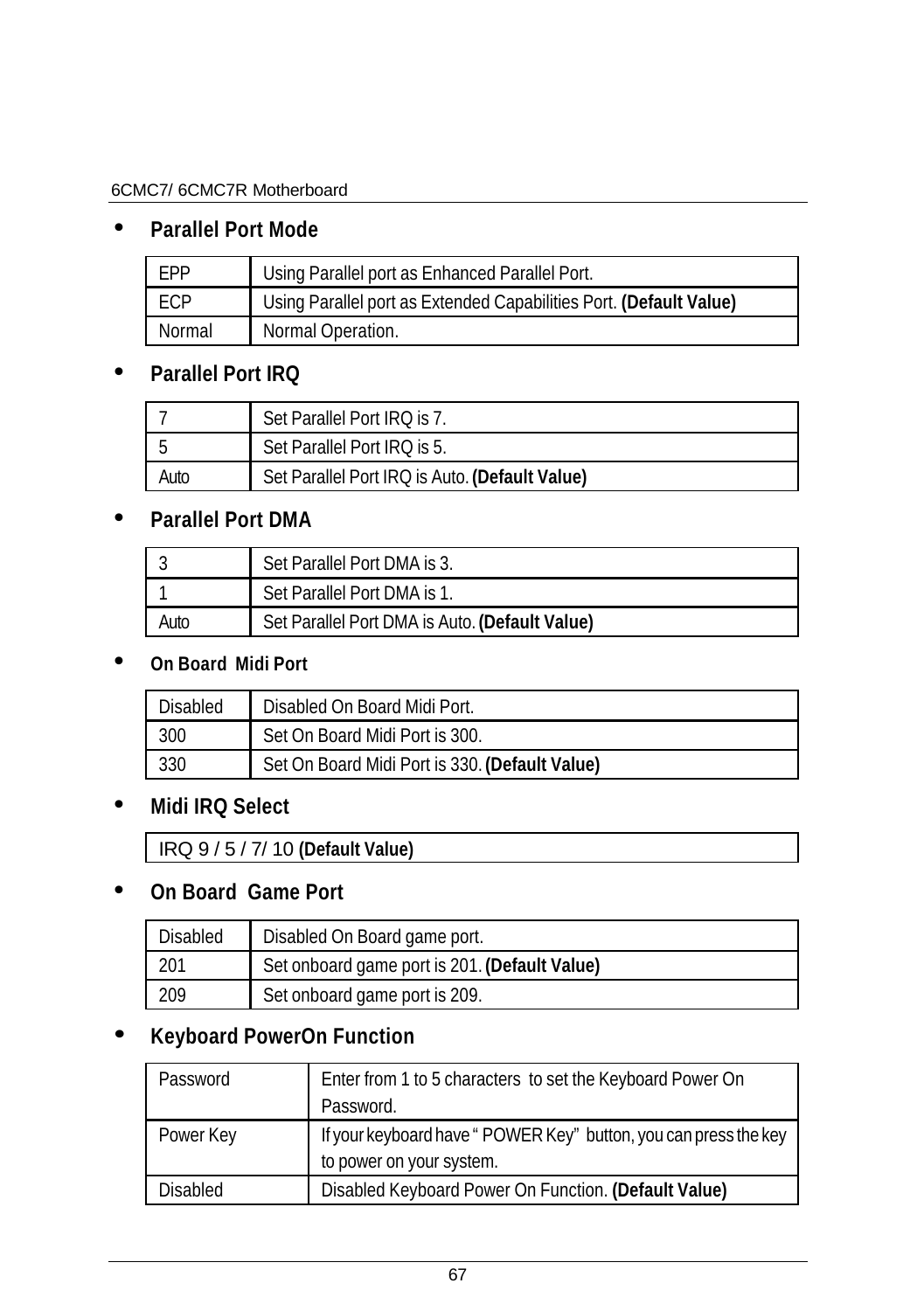BIOS Setup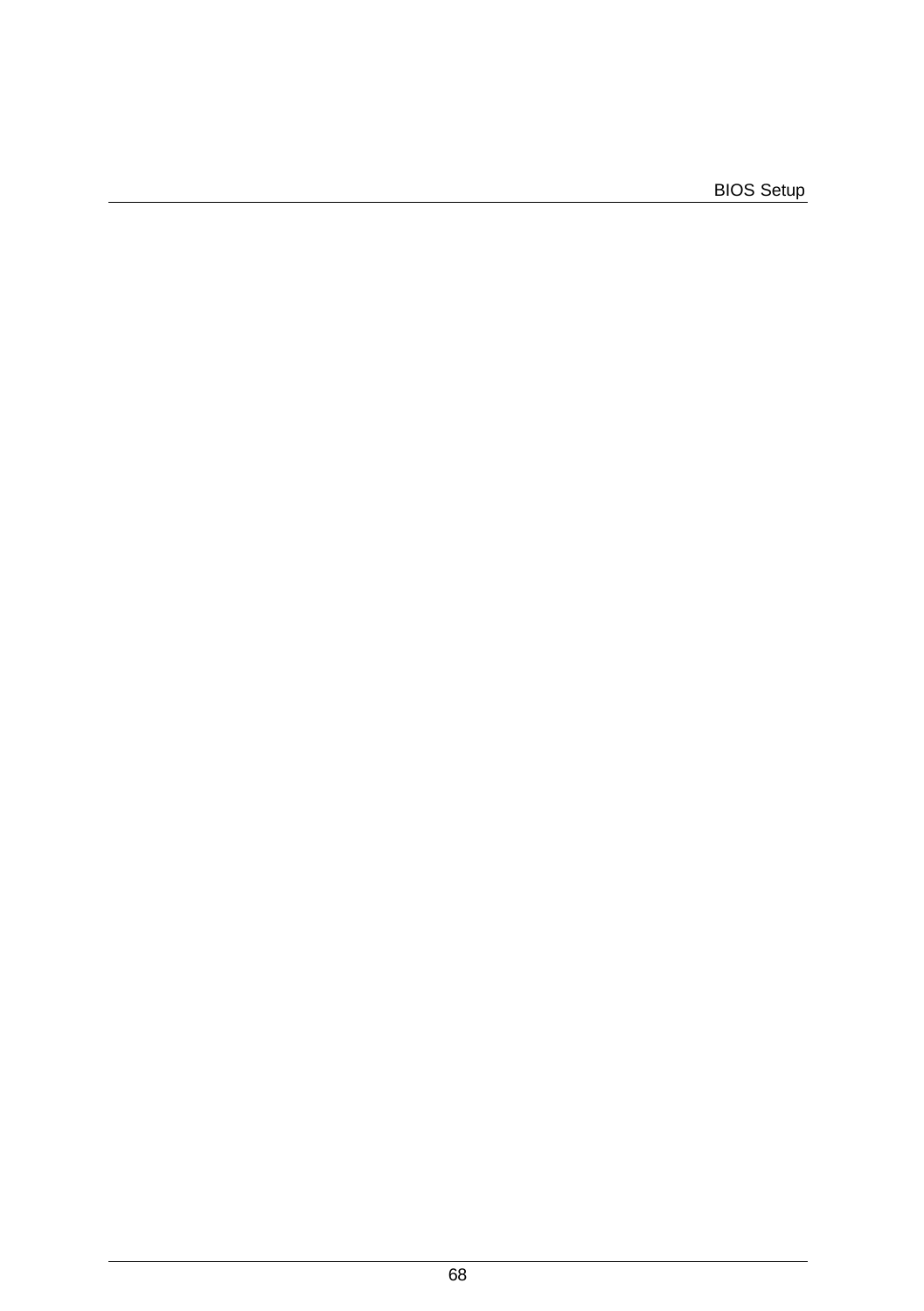## • **Specific Key for Power On**

| N/A      | Disable this function. (Default Value)                              |  |
|----------|---------------------------------------------------------------------|--|
| Password | Enter from 1 to 5 characters to set the Keyboard Power On Password. |  |

### **· Mouse Power-on function**

| Disabled | Disabled Mouse Power on . (Default Value) |
|----------|-------------------------------------------|
| Enabled  | Enabled Mouse Power on                    |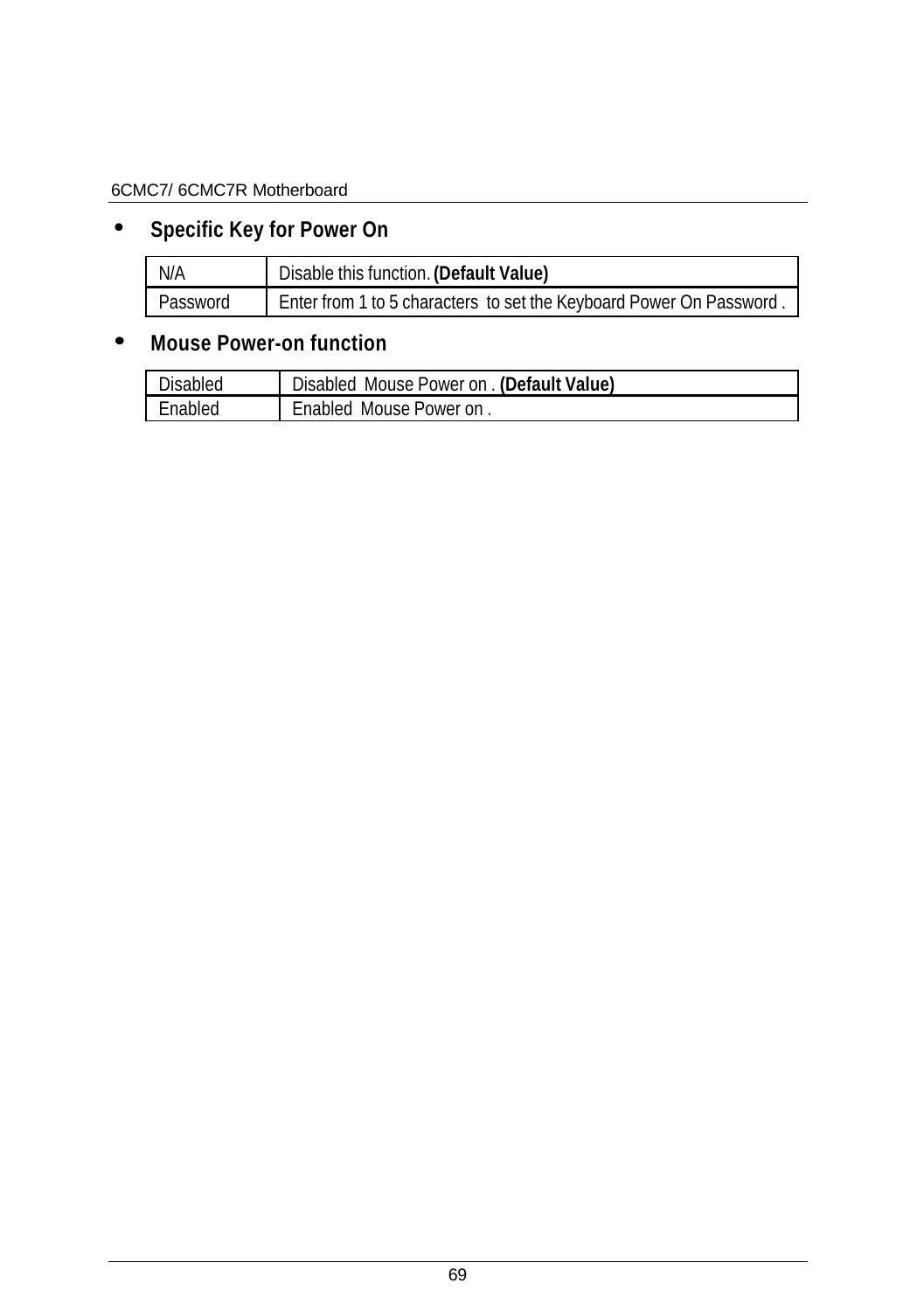## **Hardware Monitor Setup**

| AMIBIOS SETUP - HARDWARE MONITOR SETUP<br>(C) 1999 American Megatrends, Inc. All Rights Reserved                                                                                                                                                                                                                              |                                                                                                                                                                                                     |                                                                                                                                                                                                                 |
|-------------------------------------------------------------------------------------------------------------------------------------------------------------------------------------------------------------------------------------------------------------------------------------------------------------------------------|-----------------------------------------------------------------------------------------------------------------------------------------------------------------------------------------------------|-----------------------------------------------------------------------------------------------------------------------------------------------------------------------------------------------------------------|
| ACPI Shut Down Temp.<br>CPU Temp. Alarm<br>CPU Fan Fail Alarm<br>Power Fan Fail Alarm<br>System Fan Fail Alarm<br>Reset Case Open Status<br>Case Status<br>Current CPU Temp.<br>Current System Temp.<br>Current CPU Fan Speed<br><b>Current System Fan Speed</b><br><b>Current Power Fan Speed</b><br>CPU VID<br>Vcore<br>Vtt | 75°C/167°F<br>70°C/158°F<br>No.<br>No.<br>No<br>No.<br>Closed<br>$65^{\circ}$ C/149 $^{\circ}$ F<br>$35^{\circ}$ C/95 $^{\circ}$ F<br>5273 RPM<br>0 RPM<br>0 RPM<br>1.65V<br>$+1.680V$<br>$+1.488V$ | $+5V$ SB<br>$+4.945$ V                                                                                                                                                                                          |
| Vio<br>$+5.000V$<br>$+12.000V$<br>$-12.000V$<br>Battery                                                                                                                                                                                                                                                                       | $+3.312V$<br>$+5.030V$<br>$+12.288$ V<br>$-11.579$ V<br>$+3.056$ V                                                                                                                                  | $\uparrow \downarrow \rightarrow \leftarrow$ : Select Item<br>ESC: Quit<br>PU/PD+/-/: Modify<br>: Help<br>F1.<br>F5<br>:Old Values<br>(Shift)F2:Color<br>F6 : Load BIOS Defaults<br>: Load Setup Defaults<br>F7 |

Figure 10: Hardware Monitor Setup

### **· ACPI Shutdown Temp.**

(This function will be effective only for the operating systems that support ACPI Function.)

| Disabled                          | Normal Operation.                                                 |  |
|-----------------------------------|-------------------------------------------------------------------|--|
| 60°C / 140°F                      | Monitor CPU Temp. at 60°C / 140°F, if Temp. > 60°C / 140°F system |  |
|                                   | will automatically power off.                                     |  |
| $65^{\circ}$ C / 149 $^{\circ}$ F | Monitor CPU Temp. at 65°C / 149°F, if Temp. > 65°C / 149°F system |  |
|                                   | will automatically power off.                                     |  |
| 70°C / 158°F                      | Monitor CPU Temp. at 70°C / 158°F, if Temp. > 70°C / 158°F system |  |
|                                   | will automatically power off.                                     |  |
| 75°C/167°F                        | Monitor CPU Temp. at 75°C / 167°F, if Temp. > 75°C / 167°F system |  |
|                                   | will automatically power off. (Default Value)                     |  |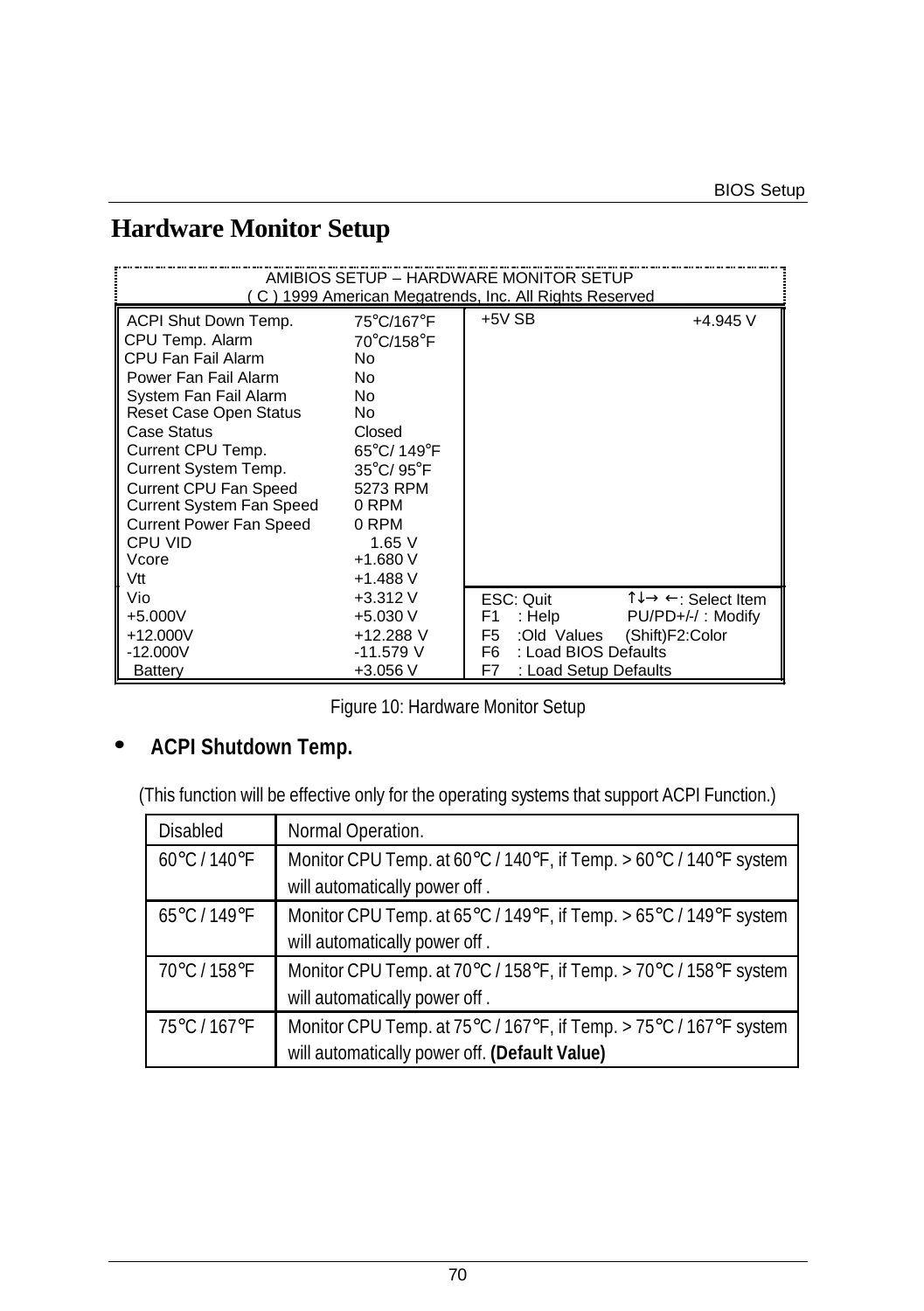#### **· CPU Temp. Alarm**

| $65^{\circ}$ C / 149°F | Monitor CPU Temp. at 65°C / 149°F.                 |
|------------------------|----------------------------------------------------|
| 70°C/158°F             | Monitor CPU Temp. at 70°C / 158°F. (Default Value) |
| 75°C/167°F             | Monitor CPU Temp. at 75°C / 167°F.                 |
| Disabled               | Disabled this function.                            |

#### **· Fan Fail Alarm**

CPU / Power / System

| No  | Fan Fail Alarm Function Disabled. (Default Value) |
|-----|---------------------------------------------------|
| Yes | Fan Fail Alarm Function Enabled.                  |

#### **· Reset Case Open Status**

#### **· Case Opened**

If the case is closed, "Case Opened" will show "No". If the case have been opened, "Case Opened" will show "Yes" . If you want to reset "Case Opened" value, set "Reset Case Open Status" to "Yes" and save CMOS, your computer will restart.

#### **· Current CPU Temp.**

Detect CPU Temp. automatically.

#### **· Current System Temp.**

Detect System Temp. automatically.

#### **· CPU FAN / Power FAN / System FAN Speed (RPM)**

Detect Fan speed status automatically.

#### **· Current CPU VID / VCORE / Vtt / Vio / ± 12V / +5V / Battery / +5VSB**

Detect system's voltage status automatically.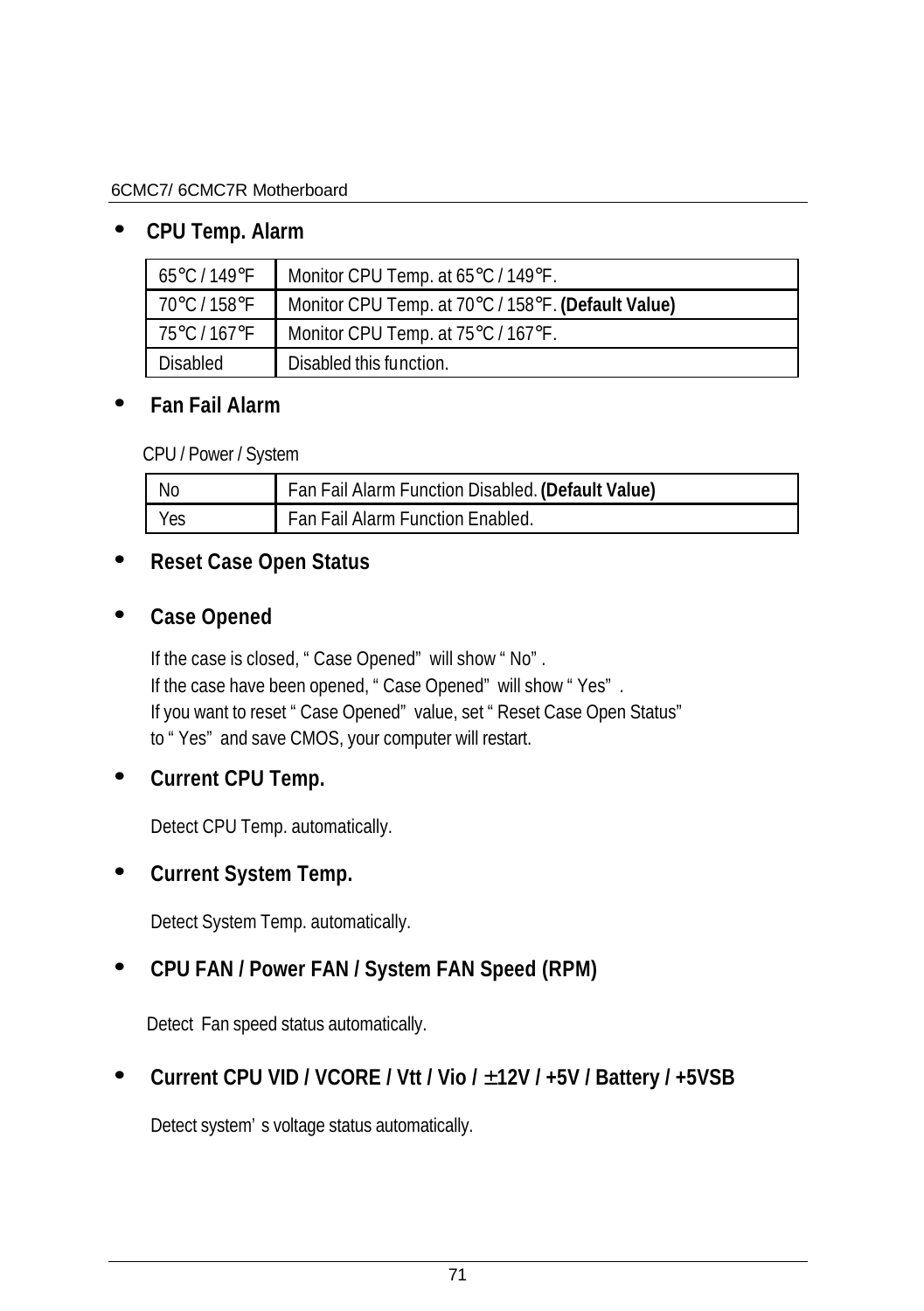BIOS Setup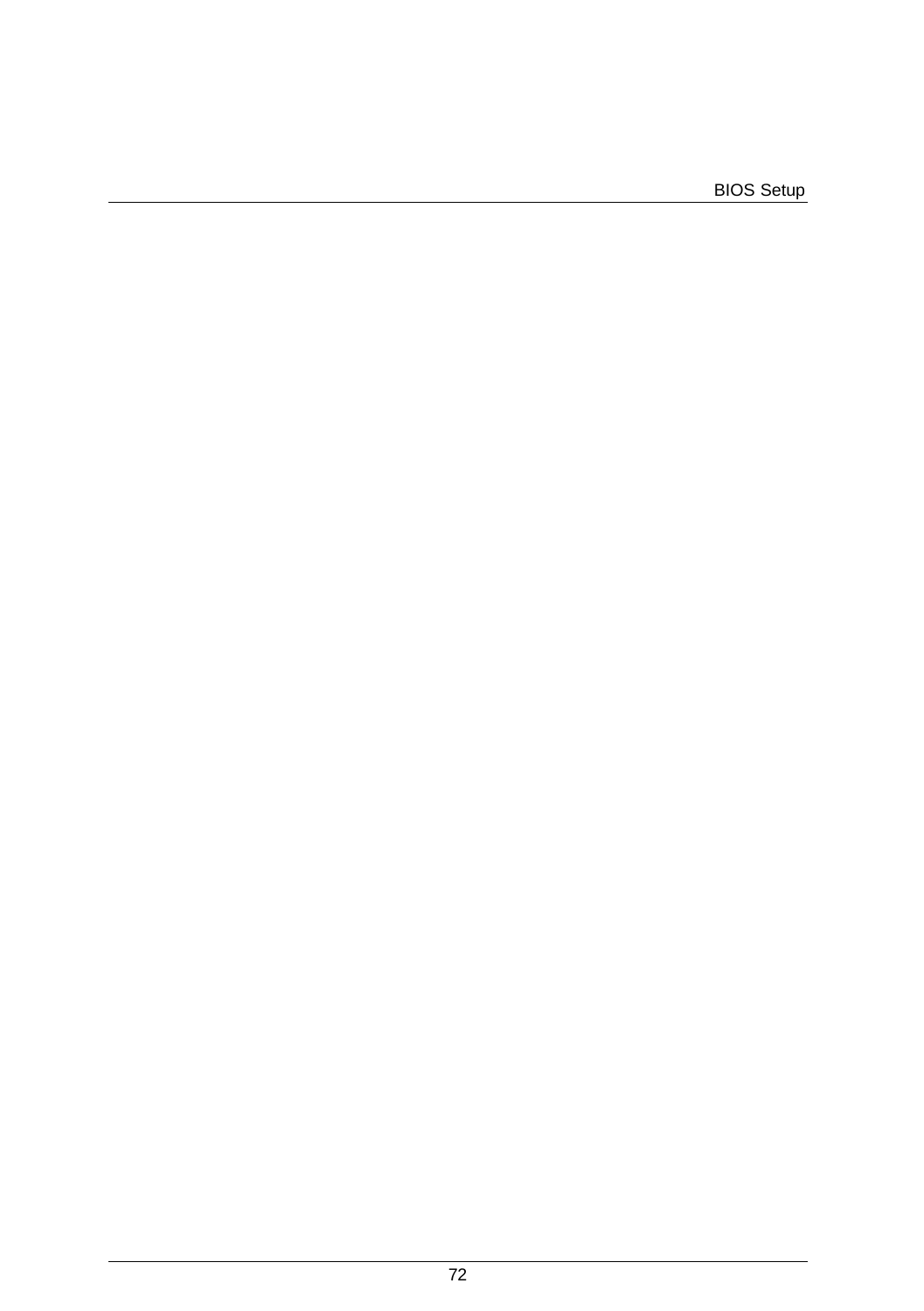## **Supervisor / User Password**

When you select this function, the following message will appear at the center of the screen to assist you in creating a password.

| AMIBIOS SIMPLE SETUP UTILITY-VERSION 1.21<br>(C) 1999 American Megatrends, Inc. All Rights Reserved                                                                                                                                  |                               |  |
|--------------------------------------------------------------------------------------------------------------------------------------------------------------------------------------------------------------------------------------|-------------------------------|--|
| STANDARD CMOS SETUP                                                                                                                                                                                                                  | INTEGRATED PERIPHERALS        |  |
| <b>BIOS FEATURES SETUP</b>                                                                                                                                                                                                           | <b>HARDWARE MONITOR SETUP</b> |  |
| <b>CHIPSET FEATURES SETUP</b>                                                                                                                                                                                                        | SUPERVISOR PASSWORD           |  |
| POWER MANAGEMENT SETUP                                                                                                                                                                                                               | USER PASSWORD                 |  |
| PNP/PCI CONFIGURATION                                                                                                                                                                                                                | <b>IDE HDD AUTO DETECTION</b> |  |
| <b>LOAD BIOS DEFAULT</b><br>Enter new supervisor password:                                                                                                                                                                           |                               |  |
| LOAD SETUP DEFAUL<br>                                                                                                                                                                                                                |                               |  |
| $\mathsf{ESC}:\mathsf{Quit} \quad \uparrow \downarrow \rightarrow \leftarrow : \mathsf{Select}\ \mathsf{Item}$<br>(Shift) F2: Change Color F5: Old Values<br>: Load BIOS Defaults<br>F7: Load Setup Defaults F10: Save & Exit<br>F6. |                               |  |
| Change / Set / Disable Password                                                                                                                                                                                                      |                               |  |

Figure 11: Password Setting

Type the password, up to eight characters, and press <Enter>. The password typed now will clear the previously e ntered password from CMOS memory. You will be asked to confirm the password. Type the password again and press <Enter>.

To disable password, just press <Enter> when you are prompted to enter password. A message "PASSWORD DISABLED" will appear to confirm the password being disabled. Once the password is disabled, the system will boot and you can enter Setup freely.

If you select Always at Security Option in BIOS Features Setup Menu, you will be prompted for the password every time the system is rebooted or any time you try to enter Setup Menu. If you select Setup at Security Option in BIOS Features Setup Menu, you will be prompted only when you try to enter Setup.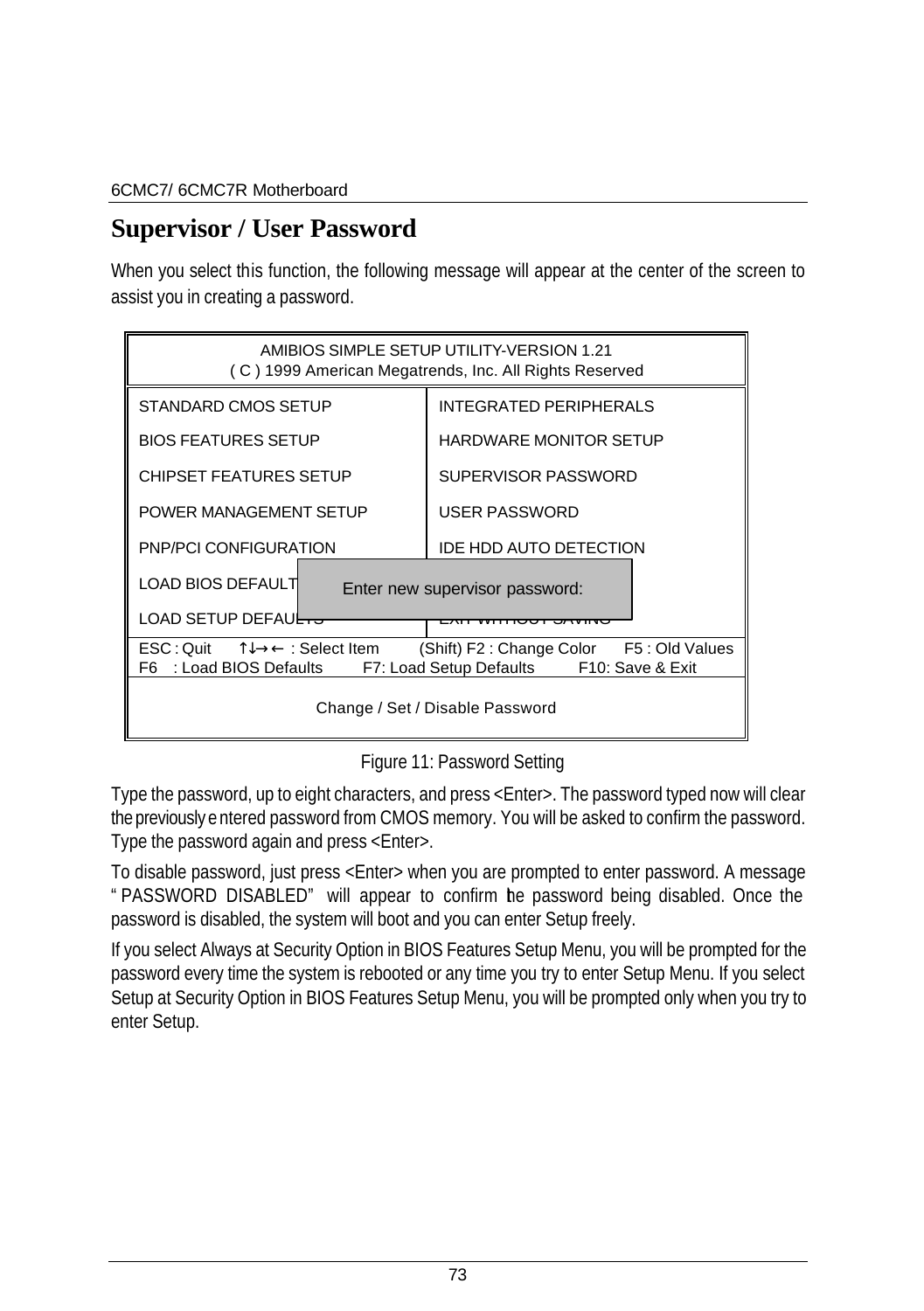## **IDE HDD AUTO Detection**

| AMIBIOS SETUP - STANDARD CMOS SETUP                    |                       |  |
|--------------------------------------------------------|-----------------------|--|
| (C) 1999 American Megatrends, Inc. All Rights Reserved |                       |  |
| Date (mm/dd/yyyy) : Fri Mar. 25, 2000                  |                       |  |
| Time (hh/mm/ss) : 10:36:24                             |                       |  |
| TYPE SIZE CYLS HEAD PRECOMP LANDZ SECTOR MODE          |                       |  |
| Pri Master: Auto                                       |                       |  |
| Pri Slave : Auto                                       |                       |  |
| Sec Master: Auto                                       |                       |  |
| Sec Slave: Auto                                        |                       |  |
| Floppy Drive A: $1.44$ MB 3 $\frac{1}{2}$              | Base Memory: 640 kb   |  |
| Floppy Driver B: Not Installed                         | Other Memory: 384 kb  |  |
|                                                        | Extended Memory: 31mb |  |
| Boot Sector Virus Protection: Disabled                 | Total Memory: 32mb    |  |
| Month: Jan-Dec                                         | ESC: Exit             |  |
| Day: $01 - 31$                                         | ੀ↓ · Select Item      |  |
| Year: 1990-2099                                        | PU/PD/+/-: Modify     |  |
|                                                        | (Shift)F2 : Color     |  |

Figure 12: IDE HDD Auto Detection

Type "Y" will accept the H.D.D. parameter reported by BIOS.

Type "N" will keep the old H.D.D. parameter setup. If the hard disk cylinder number is over 1024, then the user can select LBA mode or LARGER mode for DOS partition larger than 528 MB.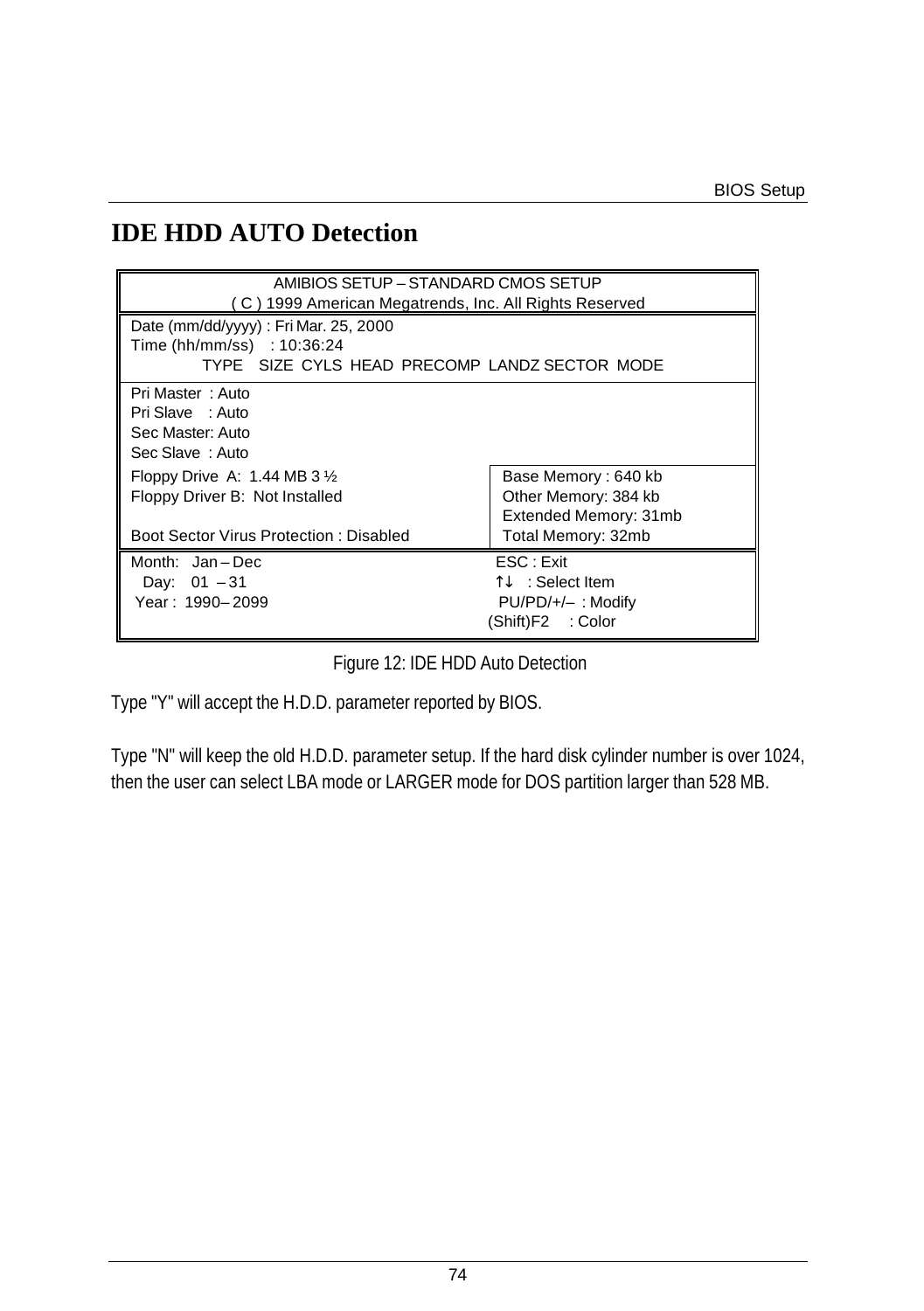## **Save & Exit Setup**



Figure 13: Save & Exit Setup

Type "Y" will quit the Setup Utility and save the user setup value to RTC CMOS.

Type "N" will return to Setup Utility.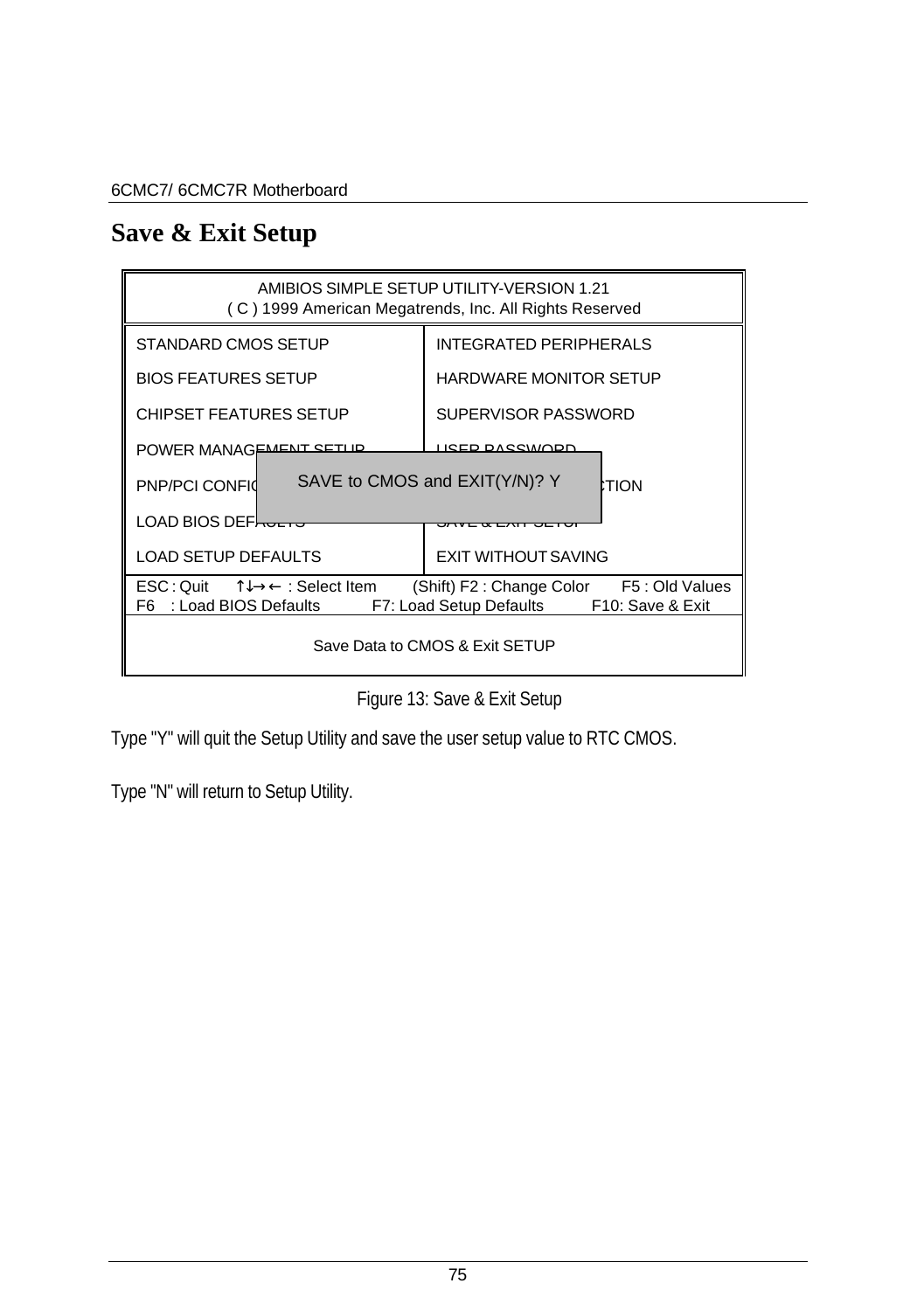## **Exit Without Saving**

| AMIBIOS SIMPLE SETUP UTILITY-VERSION 1.21<br>(C) 1999 American Megatrends, Inc. All Rights Reserved                                                                         |                                       |  |
|-----------------------------------------------------------------------------------------------------------------------------------------------------------------------------|---------------------------------------|--|
| <b>STANDARD CMOS SETUP</b>                                                                                                                                                  | <b>INTEGRATED PERIPHERALS</b>         |  |
| <b>BIOS FEATURES SETUP</b>                                                                                                                                                  | <b>HARDWARE MONITOR SETUP</b>         |  |
| <b>CHIPSET FEATURES SETUP</b>                                                                                                                                               | SUPERVISOR PASSWORD                   |  |
| POWER MANAGEMENT SETUP                                                                                                                                                      | <b>LICED DACCIMODD</b>                |  |
| <b>PNP/PCI CONFID</b>                                                                                                                                                       | Quit without saving (Y/N)? N<br>:TION |  |
| $LOAD$ BIOS DEF $\overline{b}$                                                                                                                                              |                                       |  |
| <b>LOAD SETUP DEFAULTS</b>                                                                                                                                                  | EXIT WITHOUT SAVING                   |  |
| ESC: Quit $\uparrow \downarrow \to \leftarrow$ : Select Item (Shift) F2: Change Color F5: Old Values<br>F7: Load Setup Defaults F10: Save & Exit<br>F6 : Load BIOS Defaults |                                       |  |
| Abandon all Datas & Exit SETUP                                                                                                                                              |                                       |  |

Figure 14: Exit Without Saving

Type "Y" will quit the Setup Utility and save the user setup value to RTC CMOS.

Type "N" will return to Setup Utility.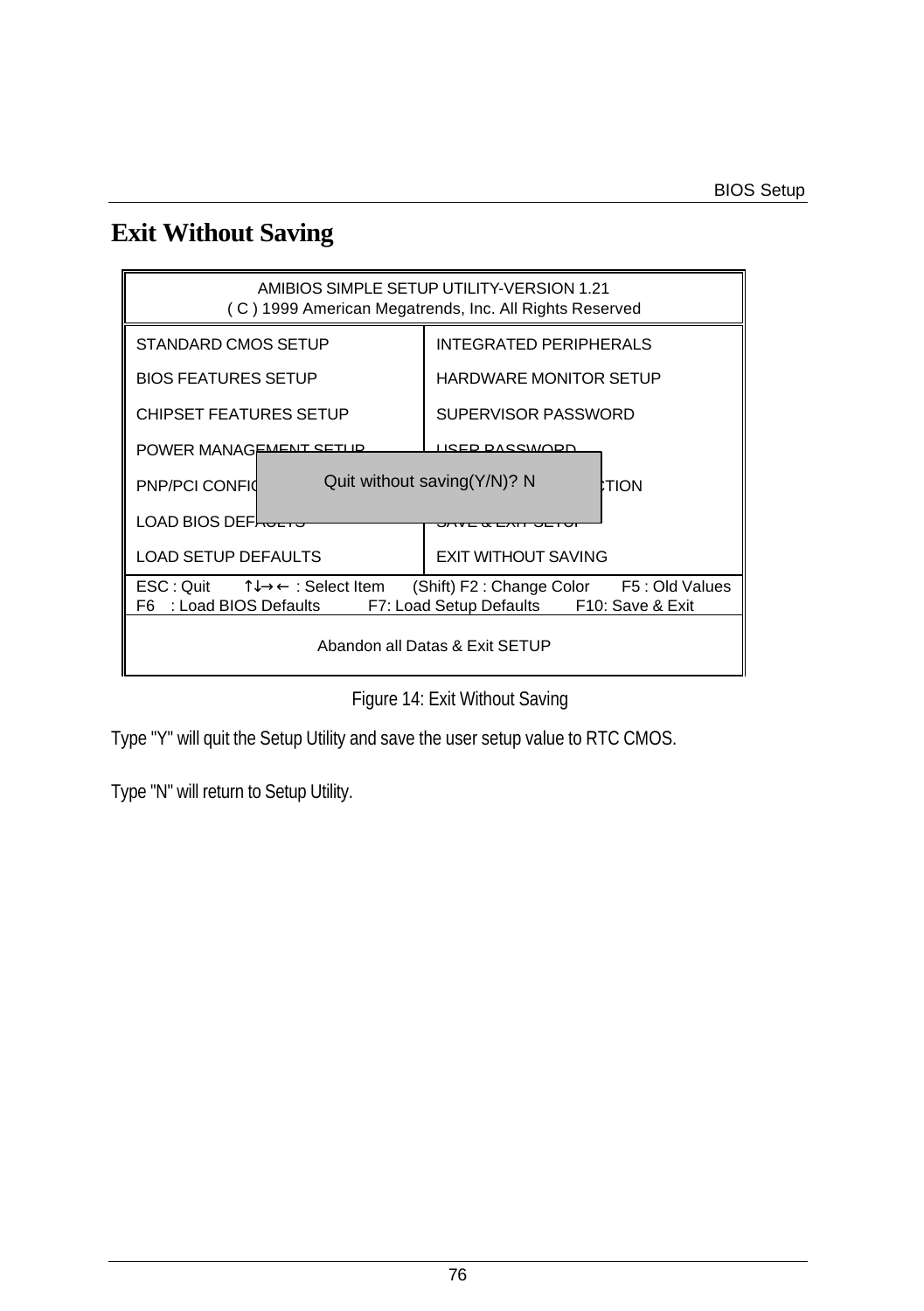## **Appendix**

### **Appendix A: Intel 8255x Network Driver Installation**

Insert the support CD that came with your motherboard into your CD-ROM drive or double-click the CD drive icon in **My Computer** to bring up the setup screen.

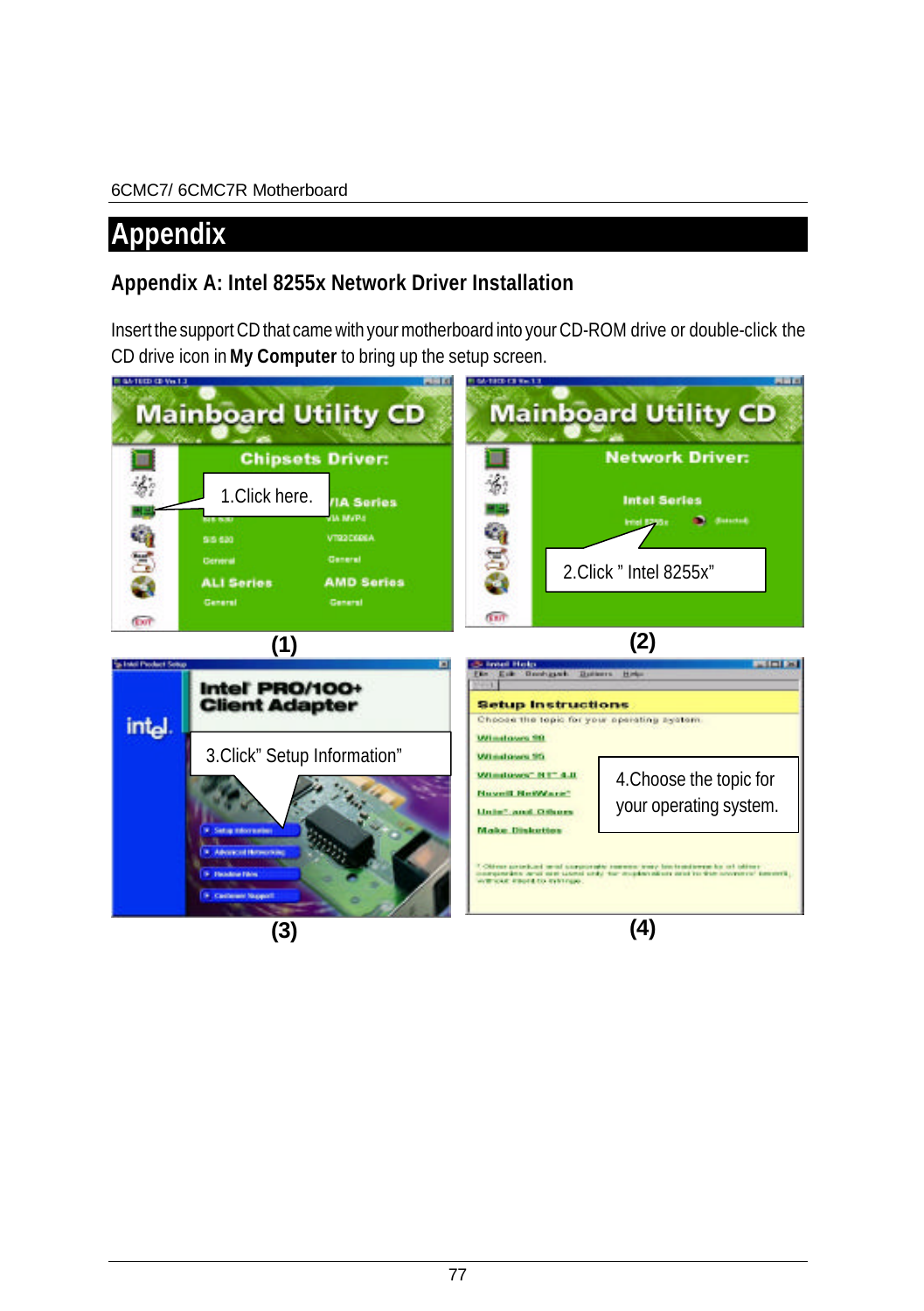#### **Appendix B : BIOS Flash Procedure**

BIOS update procedure:

- $\checkmark$  Please check your BIOS vendor (AMI or AWARD) on the motherboard.
- $\checkmark$  It is recommended you copy the AWDFlash.exe or AMIFlash.exe in driver CD (D:\>Utility\BIOSFlash) and the BIOS binary files into the directory you made in your hard disk. i.e:C:\>Utility\ (C:\>Utility: denotes the driver and the directory where you put the flash utilities and BIOS file in.)
- $\checkmark$  Restart your computer into MS-DOS mode or command prompt only for Win95/98, go into the directory where the new BIOS file are located use the utility AWDFlash.exe or AMIFlash.exe to update the BIOS.
- $\checkmark$  Type the following command once you have enter the directory where all the files are located C:\utility\ AWDFlash or AMIFlash <filename of the BIOS binary file intended for flashing>
- $\checkmark$  Once the process is finished, reboot the system

 $\bullet^*$  Note: Please download the newest BIOS from our website (www.gigabyte.com.tw) or contact your local dealer for the file.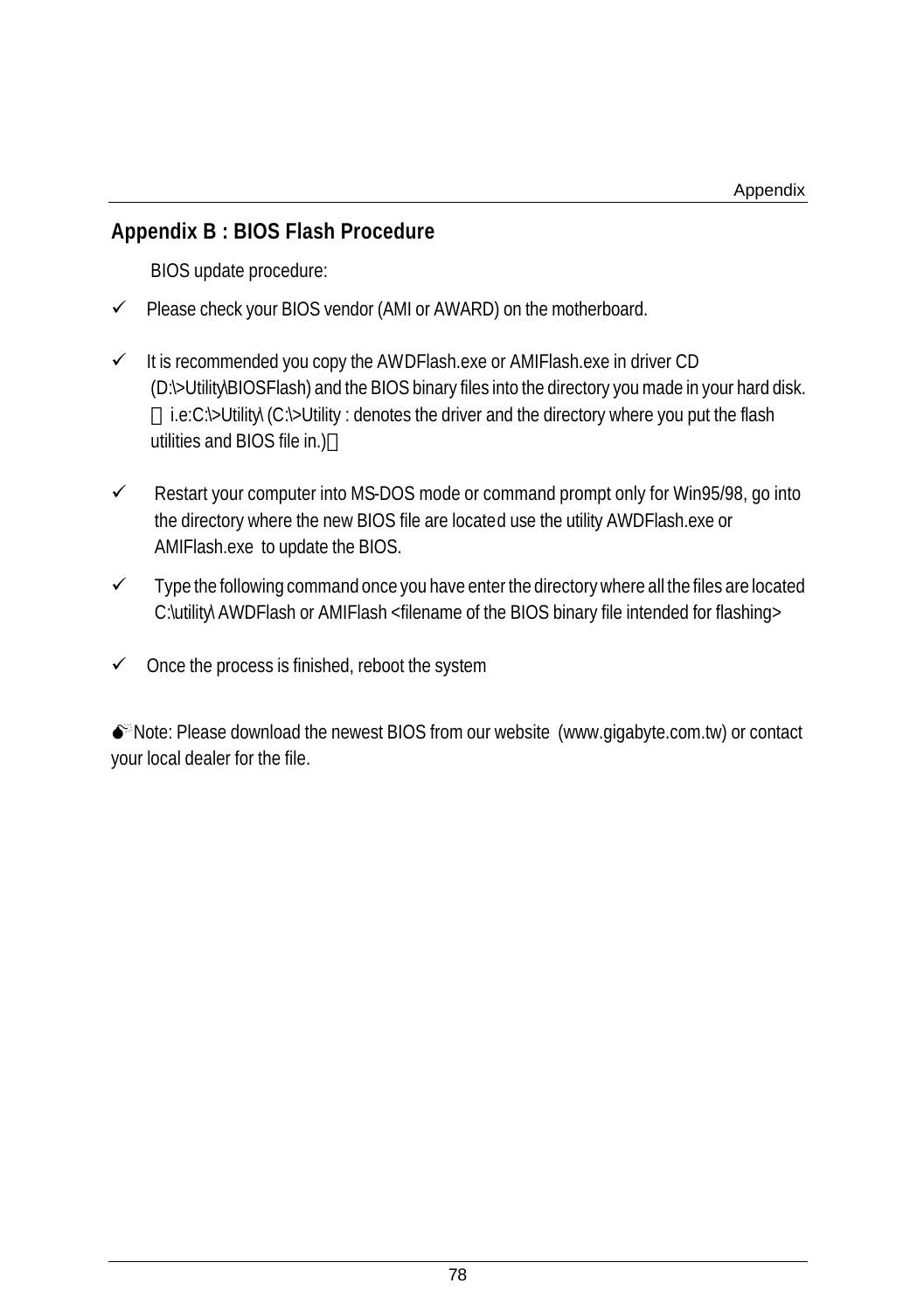## **Appendix C: Issues To Beware Of When Installing AMR**



Figure A: Inverse AMR Card (**Only for 6CMC7**)



Figure B: Non inverse AMR Card (**Only for 6CMC7R**)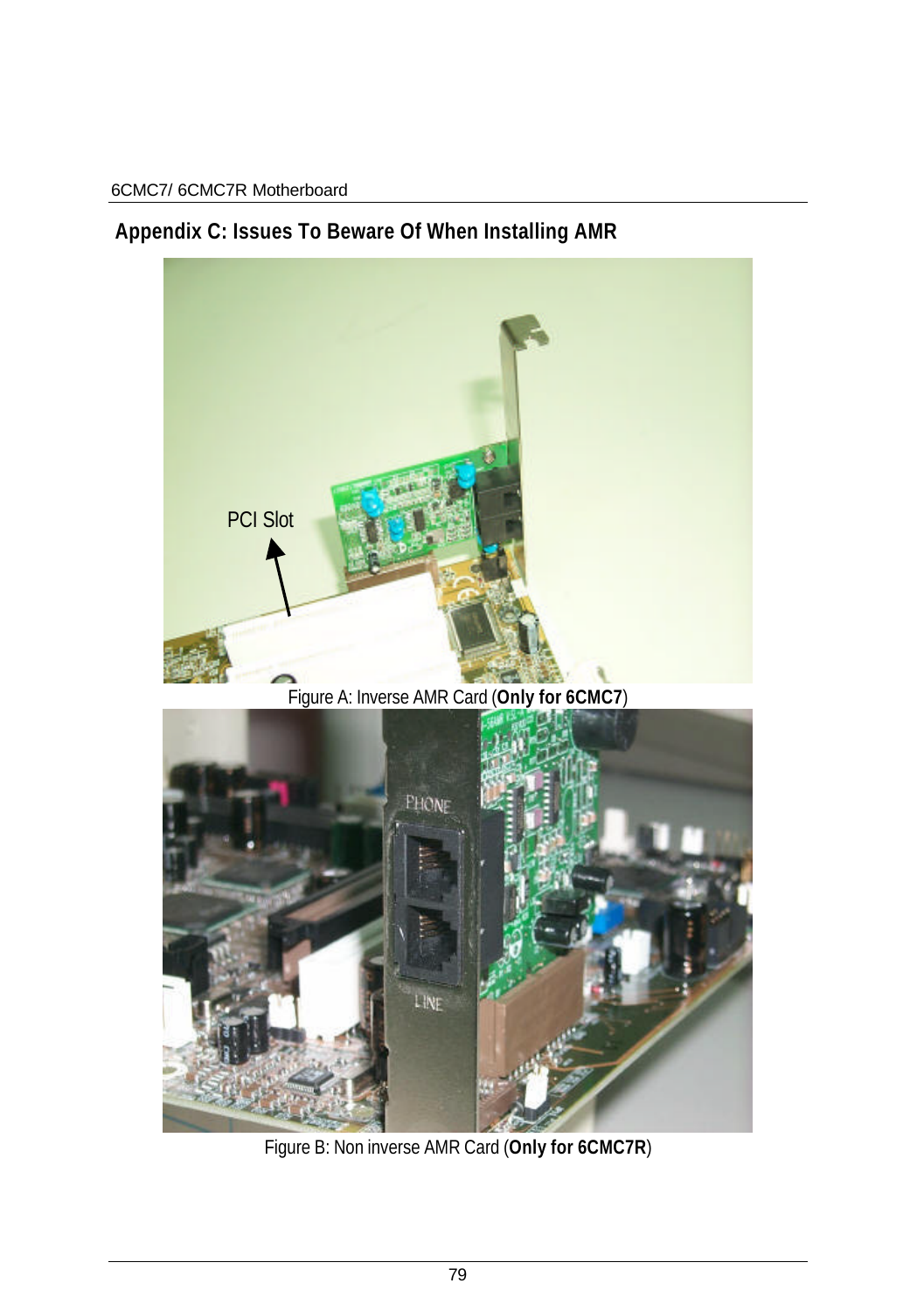# **Appendix D: Acronyms**

| Acor.       | Meaning                                    |
|-------------|--------------------------------------------|
| <b>ACPI</b> | Advanced Configuration and Power Interface |
| <b>POST</b> | Power-On Self Test                         |
| LAN         | Local Area Network                         |
| ECP         | <b>Extended Capabilities Port</b>          |
| <b>APM</b>  | Advanced Power Management                  |
| DMA         | <b>Direct Memory Access</b>                |
| MHz         | Megahertz                                  |
| <b>ESCD</b> | Extended System Configuration Data         |
| CPU         | Central Processing Unit                    |
| <b>SMP</b>  | <b>Symmetric Multi-Processing</b>          |
| <b>USB</b>  | <b>Universal Serial Bus</b>                |
| 0S          | <b>Operating System</b>                    |
| ECC         | <b>Error Checking and Correcting</b>       |
| <b>IDE</b>  | Integrated Dual Channel Enhanced           |
| SCI         | <b>Special Circumstance Instructions</b>   |
| LBA         | Logical Block Addressing                   |
| <b>EMC</b>  | Electromagnetic Compatibility              |
| <b>BIOS</b> | Basic Input / Output System                |
| <b>SMI</b>  | System Management Interrupt                |
| <b>IRQ</b>  | Interrupt Request                          |
| <b>NIC</b>  | Network Interface Card                     |
| A.G.P.      | <b>Accelerated Graphics Port</b>           |
| S.E.C.C.    | Single Edge Contact Cartridge              |
| LED         | <b>Light Emitting Diode</b>                |
| EPP         | <b>Enhanced Parallel Port</b>              |
| CMOS        | Complementary Metal Oxide Semiconductor    |
| 1/0         | Input / Output                             |
| <b>ESD</b>  | Electrostatic DISCHARGE                    |
| <b>OEM</b>  | Original Equipment Manufacturer            |
| <b>SRAM</b> | Static Random Access Memory                |
| <b>VID</b>  | Voltage ID                                 |
| <b>DMI</b>  | Desktop Management Interface               |
| <b>MIDI</b> | Musical Interface Digital Interface        |